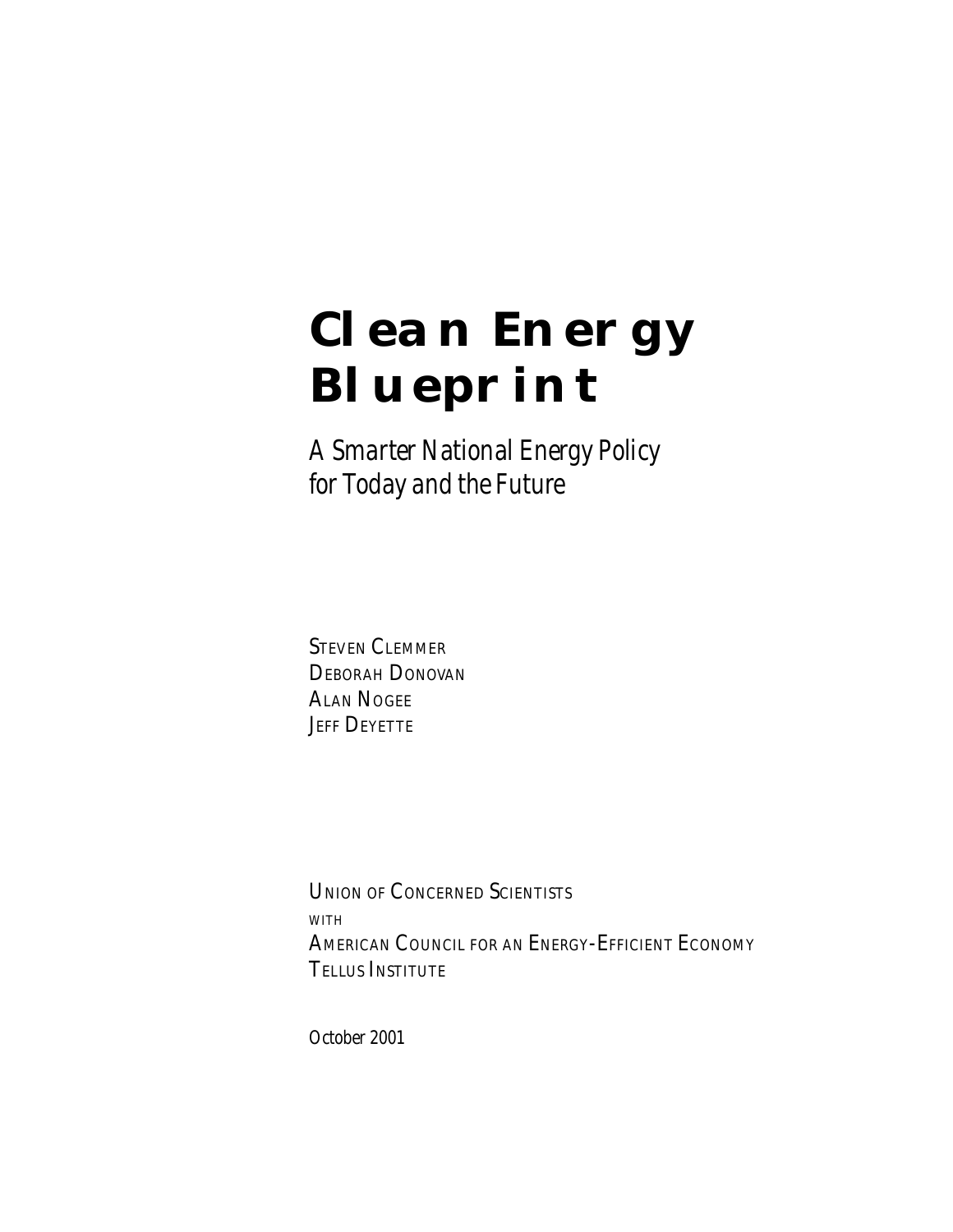© 2001 Union of Concerned Scientists All rights reserved

**Steven Clemmer** is a senior analyst in the UCS Clean Energy Program. **Deborah Donovan** is the research coordinator for that program, **Alan Nogee** is its director, and **Jeff Deyette** is a research associate in the program.

The Union of Concerned Scientists is a nonprofit partnership of scientists and citizens combining rigorous scientific analysis, innovative policy development, and effective citizen advocacy to achieve practical environmental solutions.

The UCS Clean Energy Program examines the benefits and costs of the country's energy use and promotes energy solutions that are sustainable both environmentally and economically.

More information about UCS and the Clean Energy Program is available at the UCS site on the World Wide Web, at *www.ucsusa.org.*

The American Council for an Energy-Efficient Economy is a nonprofit organization dedicated to advancing energy efficiency as a means of promoting both economic prosperity and environmental protection. Further information can be found at *www.aceee.org.*

The Tellus Institute is a nonprofit research and consulting organization that analyzes evolving environmental problems and evaluates options for technological and institutional change. Further information can be found at *www.tellus.org.*

The full text of this report is available on the UCS website (*www.ucsusa.org/energy)*  or may be obtained from

 UCS Publications Two Brattle Square Cambridge, MA 02238-9105

Or email *pubs@ucsusa.org* or call 617-547-5552.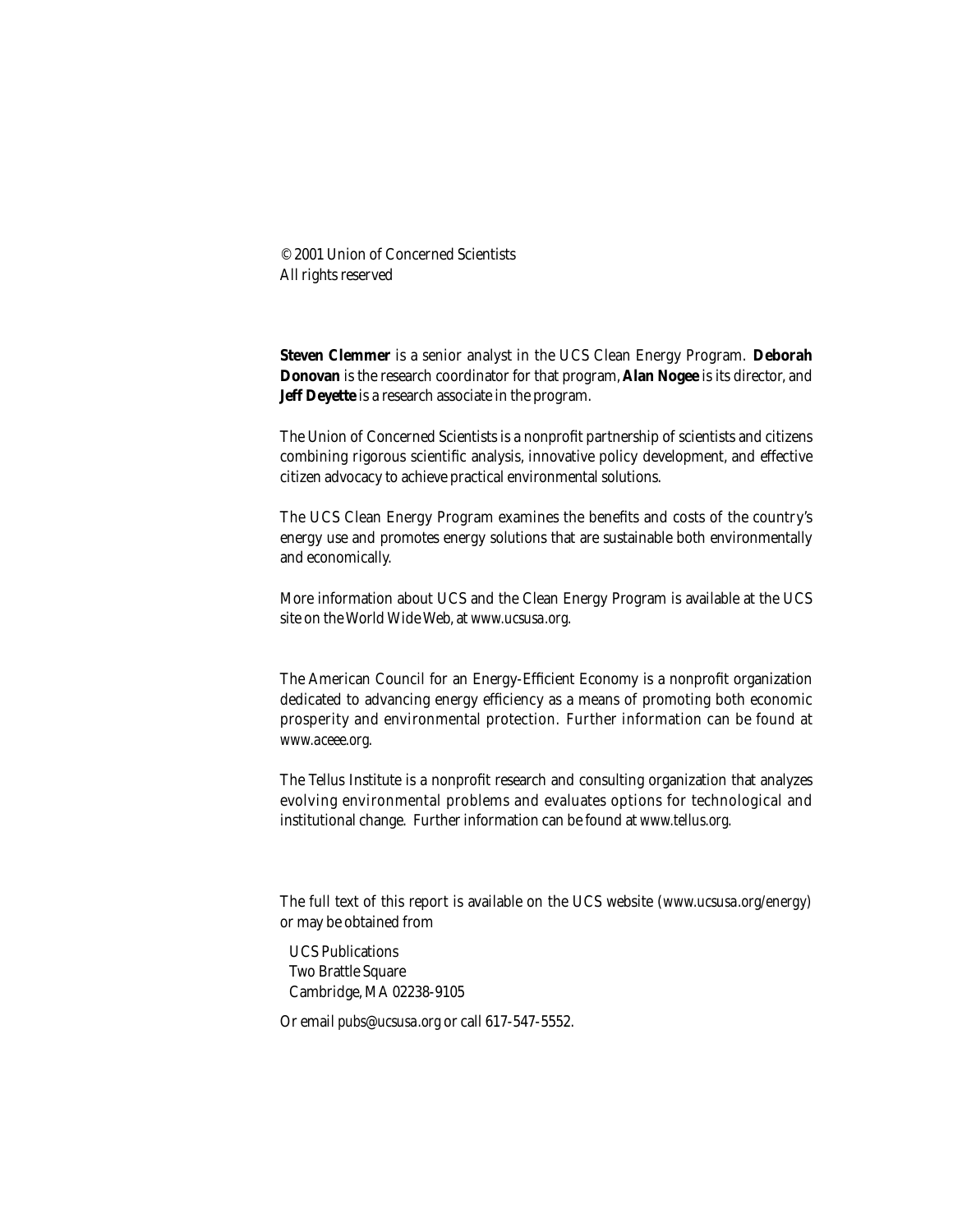## **Contents**

| <b>Figures</b> |                                                                             | iv               |
|----------------|-----------------------------------------------------------------------------|------------------|
| <b>Tables</b>  |                                                                             | iv               |
|                | Acknowledgements                                                            | V                |
|                | <b>Executive Summary</b>                                                    | vii              |
|                | 1. The Need for National Energy Policy                                      | 1                |
|                | 2. The Clean Energy Blueprint                                               | 3                |
|                | Renewable Portfolio Standard                                                | 3                |
|                | <b>Public Benefits Fund</b>                                                 | $\boldsymbol{4}$ |
|                | Net Metering                                                                | $\boldsymbol{4}$ |
|                | <b>Production Tax Credit</b>                                                | $\bf 5$          |
|                | <b>Increased R&amp;D Funding</b>                                            | $\overline{5}$   |
|                | <b>Combined Heat and Power</b>                                              | $\boldsymbol{6}$ |
|                | <b>Improved Efficiency Standards</b>                                        | $\boldsymbol{6}$ |
|                | <b>Enhanced Building Codes</b>                                              | $\rm 7$          |
|                | <b>Tax Incentives</b>                                                       | $\tau$           |
|                | <b>Industrial Energy Efficiency Measures</b>                                | 8                |
|                | 3. Our Methods                                                              | 9                |
|                | 4. What We Found                                                            | 13               |
|                | The Clean Energy Blueprint                                                  | 13               |
|                | The Renewable Energy and Energy Efficiency Investment Act of 2001 (S. 1333) | 25               |
|                | 5. Additional Benefits of the Clean Energy Blueprint                        | 31               |
|                | 6. A Promising Energy Future                                                | 35               |
|                | References                                                                  | 37               |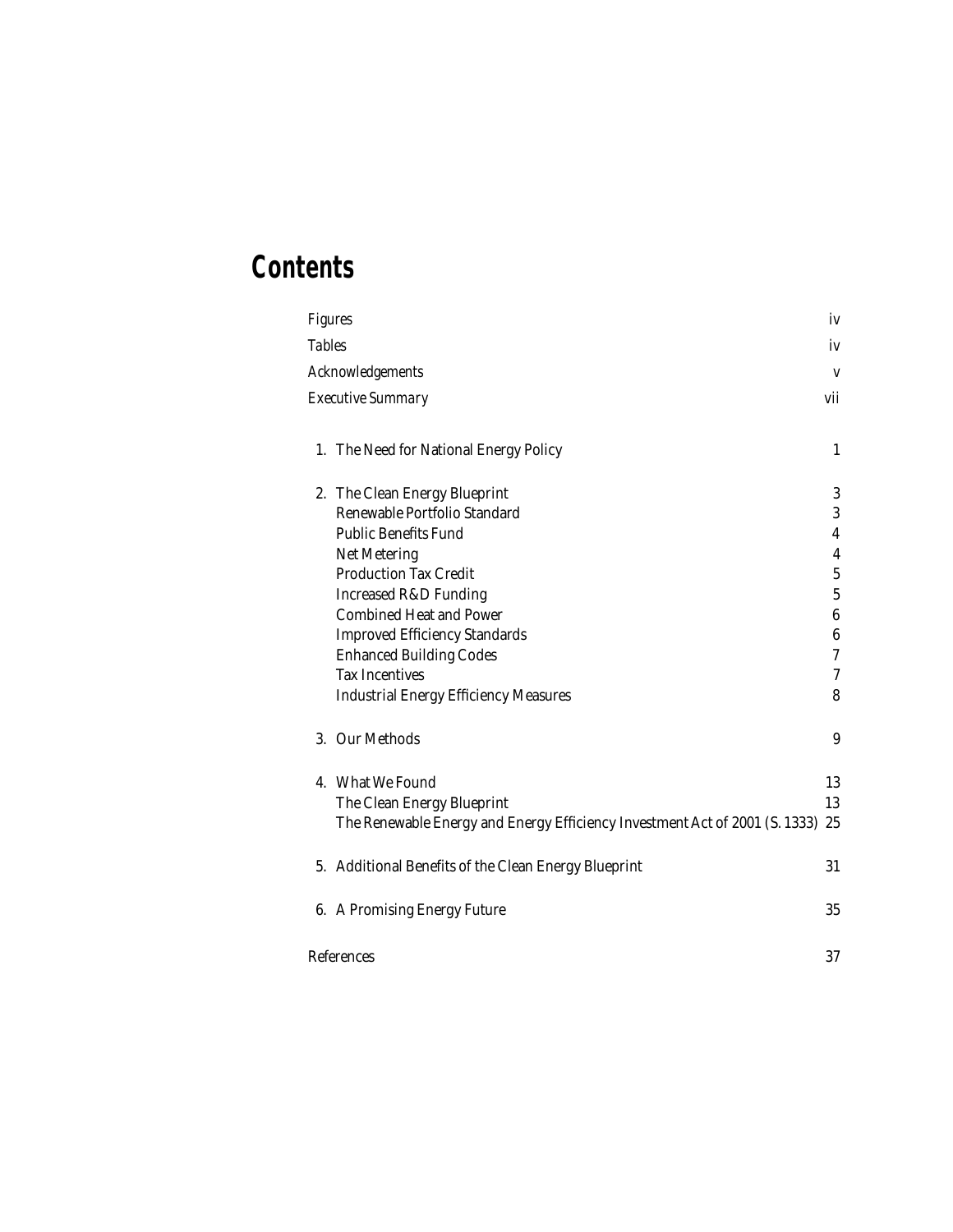## **Figures**

|    | 1. Oil Savings from Clean Energy Blueprint and Fuel Economy Standards  |        |
|----|------------------------------------------------------------------------|--------|
|    | vs. Arctic Refuge Oil Supply                                           | 15     |
|    | 2. Electricity Generation under Business as Usual                      | 16     |
| 3. | Electricity Generation and Efficiency under the Clean Energy Blueprint | 16     |
| 4. | Renewable Energy Generation under the Clean Energy Blueprint           | 18     |
|    | 5. Net Savings under the Clean Energy Blueprint                        | 19     |
| 6. | <b>Natural Gas Prices</b>                                              | 20     |
|    | 7. Typical Household Electricity Bill                                  | 21     |
|    | 8. Average Consumer Electricity Prices                                 | 21     |
|    | 9. Power Plant Carbon Dioxide Emissions                                | $22\,$ |
|    | 10. Power Plant $SO_2$ and $NO_x$ Emissions                            | 23     |
|    | 11. Natural Gas Prices-Higher Gas Prices                               | 24     |
|    | 12. Average Consumer Electricity Prices—Higher Gas Prices              | 24     |
|    | 13. Electricity Generation and Efficiency under S. 1333                | 25     |
|    | 14. Net Savings under S. 1333                                          | 26     |
|    | 15. Natural Gas Prices under S. 1333                                   | 27     |
|    | 16. Typical Household Electricity Bill under S. 1333                   | 27     |
|    | 17. Average Consumer Electricity Prices under S. 1333                  | 28     |
|    | 18. Power Plant Carbon Dioxide Emissions under S. 1333                 | 29     |
|    | 19. Natural Gas Prices under S. 1333                                   | 29     |
|    | 20. Average Consumer Electricity Prices under S. 1333                  | 30     |

## **Tables**

| 1. Consumer Energy Savings from the Energy Efficiency and |    |
|-----------------------------------------------------------|----|
| <b>Combined Heat and Power Policies</b>                   | 11 |
| 2. Total US Energy Use                                    | 14 |
| 3. Electricity Generation and Efficiency                  | 17 |
| 4. Electricity Generation and Efficiency under S. 1333    | 26 |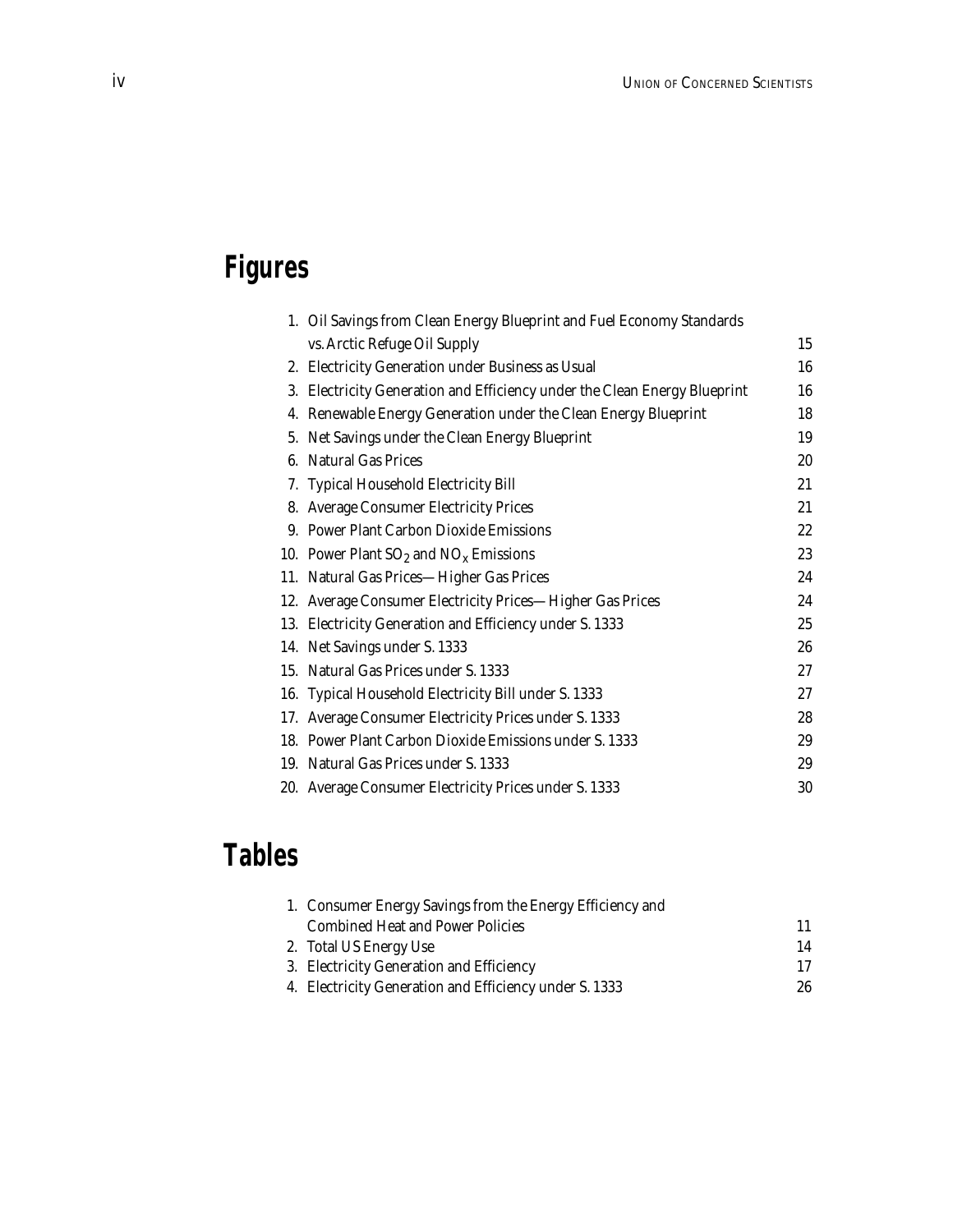## **Acknowledgements**

The Union of Concerned Scientists greatly acknowledges the support of these foundations in helping to underwrite this report: The Energy Foundation, The Joyce Foundation, The Oak Foundation, The V. Kann Rasmussen Foundation and The Pew Charitable Trusts. The American Council for an Energy-Efficient Economy (ACEEE) thanks the Energy Foundation, Joyce Foundation, and Pew Charitable Trusts for funding its work on this project.

ACEEE's contributions toward this project draw heavily on the ACEEE report *Smart Energy Policies* by Steven Nadel and Howard Geller, published in September 2001.

Steven Bernow, Bill Dougherty, and Alison Bailie of the Tellus Institute performed computer modeling and provided invaluable expert assistance.

The authors gratefully acknowledge Anita Spiess for editing and layout; Brent Robie for graphic design; and the following individuals for providing their expertise in the review of our methodology, inputs, and assumptions:

Michael Brower, Brower and Company

Jack Cadogan, US Department of Energy, Office of Energy Efficiency and Renewable Energy, Wind Energy Program

Kevin Comer, Antares Group, Inc.

Dan Entingh, Princeton Economic Research, Inc.

Howard Geller, American Council for an Energy-Efficient Economy

Lynne Gillette, US Department of Energy, Office of Energy Efficiency and Renewable Energy

Etan Gummerman, Lawrence Berkeley Labs

Dan Lashof, Natural Resources Defense Council

Steve Nadel, American Council for an Energy-Efficient Economy

Walter Short, National Renewable Energy Laboratory

Marie Walsh, Oak Ridge National Laboratory

Francis Wood, OnLocation, Inc.

UCS would also like to extend our appreciation to Alan Beamon, Erin Boedecker, Zia Haq, Jeff Jones, Laura Martin, Tom Petersik, and Scott Sitzer of the Energy Information Administration for their capable assistance regarding the National Energy Modeling System (NEMS).

The energy efficiency and renewable energy measures included here are based on updated research originally conducted by the American Council for an Energy-Efficient Economy, Alliance to Save Energy, Natural Resources Defense Council, Tellus Institute, and UCS, *Energy Innovations* (1997), and the ACEEE follow-up to that analysis, *Meeting America's Kyoto Protocol Target* (1999). The industrial energy efficiency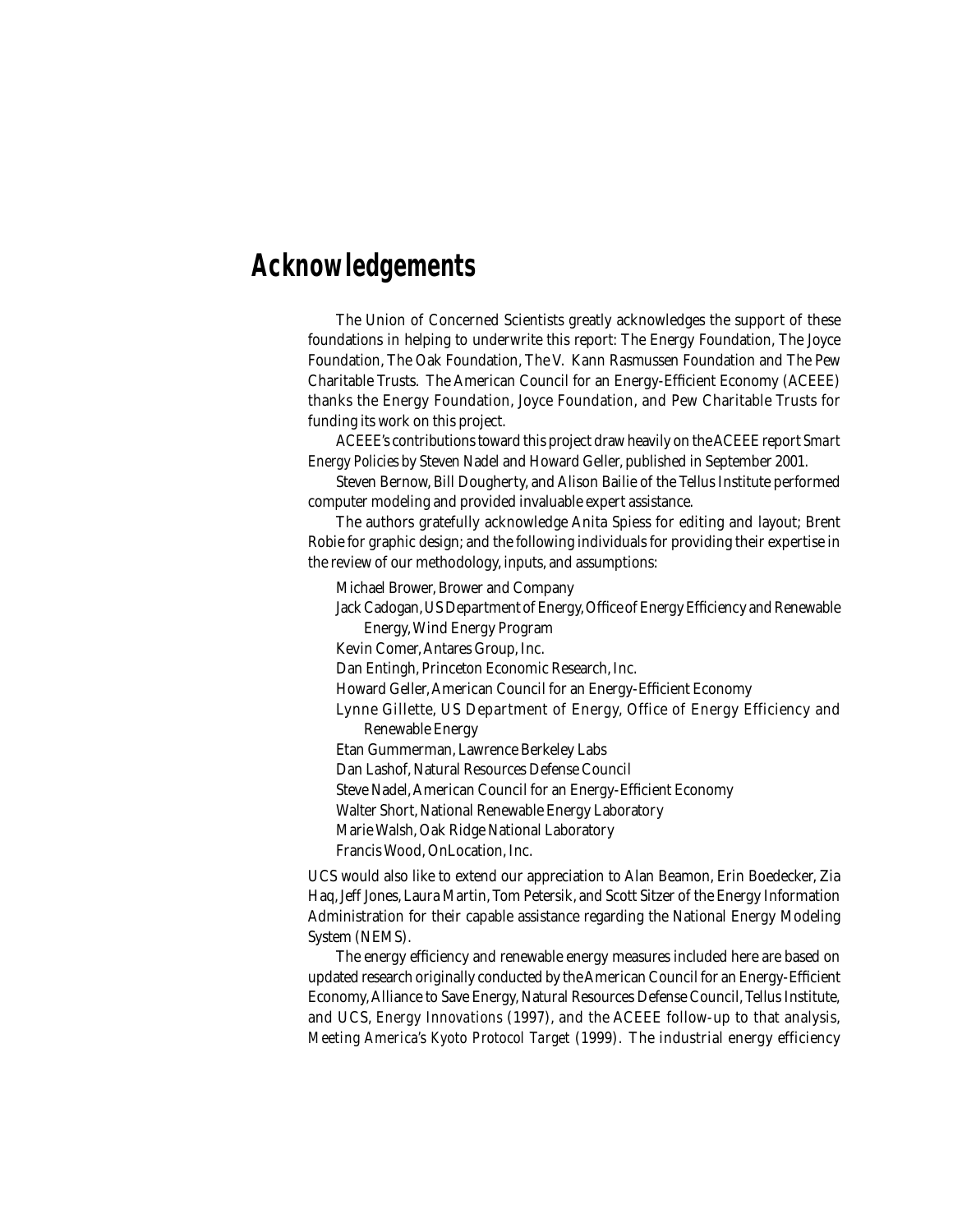measures are based on the Interlaboratory Working Group, *Scenarios for a Clean Energy Future* (2000).

The opinions expressed in this report do not necessarily reflect the opinions of the foundations who supported the work or the many individuals who reviewed and commented on it. The Union of Concerned Scientists is solely responsible for the contents of this report.

Preliminary results of a partial set of scenarios presented in this full analysis were released in June 2001 as *Clean Energy Blueprint, Phase I.*

#### *Cover credits:*

*Background photo:* San Clemente Island, California, photographed by Ed McKenna, courtesy of National Renewable Energy Laboratory (NREL).

*Back cover photos,* clockwise from upper left: Wind turbines on Vanscycle Ridge in the Columbia River Gorge, Oregon, courtesy of FPL Energy, Inc. Wind turbines, Lake Benton, Minnesota, photographed by Jim Green, courtesy of NREL. Harvesting switchgrass in Iowa, photographed by Warren Gretz, courtesy of NREL. Rooftop photovoltaic panels, Northeastern University, Boston, Massachusetts, photographed by Warren Gretz, courtesy of NREL. Photovoltaic building skin, 4 Times Square, New York City, courtesy of Kiss and Cathcart Architects. Switchgrass, Auburn, Alabama, photographed by Warren Gretz, courtesy of NREL. Photovoltaic roofing tiles, Kissimmee, Florida, photographed by Herman Gyr, courtesy of NREL. Wind turbines, McCamey, Texas, courtesy of American Electric Power. Geothermal power plant, the Geysers, California, photographed by Lewis Stewart, courtesy of NREL. Solar concentrators, Boulder, Colorado, photographed by Warren Gretz, courtesy of NREL. Cover design: Brent Robie.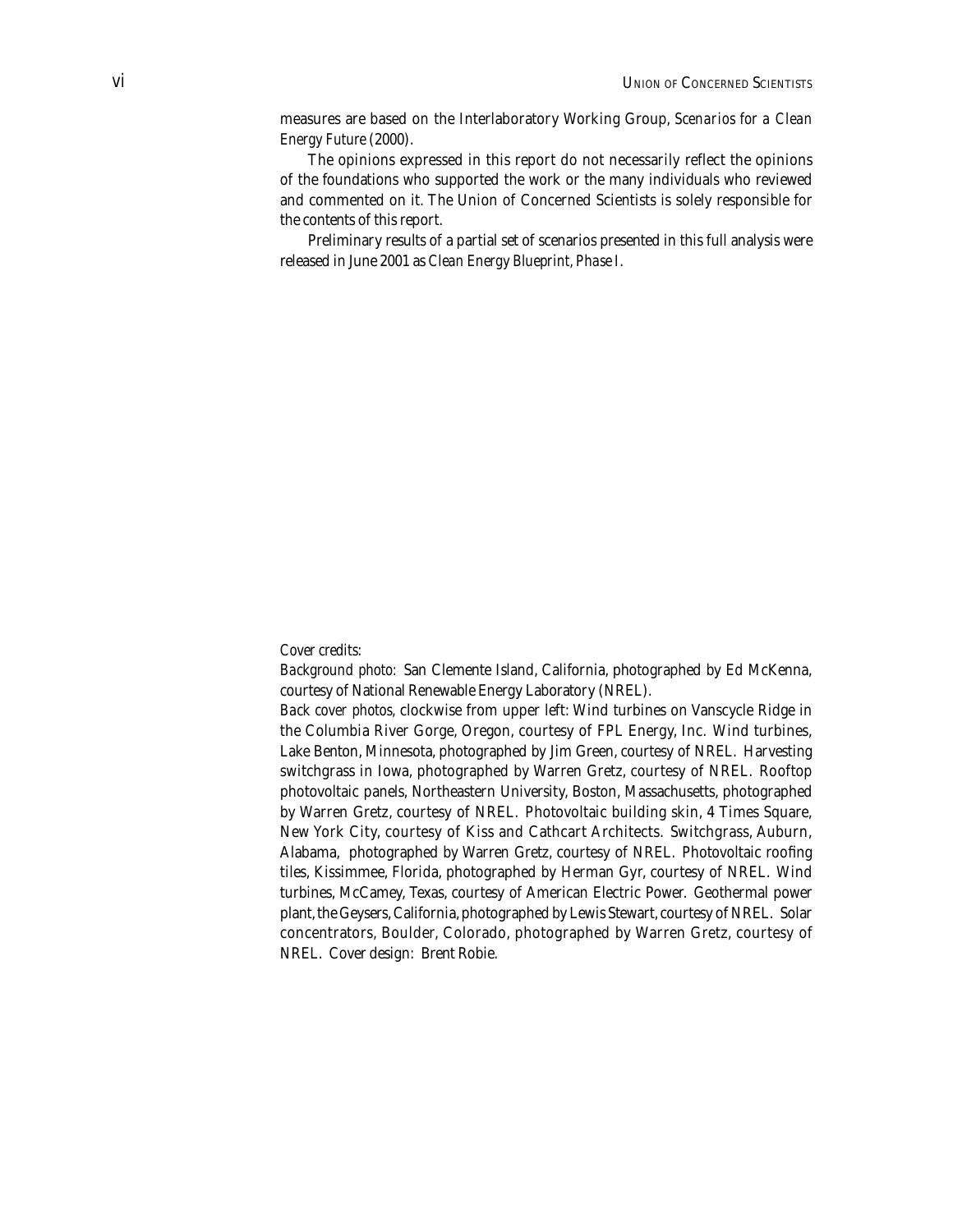## **Executive Summary**

Can America develop a balanced portfolio of clean energy solutions that will stop wasting energy and also develop diverse, domestic energy supplies to increase energy security?

Can America develop an energy system that will save consumers money, provide security and jobs, and leave a heritage of clean air, clean water, and pristine wilderness?

Can the United States restore international good will and credibility by reducing carbon dioxide emissions that threaten to destabilize the global climate?

This report demonstrates that the answer to those questions is "Yes."

The Union of Concerned Scientists, with assistance from the American Council for an Energy-Efficient Economy and the Tellus Institute, investigates the costs and benefits of a Clean Energy Blueprint to promote diversity in energy production and energy conservation. We also examine a subset of Clean Energy Blueprint policies included in the Renewable Energy and Energy Efficiency Investment Act of 2001 (S. 1333). We compare our results with the business-as-usual forecast of the US Energy Information Administration. That forecast underlies the administration's proposal, as part of a National Energy Policy, to develop 1,300 new power plants by 2020.

We find that the United States can

- meet at least 20 percent of its electricity needs by renewable energy sources—wind, biomass, geothermal, and solar—by 2020
- save consumers a total of \$440 billion by 2020, with annual savings reaching \$105 billion per year or \$350 for a typical family
- reduce the use of natural gas by 31 percent and coal by nearly 60 percent compared to business as usual by 2020, and save more oil in 18 years than can be economically recovered from the Arctic National Wildlife Refuge in 60 years
- simultaneously avoid the need for 975 new power plants (300 megawatts each), retire 180 old coal plants (500 MW each), retire 14 existing nuclear plants (1,000 MW each), and reduce the need for hundreds of thousands of miles of new gas pipelines and electricity transmission lines
- reduce carbon dioxide emissions by two-thirds from business as usual by 2020, while also reducing harmful air emissions of sulfur dioxide and nitrogen oxides by more than 55 percent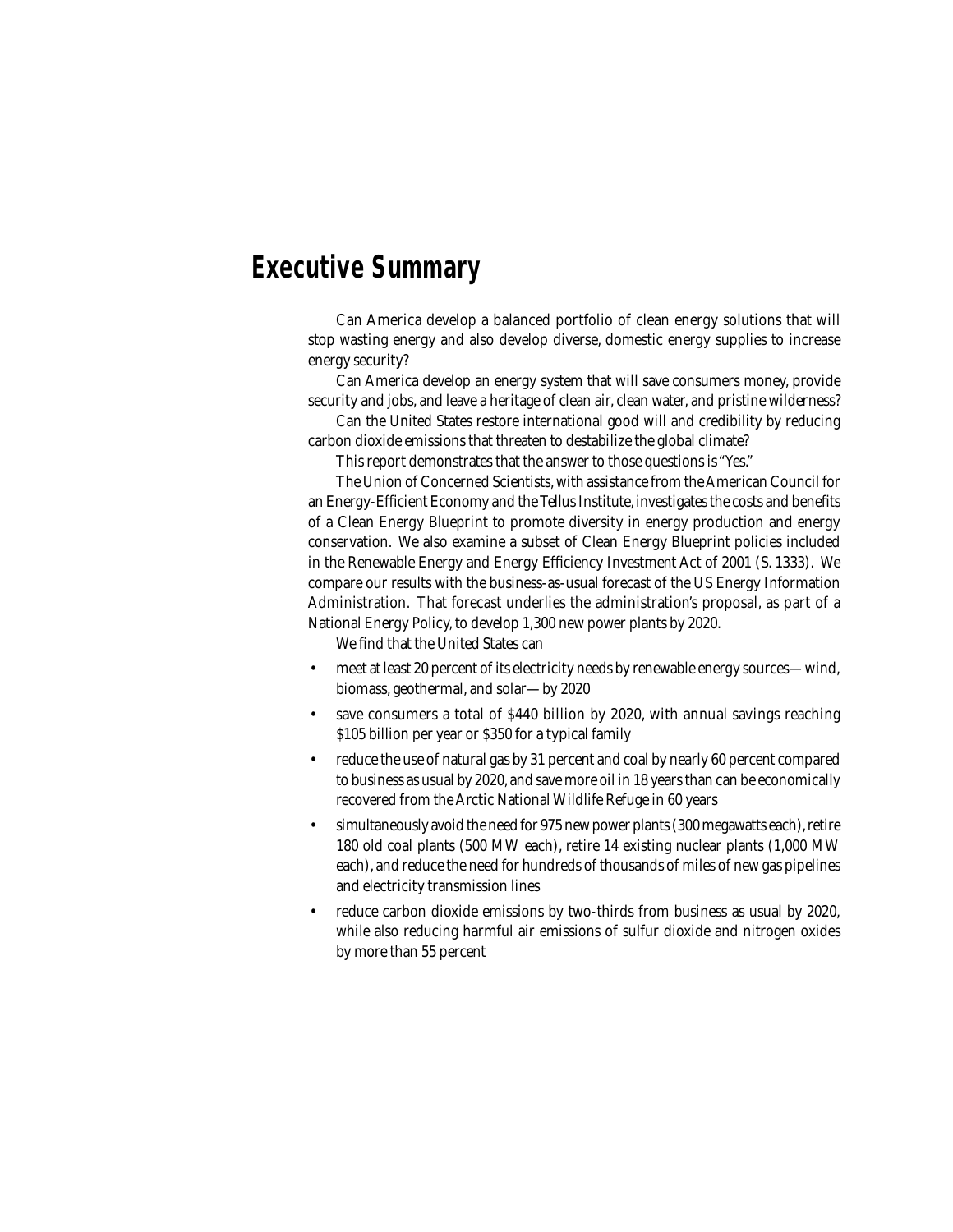## **What Is the Clean Energy Blueprint?**

The Clean Energy Blueprint is a suite of policies to increase energy efficiency and renewable energy:

- A **renewable portfolio standard** would require utilities to increase nonhydropower renewable energy from about 2 percent today to 20 percent by 2020.
- A **public benefits fund** would be created by a 0.2 cent per kilowatt-hour (kWh) charge on electricity, equivalent to about \$1 per month for a typical household. It would be used to match state programs for energy efficiency, renewable energy, research and development, and low-income customer protection.
- **Production tax credits** of 1.7 cents per kWh for renewable energy would be extended and expanded to cover all clean, nonhydro renewable resources, helping to level the playing field with fossil fuel and nuclear generation subsidies.
- **Net metering** would treat fairly those consumers who generate their own electricity with renewable energy systems by allowing them to feed surplus electricity back to the grid and spin their meters backward.
- **Research and development** spending on renewable energy and efficiency would increase 60 percent over three years to levels recommended by the president's committee of advisors on science and technology in 1997.
- **Combined heat and power:** Incentives would be provided and regulatory barriers removed for power plants that produce both electricity and useful heat at high efficiencies.
- **Improved efficiency standards:** National minimum efficiency standards would be established for a dozen products, generally to the level of good practices today. In addition, existing national standards would be revised to levels that are technically feasible and economically justified.
- **Enhanced building codes:** States would adopt model building codes established in 1999/2000, as well as new more advanced codes established by 2010.
- **Tax incentives** would promote efficiency improvements for buildings and equipment beyond minimum standards.
- **Industrial energy efficiency measures:** Industry would improve its efficiency by 1 to 2 percent per year through voluntary agreements, incentives, or national standards.

Our analysis uses the US Energy Information Administration's NEMS computer model. We based our business-as-usual scenario on *Annual Energy Outlook 2001* (EIA, 2000), the EIA's long-term forecast of US energy supply, demand, and prices. The UCS analysis removes the EIA's artificial constraints on renewable energy growth, consistent with a recent analysis by the Interlaboratory Working Group, the five national laboratories that do energy research. Additional adjustments were made as necessary to update assumptions to use the most recent data available. Most importantly, the IWG examined a renewable portfolio standard of 7.5 percent by 2010. The Blueprint increases the standard to 10 percent by 2010 and extends it to 20 percent by 2020. In addition, it uses more advanced energy-efficiency measures developed by the American Council for an Energy-Efficient Economy.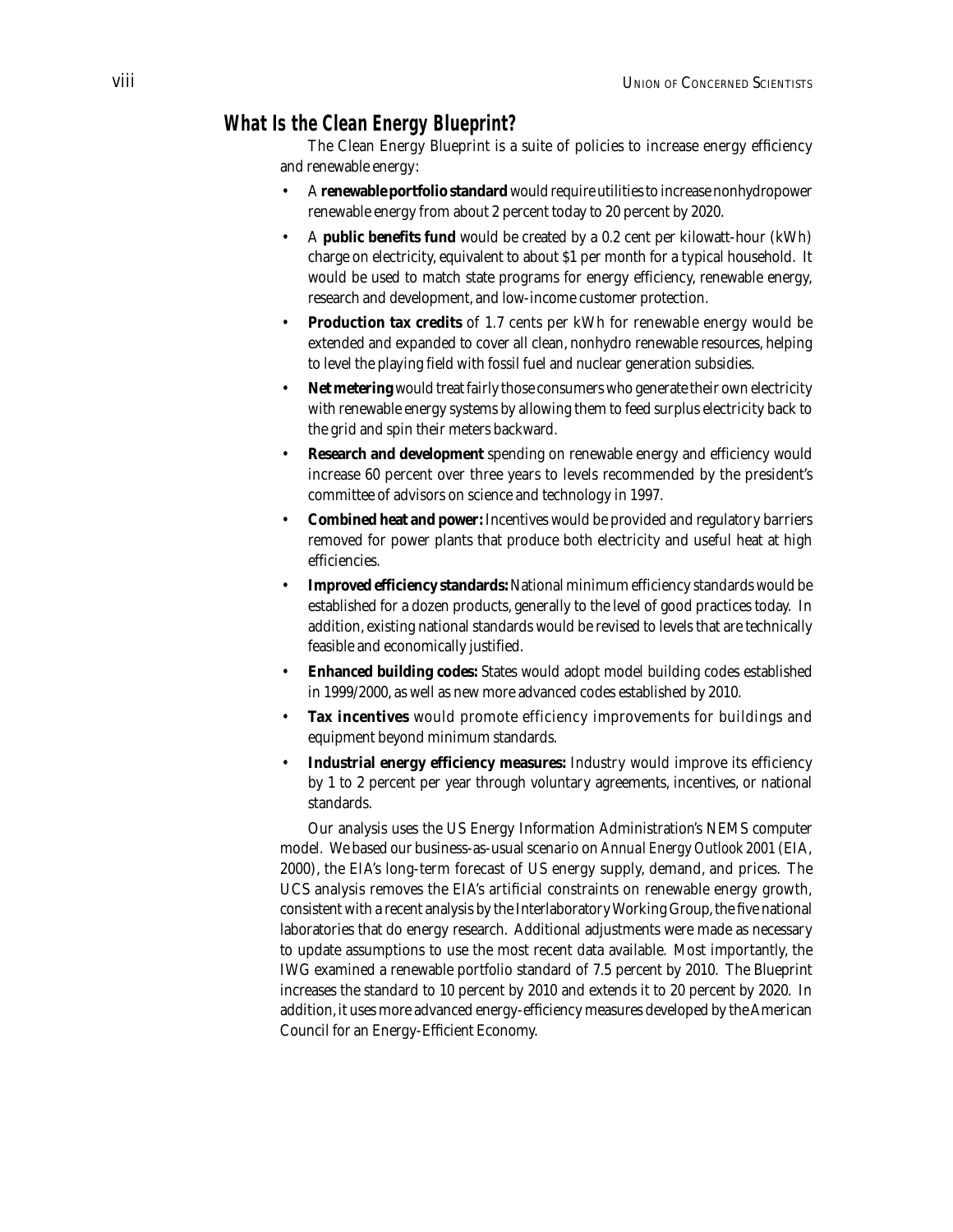## **The Clean Energy Blueprint Creates a More Diverse Energy Supply**

Under business as usual, and under the administration's National Energy Policy, the United States needs to build at least 1,300 new power plants by 2020. Natural gas use would increase from 16 percent to 36 percent over that period, and coal use would increase by 21 percent. Renewable electricity (not including hydropower) would increase from 2 percent today to only 2.4 percent by 2020.

Under the Clean Energy Blueprint, total energy use would be 19 percent lower than business as usual by 2020 and only 5 percent higher than 2000 levels, due to increased energy efficiency in homes, offices, and factories. Natural gas use would be 31 percent less than business as usual by 2020. Oil use would be reduced by 5 percent, saving over 400 million barrels per year by 2020. More oil would be saved over the next 18 years than is economically recoverable from the Arctic National Wildlife Refuge over 60 years. Coal use would be reduced by nearly 60 percent.

Nonhydro renewable energy sources (wind, biomass, geothermal, and solar) would produce 20 percent of the nation's electricity by 2020. Energy efficiency measures would offset projected growth in electricity use. Combined heat and power plants would meet 39 percent of commercial and industrial electricity needs. Thus, the Clean Energy Blueprint would replace 975 of the 1,300 new power plants the National Energy Policy says we need by 2020, and retire 180 existing coal plants and 14 nuclear plants.

## **The Clean Energy Blueprint Saves Consumers Money**

Under the Clean Energy Blueprint, net energy savings would grow to \$105 billion per year by 2020, totaling \$440 billion between 2002 and 2020. (Total savings between 2002 and 2020 are in 1999 dollars using a 5 percent real discount rate.) A typical family would save \$350 per year in lower energy bills by 2020.

Monthly electricity bills for a typical household would decline from about \$40 per month in 2000 to about \$25 per month in 2020 under the Clean Energy Blueprint,



**Net Savings under the Clean Energy Blueprint<sup>a</sup>**

a. Net savings equal energy bill savings minus incremental costs. Energy bill savings include energy savings to consumers due to installing energy-efficient technologies and lower prices for certain fuels (mainly natural gas), minus the costs of Blueprint policies included in electricity prices. Incremental costs include the direct costs of purchasing energy-efficient technologies by consumers annualized over the life of the equipment and the costs of administering and implementing Blueprint policies not directly reflected in consumer energy bills.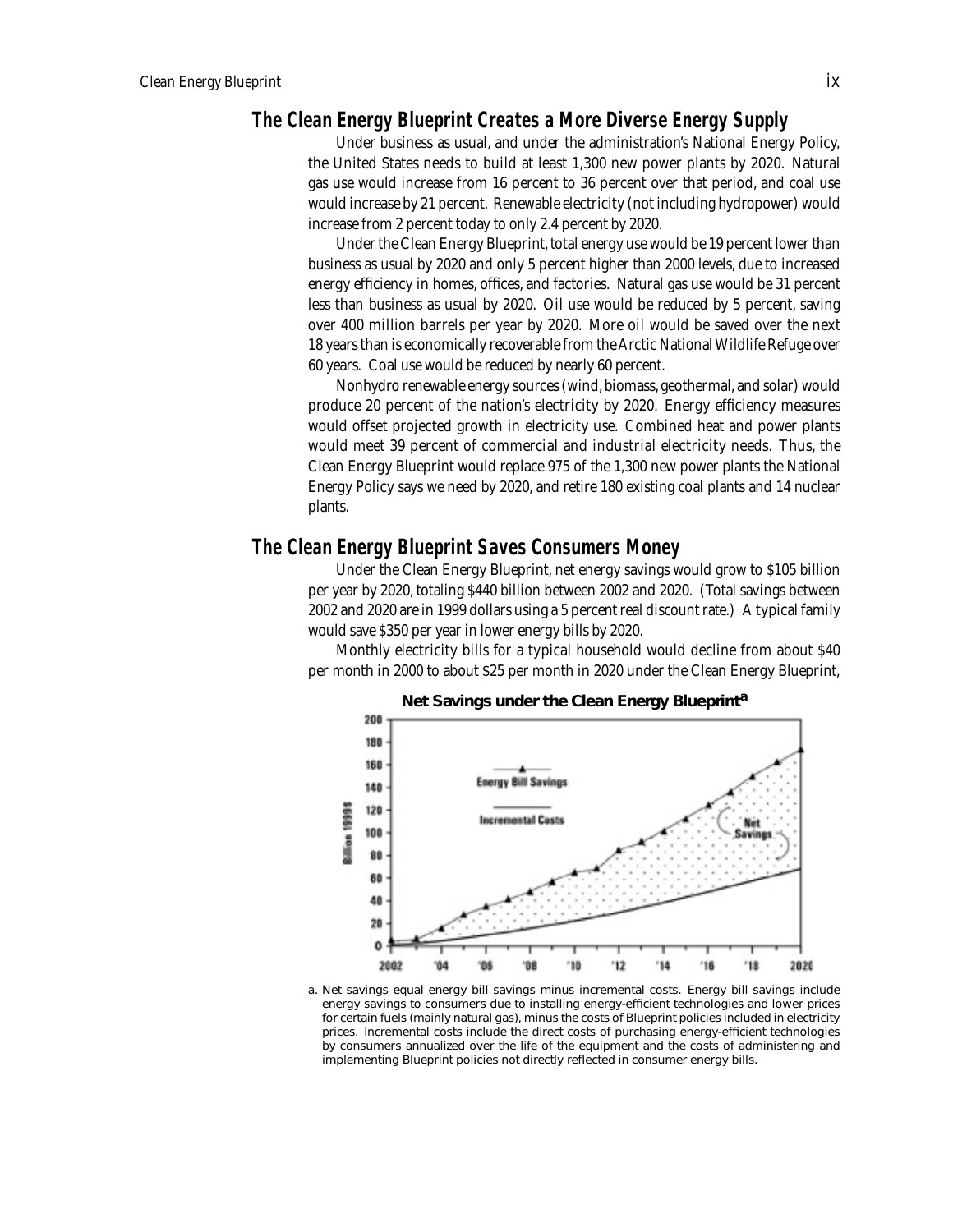



a. The business-as-usual scenario assumes a typical household uses 500 kWh/month on average. Residential electricity use is 39 percent lower in 2020 under the Clean Energy Blueprint than business as usual due to energy efficiency measures. Savings presented do not include the cost of implementing the efficiency measures, but do reflect the impacts of slightly higher electricity prices than business as usual.

as opposed to \$38 per month under business as usual. Consumers spending these savings on goods and services other than energy would provide an important boost to the US economy.

The Blueprint's efficiency and renewable energy policies reduce natural gas prices by 27 percent by 2020, saving businesses and homes that use natural gas nearly \$30 billion per year.

### **The Clean Energy Blueprint Reduces Damage to the Environment**

The Clean Energy Blueprint would reduce power plant carbon emissions—which are heating up the earth and threaten to destabilize the climate—two-thirds by 2020 compared to business-as-usual projections. Sulfur dioxide emissions, which are the primary cause of acid rain, and nitrogen oxide emissions, a major cause of smog, would both be reduced more than 55 percent.

The Clean Energy Blueprint would reduce the "need" to drill for natural gas and to build over 300,000 miles of new pipelines and 7,000 miles of new power lines, as called for in the administration's National Energy Policy. It would also reduce the need to mine, transport, and burn 750 million tons of coal per year by 2020 compared to business-as-usual projections. Moreover, energy efficiency and renewable energy can be increased faster than new fossil and nuclear energy supplies could be developed.

## **Impact of Higher Natural Gas Prices**

Recent experience has emphasized the volatility of natural gas prices, which is not reflected in the EIA's business-as-usual projections. We examined a scenario in which gas prices are 20 percent higher than under business as usual. We found that annual savings from the Blueprint would reach nearly \$132 billion per year by 2020. Over the entire period between 2002 and 2020, cumulative energy bill savings exceed the incremental costs by nearly \$500 billion.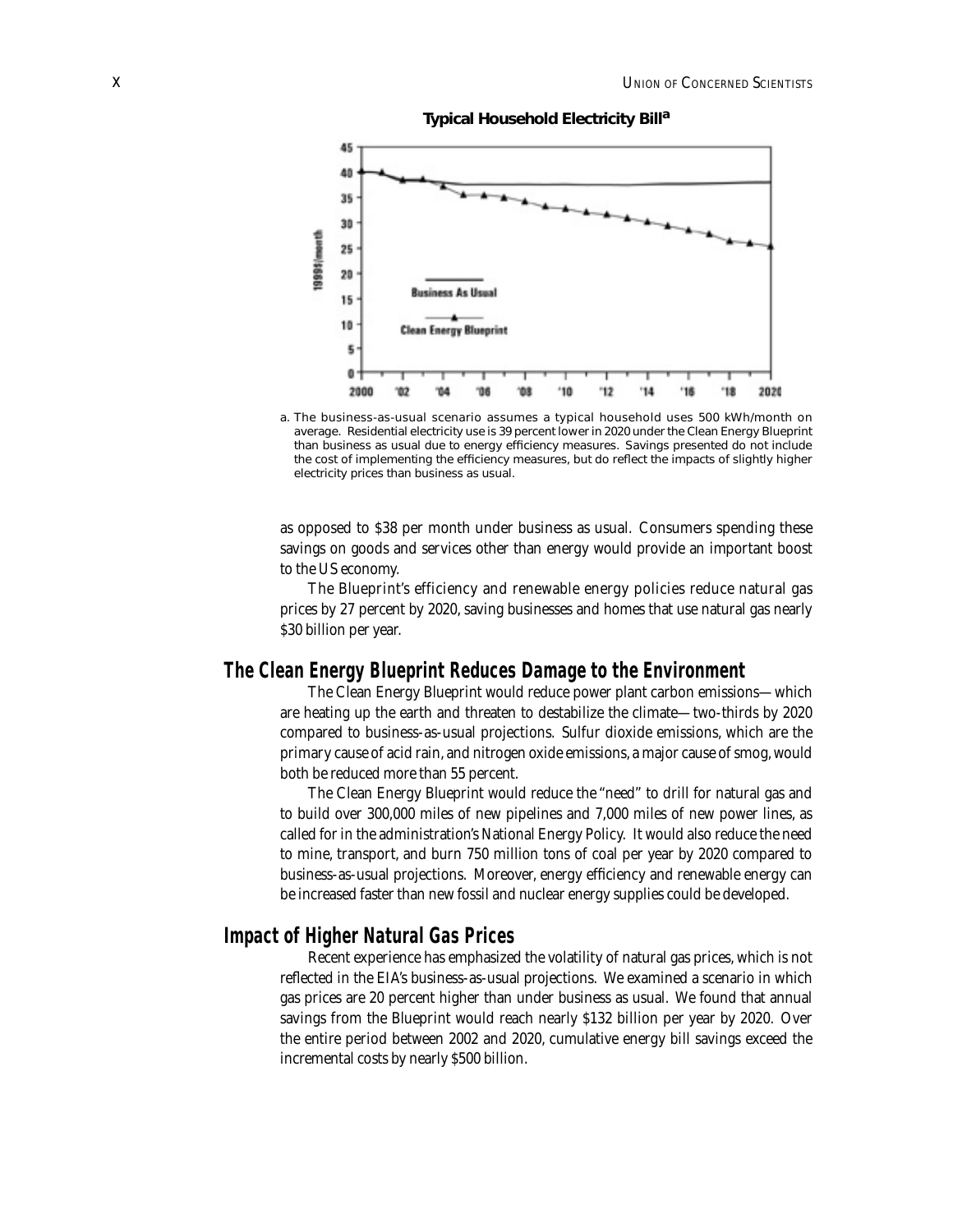**Power Plant Carbon Dioxide Emissions**



## **The Renewable Energy and Energy Efficiency Investment Act of 2001 (S. 1333)**

S. 1333 (Jeffords, I-VT) includes some of the most important Clean Energy Blueprint policies: a renewable portfolio standard, a public benefit fund, and net metering. By 2020, S. 1333 would significantly increase the use of wind, biomass, geothermal and solar generation, while reducing coal use 24 percent compared to business as usual. S. 1333 calls for 75 percent more of these renewables than does the Clean Energy Blueprint because it assumes a higher electricity demand and does not increase combined heat and power systems.

Combined with increased research and development, S. 1333 would save consumers a total of \$70 billion between 2002 and 2020, with savings reaching \$35 billion per year by 2020. Under a higher-gas-price scenario, cumulative savings would reach \$130 billion between 2002 and 2020. Monthly bills for a typical household would decline from about \$40 per month in 2000 to \$34 per month in 2020, as against \$38 per month under business as usual and \$25 per month under the Clean Energy Blueprint.

Carbon dioxide emissions from power plants would be nearly one-third lower than under business as usual by 2020, while sulfur dioxide emission levels would be 8 percent lower and nitrogen oxide emissions 15 percent lower. The Clean Energy Blueprint, however, would reduce both by more than 55 percent.

Energy efficiency and renewable energy technologies are ready to serve us. Now we need vision, leadership, and determination to provide a clean, affordable energy future.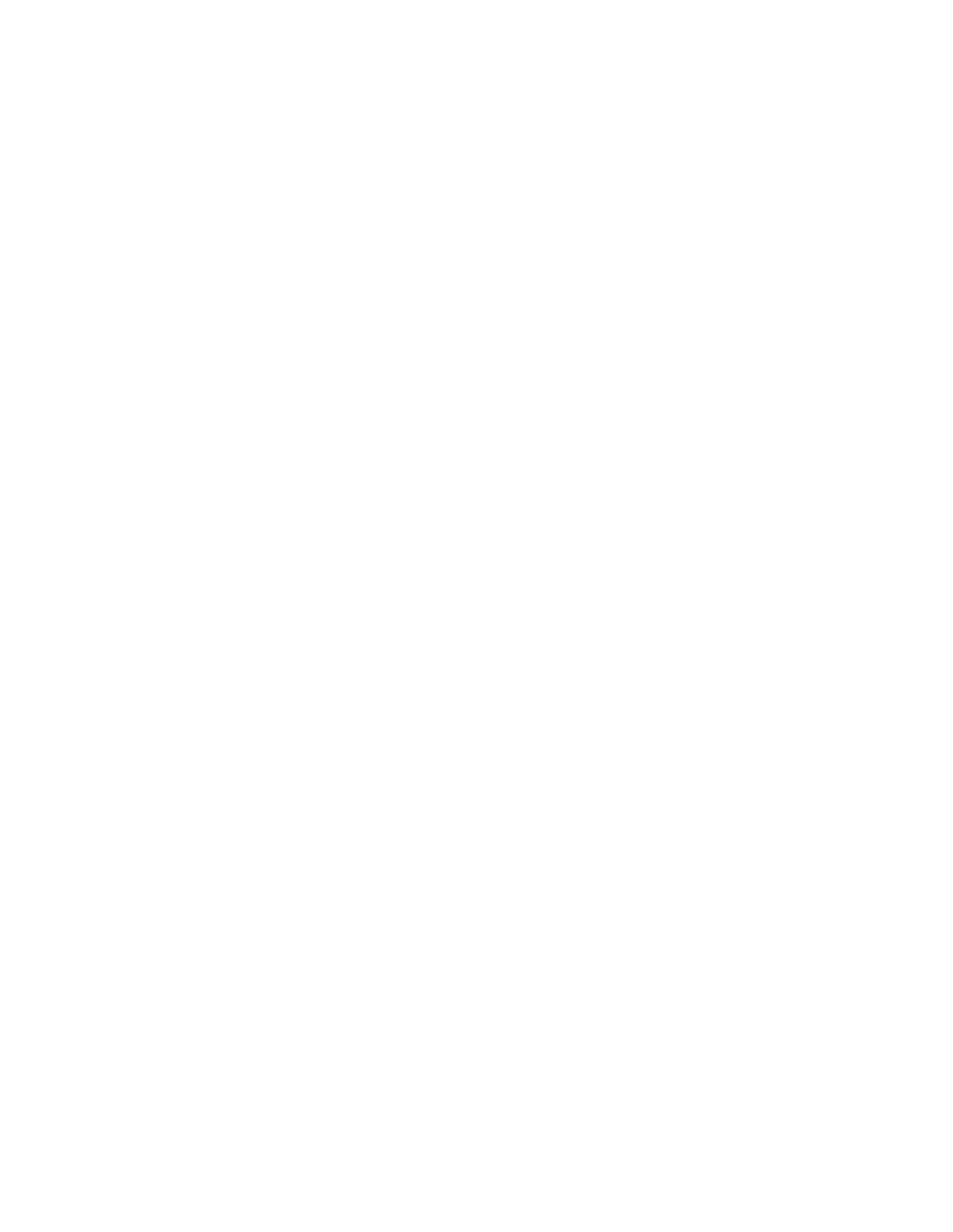## $\equiv$  CHAPTER 1 **The Need For National Energy Policy**

Can America develop a national energy system that will provide security and jobs, and also leave a heritage of clean air, clean water, and pristine wilderness areas for the children and grandchildren?

Can the United States increase international good will and credibility by reducing carbon dioxide emissions that threaten to destabilize the global climate, and also have economic growth?

Can the country plan for the long term and also respond to immediate problems and meet short-term energy needs?

Can the nation develop a truly balanced portfolio of clean energy solutions that will stop wasting energy and also develop diverse, domestic energy supplies that can reduce its dependence on energy imports?

The Union of Concerned Scientists, with assistance from the American Council for an Energy-Efficient Economy and the Tellus Institute, explores these questions in this report. We used the US Energy Information Administration's National Energy Modeling System to analyze the costs and benefits of a suite of proposals to

- increase the use of domestic renewable energy sources
- save electricity and fossil fuels by using more efficient energy technologies in homes, businesses, and industry

The administration launched a national debate on energy policy when it released the National Energy Plan last spring (NEPDG, 2001). According to that plan, "America

> in the year 2001 faces the most serious energy shortage since the embargoes of the 1970s."

*Can America develop an energy system that provides security and jobs, and also leaves a heritage of clean air, clean water, and pristine wilderness areas?* 

Energy prices had increased sharply after a long period of decline. Americans were facing higher prices for natural gas, electricity, and gasoline. California faced a genuine power crisis, with periodic rotating blackouts and wholesale electricity prices ten times higher than in previous years.

The National Energy Plan proposed building 1,300 to 1,900 new electric power plants over the next 20 years—one to two plants every week—along with hundreds of thousands of miles of new gas pipelines and power lines. It recommended many

measures—including rolling back environmental and siting rules and exploiting the Arctic National Wildlife Refuge—to develop additional fossil fuel supplies, revive the nuclear industry, and build new pipelines, power lines, and power plants (NEPDG, 2001).

By September 2001, however, fuel price spikes have largely subsided. Widespread blackouts from inadequate power supplies did not occur in California or elsewhere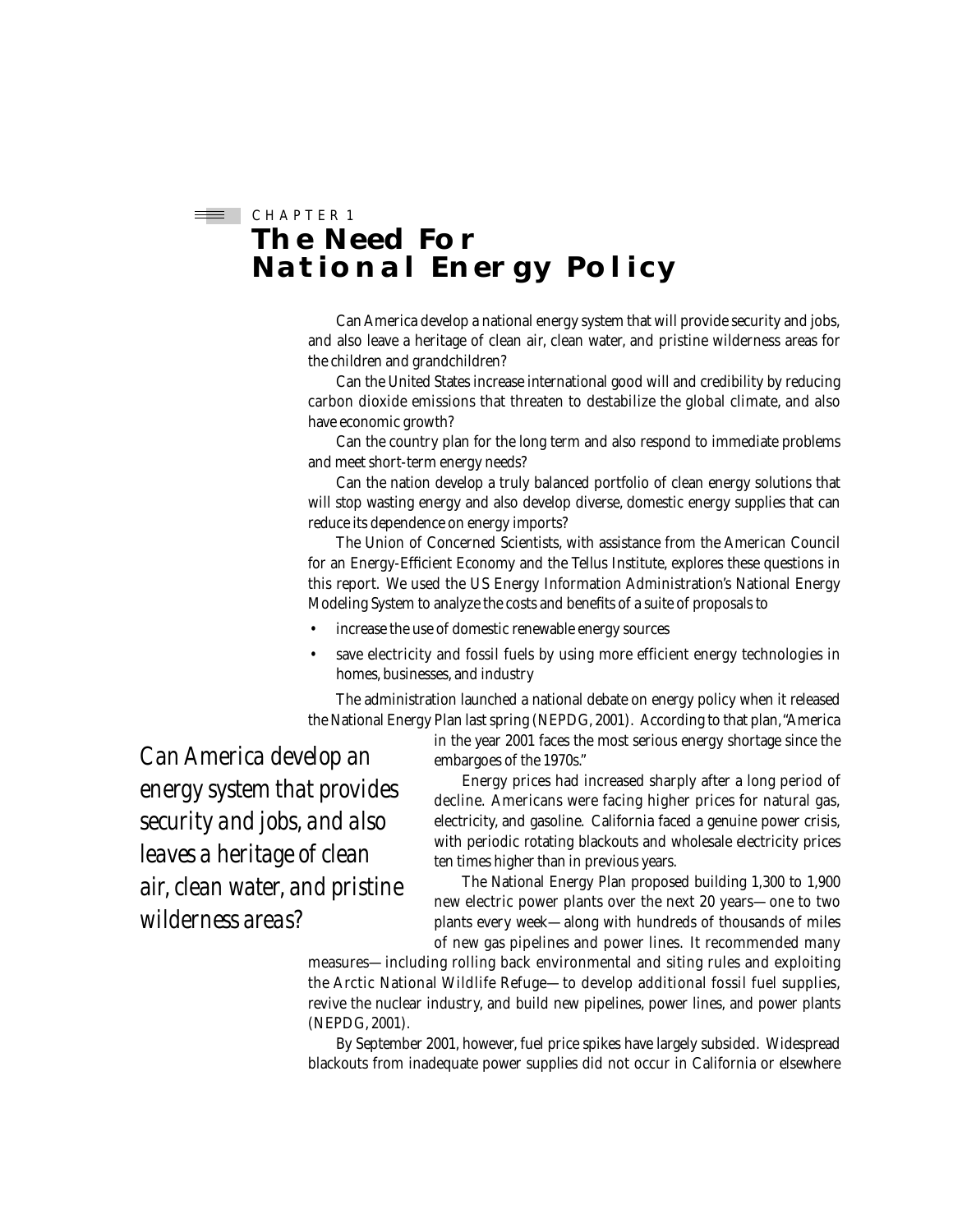during the summer of 2001. The Federal Energy Regulatory Commission capped wholesale power prices in the Western electricity grid, and prices declined to more typical levels. Media stories shifted from energy shortages to predictions of energy gluts.

In the interim, the US House of Representatives passed the Securing America's Future Energy Act of 2001. The act included a number of tax credits for energy conservation and renewable technologies. But the combined tax breaks for fossil fuel production and distribution, nuclear generation, and electricity transmission are

*In this report, we analyze a package of the strongest energy efficiency and renewable energy policies Congress is considering.*

much greater than the tax breaks for clean energy sources, including over \$3 billion in tax credits for "clean coal" technologies (JCT, 2001). The House also voted to open the Arctic National Wildlife Refuge to oil drilling.

Neither the administration nor the House of Representatives has presented a comprehensive analysis of the costs and benefits or the environmental impacts of their plans. Nor have they examined the costs and benefits of many proposals for expanded investments in energy efficiency and renewable energy.

Ironically, the National Energy Plan extols the progress America has made in improving energy efficiency and developing clean renewable energy sources. It acknowledges that, without the efficiency improvements made since 1973, the US economy would need 30 to 50 percent more energy than it does today. The plan also notes that the cost of making electricity with solar or wind power has decreased more than 80 percent (NEPDG, 2001). Indeed, wind and solar are the fastest growing energy sources in the world, but America is losing its leadership position in the clean energy technologies that it developed.

The National Energy Plan provides no benchmarks, goals, or standards for increasing renewable energy (not including hydropower) beyond 2.8 percent of electricity by 2020, from 2 percent today. While the administration has said that the 2.8 percent figure does not represent its renewable energy goal, it has not yet met the challenge of stating an alternative goal or of supporting the policies that would achieve one.

The administration has also rejected the Kyoto Protocol, an agreement by 170 nations to reduce carbon dioxide emissions, the principal greenhouse gas that threatens to destabilize the climate. It has promised but not yet produced a plan to reduce domestic carbon emissions. The electricity sector is the largest source of such emissions, producing over 40 percent of the US total.

Secretary of Energy Spencer Abraham has challenged critics of the administration's energy policy to produce an alternative energy plan (Lobsenz, 2001). This report proposes such a plan: the Clean Energy Blueprint. We describe and analyze a package of the strongest energy efficiency and renewable energy policies Congress is considering, plus several others. We assess their direct costs, energy savings, and impacts on air emissions of carbon dioxide, sulfur dioxide, and nitrogen oxides.

Because fossil fuel prices are volatile, we also consider the costs and benefits of the policies under higher natural gas prices than the US Energy Information Administration's most recent forecast. Finally, we assess the costs and benefits of the Renewable Energy and Energy Efficiency Investment Act of 2001 (S. 1333), the most comprehensive clean energy bill being considered in the 107th Congress.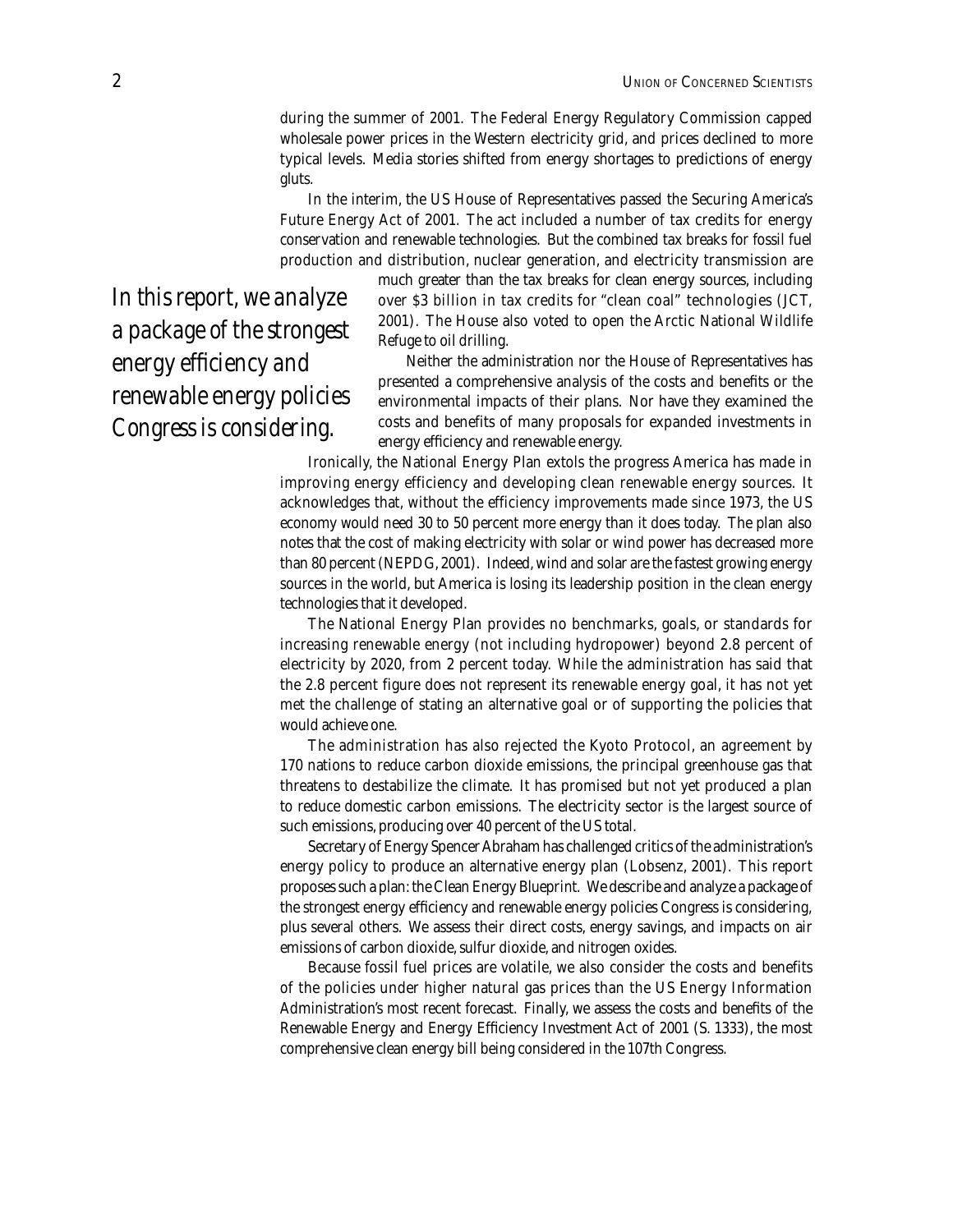## $\equiv$  CHAPTER 2 **The Clean energy Blueprint**

UCS and its co-authors analyzed a set of policies that includes standards and incentives to increase investment in clean energy by consumers and the electricity sector and to help overcome existing market barriers that currently slow investment. UCS has analyzed transportation efficiency policies in a separate report, *Drilling in Detroit* (UCS, 2001). The analysis reported here examines the following 10 renewable energy and energy efficiency policies:

- renewable portfolio standard
- public benefits fund
- net metering
- production tax credit
- increased R&D funding
- combined heat and power
- improved efficiency standards
- enhanced building codes
- energy efficiency tax incentives
- industrial energy efficiency measures

We also analyzed the impacts of a subset of the Blueprint policies included in the Renewable Energy and Energy Efficiency Investment Act of 2001 (S. 1333)-the renewable portfolio standard, public benefits fund, and net metering—plus increased R&D funding for renewable energy.<sup>1</sup>

UCS has previously described the renewable energy technologies and policies, and how they work, in *Powerful Solutions: Seven Ways to Switch America to Renewable Electricity* (Nogee et al., 1999). ACEEE has discussed the efficiency policies in detail in *Smart Energy Policies: Saving Money and Reducing Pollutant Emissions Through Greater Energy Efficiency* (Nadel and Geller, 2001).

## **Renewable Portfolio Standard**

Under a renewable portfolio standard (RPS), all retail electricity providers must supply a growing percentage of electricity from renewable energy sources. By using

<sup>&</sup>lt;sup>1</sup> Congress is poised to maintain the renewable energy R&D budget and could increase it by as much as 16 percent this year, despite the administration's proposed funding cuts of 50 percent to solar, wind, and geothermal R&D. We assume that if Congress enacts the policies in S. 1333, increased R&D funding will continue to be necessary to help lower the cost and improve the performance of technologies that are competing to meet the RPS, as well as to make higher-cost emerging technologies better able to compete for the RPS and broader market share.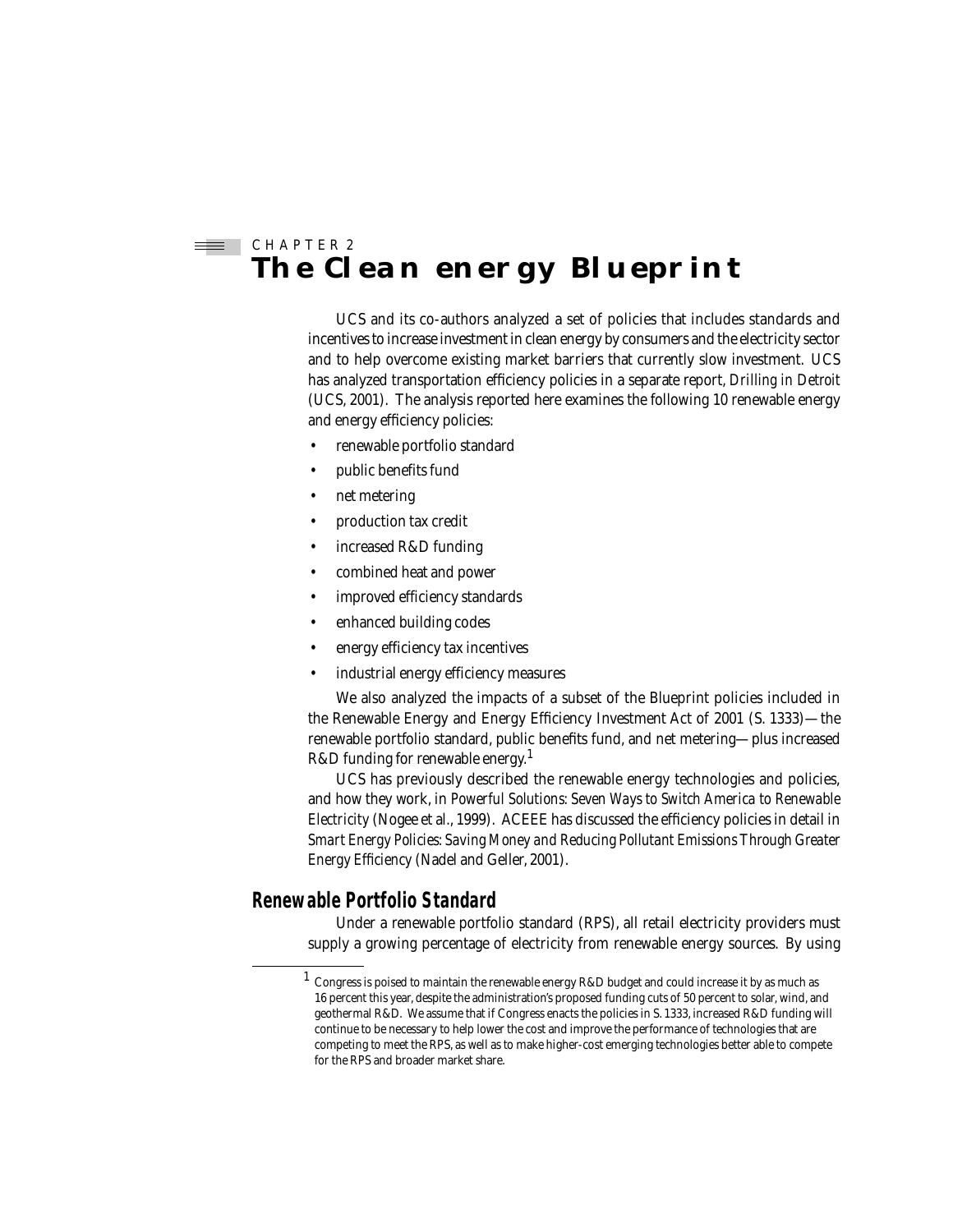tradable "renewable energy credits," the RPS achieves compliance at the lowest cost. The RPS would function in much the same way as the Clean Air Act emission allowance trading system, which lowers the cost of compliance with air pollution regulations. This market-based approach provides the greatest amount of clean power for the lowest price and creates an ongoing incentive to drive down costs. Twelve states have enacted minimum renewable energy standards.

The Clean Energy Blueprint includes a national RPS of 2 percent in 2002, growing to 10 percent in 2010 and 20 percent in 2020, using wind, biomass, geothermal, solar, and landfill gas energy sources. This standard is similar to the one proposed by Senators James Jeffords (I-VT), Diane Feinstein (D-CA), Joseph Lieberman (D-CT), John Kerry (D-MA), Charles Schumer (D-NY), and Olympia Snowe (R-ME) in the Renewable Energy and Energy Efficiency Investment Act of 2001 (S. 1333).

## **Public Benefits Fund**

The public benefits fund (sometimes called system benefit fund) is a small surcharge on electricity bills used to fund energy efficiency, renewable energy, low income assistance, and research and development for new technologies that

*The public benefits fund provides incentives for new energy efficiency initiatives and renewable energy development.*

benefit the public. The fund helps ensure that existing clean energy efforts can continue to operate and provides incentives for new energy efficiency initiatives and renewable energy development. Traditionally, state regulators required electric utilities to collect funds and implement programs. However, utilities cut these programs in half between 1993 and 1998 as several states began to implement and consider electricity restructuring. To date, 19 states have adopted new public benefits programs, while several others continue to implement utility-based programs.

The Clean Energy Blueprint includes a small federal charge of up to two-tenths of a cent (\$0.002) per kilowatt-hour (equivalent to \$1 per month for a typical household), collected from all electricity customers. This charge provides matching funds to states to implement energy efficiency, renewable energy, research and development, and low income energy programs. We based the public benefits fund in the Clean Energy Blueprint on the proposal in S. 1333.

### **Net Metering**

Net metering allows consumers who generate their own electricity from renewable technologies (e.g., a rooftop solar panel or small wind turbine) to feed excess power directly back into the electricity system, thereby running their electricity meters backward. Net metering customers are billed only for the net electricity consumed. This policy encourages the direct use of renewable resources by making the investment more cost-effective for individual consumers. Electricity providers also benefit from net metering, because it reduces the need to build costly new power lines and the demand for electricity during peak load periods. This is particularly true for rooftop solar systems, which work best on hot sunny days when the demand for power is typically high. Thirty-four states currently have net metering policies.

The Clean Energy Blueprint includes net metering implemented nationally, as proposed in S. 1333. Eligible renewable energy systems are those that produce 100 kilowatts or less using wind, solar, biomass, or geothermal energy sources. They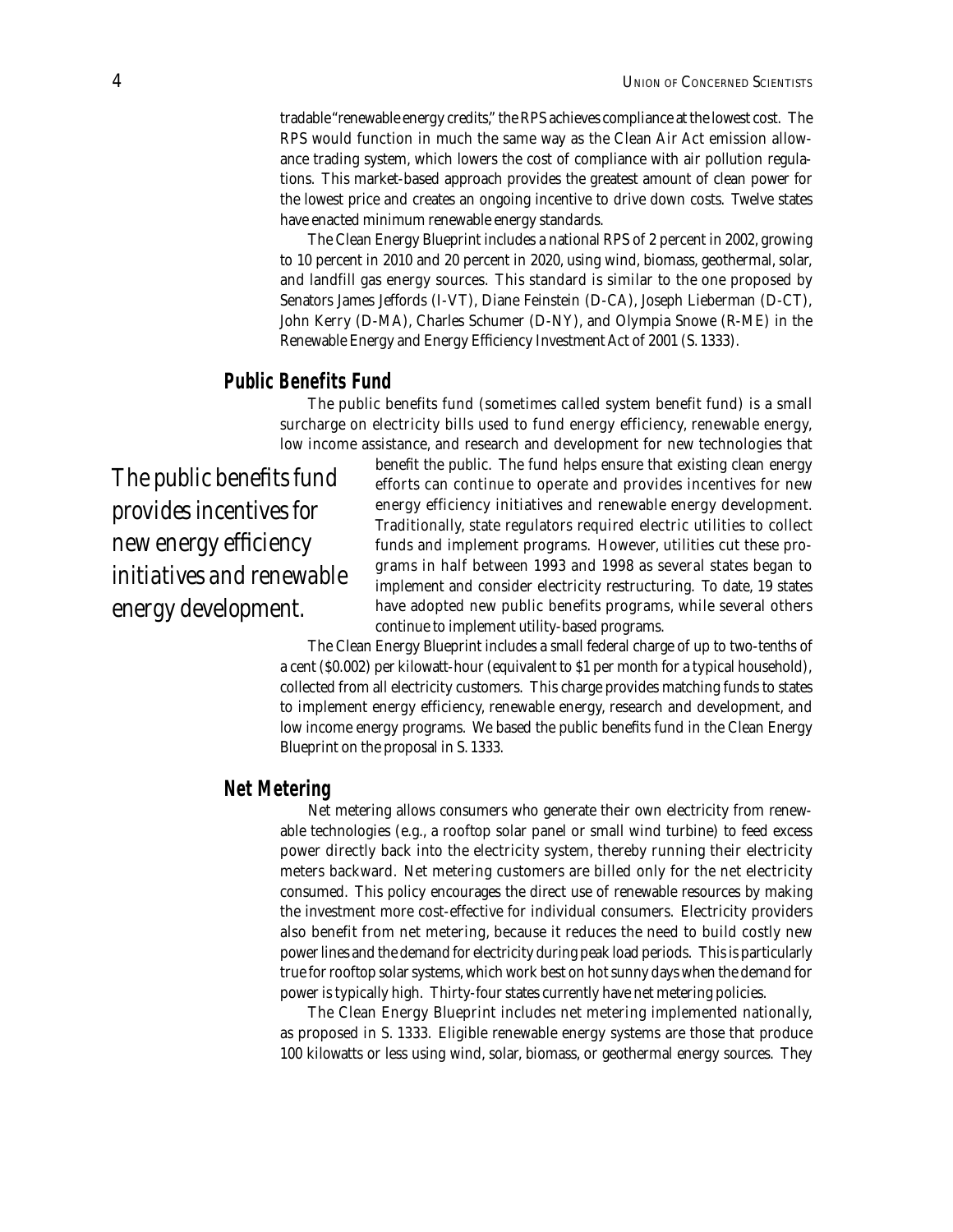must be located on the customer's premises and used to offset some or all of the electricity the customer uses. In addition, they must be connected to the transmission and distribution system.

## **Production Tax Credit**

Most renewable energy technologies are more capital intensive than competing conventional technologies. While higher up-front costs and lower operating costs make the long-term prices of renewable energy more stable and predictable, they also tend to discourage investment in these technologies. Several studies have shown that renewable technologies pay considerably more in property taxes and financing costs than fossil fuel facilities in states that do not have explicit tax policies that overcome this inequity (e.g., Hadley, Hill, and Perlack, 1993). Other studies have found that fossil fuel and nuclear generation have received much higher tax subsidies than renewable technologies (e.g., Goldberg, 2000, and Sissine, 1994). The production tax credit helps to overcome these inequities by allowing facility owners to receive a tax credit based on the amount of renewable electricity they produce.

Currently, new facilities that use wind, biomass crops grown for energy, or poultry litter receive a tax credit of 1.7 cents per kWh for 10 years. Although the production tax credit is set to expire at the end of 2001, the US House of Representatives voted to extend these credits through 2006. The House also expanded eligibility to include facilities that use landfill gas and other forms of biomass and organic wastes in the Securing America's Future Energy (SAFE) Act of 2001.

The Clean Energy Blueprint extends the 1.7 cents per kWh production tax credit through 2006 and expands eligibility to include geothermal, solar, landfill gas, and other forms of biomass and organic wastes, for facilities coming on line after December 31, 2001. Biomass cofiring in existing coal plants becomes eligible for a production tax credit of 1.0 cent per kWh.

#### **Increased R&D Funding**

Investment in research and development is essential for commercializing renewable energy and energy-efficient technologies. R&D brings advances in performance and lowers the cost of emerging technologies. The Clean Energy Blueprint assumes a threeyear ramp-up in federal R&D spending on renewable energy and energy efficiency from fiscal year 2001 (FY01) levels to the total long-term funding levels recommended in a 1997 report by the President's Committee of Advisors on Science and Technology

*The Clean Energy Blueprint increases R&D funding by \$575 million a year.*

(PCAST, 1997). For renewable energy technologies, we project total R&D funding for DOE's programs to increase from \$375 million in FY01 to \$652 million in FY05, a 74 percent increase. For energy efficiency, we project total R&D funding for DOE's programs and EPA's Energy Star Program to increase from \$600 million in FY01 to \$900 million in FY05, a 50 percent increase. We also

assume that FY05 funding levels continue through 2020 and are matched by industry through investments in new equipment. This approach is consistent with the increase recommended in the advanced scenario in the 2000 study by five national energy laboratories, *Scenarios for a Clean Energy Future* (IWG, 2000).

In contrast, the Bush administration's budget proposed cutting R&D spending on wind, geothermal, and solar energy, and certain energy efficiency programs by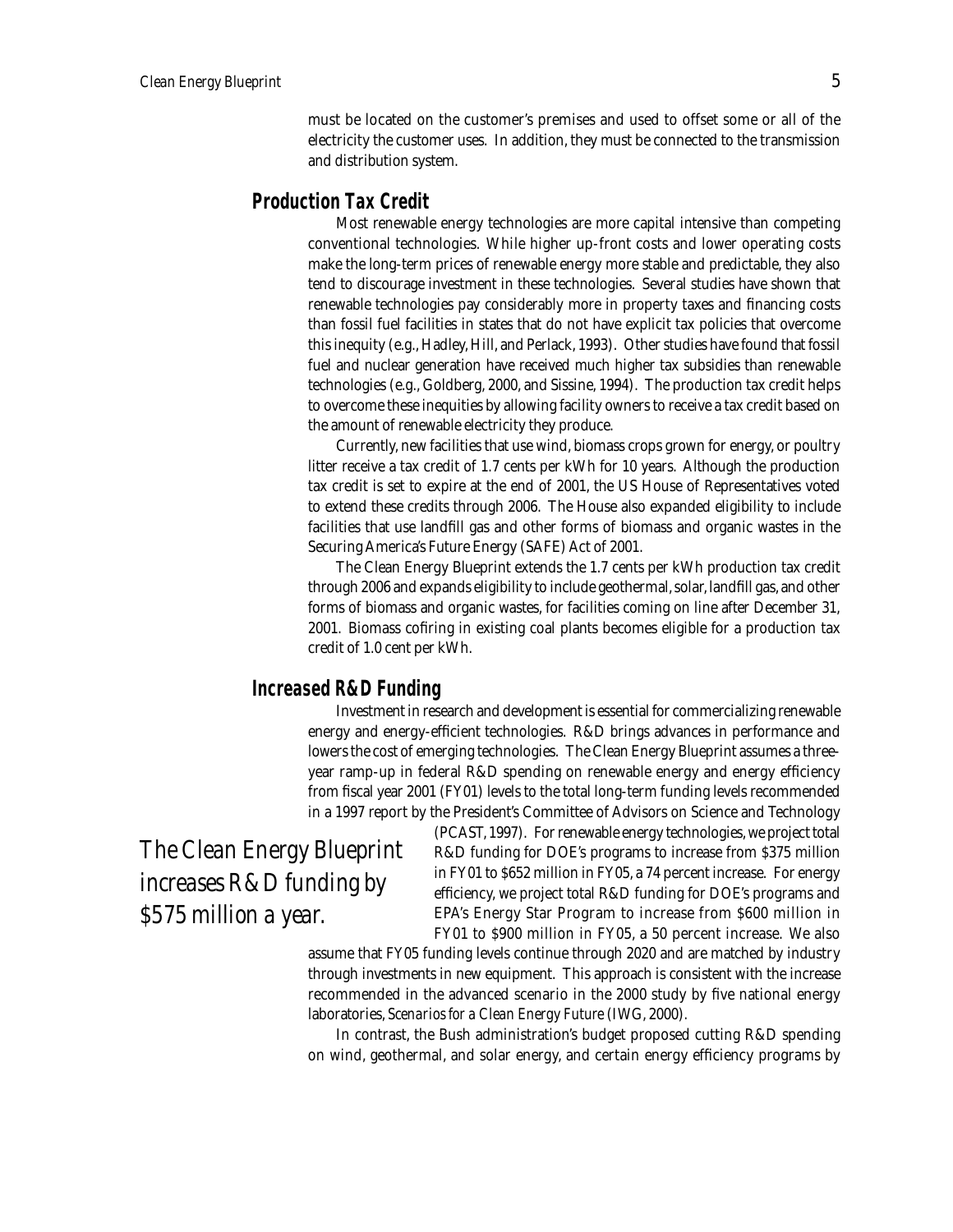about 50 percent. Congress, however, is expected to increase funding for efficiency and renewable energy by about 10 percent in FY2002.

## **Combined Heat and Power**

Combined heat and power (CHP) systems produce both heat and electricity for a facility (and potentially the surrounding community) from a single source of fuel. These economical and highly efficient technologies conserve fuel by recovering and utilizing heat that is normally wasted in conventional systems. Some CHP technologies can reach efficiency levels of greater than 80 percent compared to the 33 percent average for conventional facilities (USCHPA, 2001).

Although CHP systems account for over 8 percent of the electricity generated in the United States, significant barriers prevent the technology from reaching its full potential. For example, current environmental standards do not recognize the efficiency gains that CHP systems realize compared to conventional systems. Further, many prospective CHP projects seeking to interconnect with the electricity grid face discriminatory pricing practices and technical hurdles created by uncooperative utilities. To reduce these barriers, the Clean Energy Blueprint establishes a standard permitting process, uniform tax treatment, accurate environmental standards, and fair access to electricity consumers.

The Blueprint also includes a 10 percent investment tax credit (or a shortened depreciation period of 7 years for industrial systems and 10 years for building systems) for CHP systems achieving efficiency improvements of 60 to 70 percent, depending on the size of the system. This proposal is also included in a Senate bill soon to be introduced by Senator Jeff Bingaman (D-NM). The House of Representatives included a 10 percent investment tax credit for combined heat and power property in the SAFE Act of 2001, but the House bill also *lengthened* depreciation periods, substantially reducing the total incentive provided for CHP systems.

### **Improved Efficiency Standards**

Federal appliance and equipment efficiency standards remove the most inefficient product models from the market while continuing to provide a full range of product options for consumers. Since their inception in 1987, efficiency standards have been one of the federal government's most effective energy-savings initiatives. ACEEE estimates that existing standards have already saved 2.5 percent of annual US electricity consumption and that these savings could rise to nearly 8 percent in 2020 (Geller, Kubo, and Nadel, 2001).

The Clean Energy Blueprint assumes that new or upgraded federal efficiency standards for several appliances and equipment types are put into place over the next five years. These include national standards equivalent to

- new California standards for torchiere lighting, exit signs, traffic lights, and commercial refrigerators
- Massachusetts and Minnesota standards for distribution transformers
- current federal commercial furnace standard extended to additional types of commercial heaters
- existing federal purchase specifications for ice makers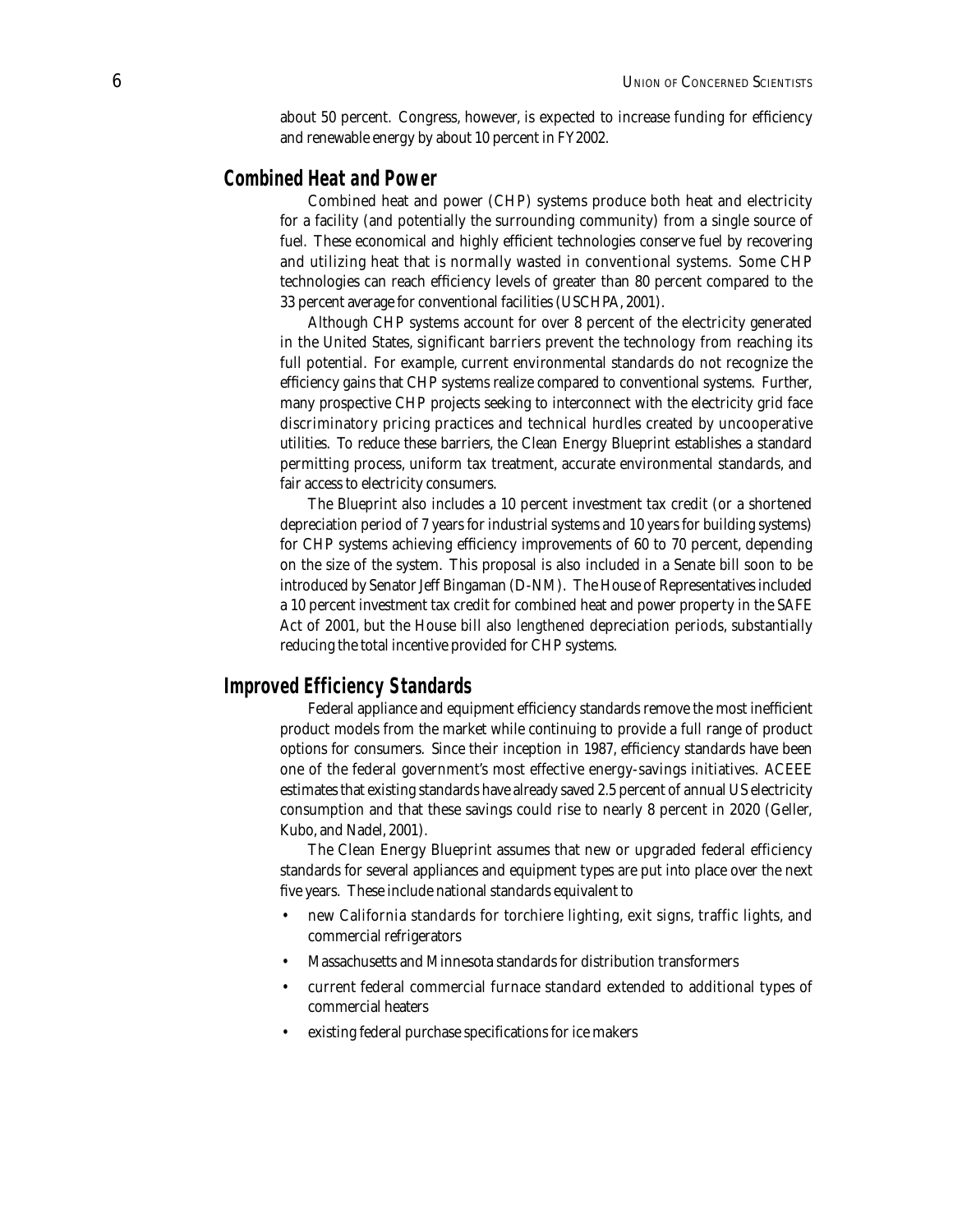• energy use of 1 watt or less for standby power of consumer electronics such as televisions and VCRs, in line with President Bush's recent executive order for federal purchases

In addition, this policy assumes the 30 percent efficiency improvement established by the previous administration for air conditioning systems and heat pumps is maintained. In contrast, the current administration is seeking to roll back this standard to a 20 percent improvement.

## **Enhanced Building Codes**

Building energy codes require that new residential and commercial buildings meet minimum energy efficiency criteria. This policy stimulates the widespread deployment of cost-effective efficiency technologies and practices in all new construction.

Under the Clean Energy Blueprint, the US Department of Energy would enforce the Energy Policy Act of 1992, which requires that all states meet or exceed the ASHRAE 90.1 commercial building codes. In addition, all states would upgrade their residential building codes to late 1990s standards either voluntarily or through a new federal requirement. Under the Blueprint, model energy codes would be continuously improved over the next decade, so that by 2010 all states would be enforcing mandatory standards that go significantly beyond current "good practice."

## **Tax Incentives**

Many proven energy-efficient products experience difficulty gaining market share because of high production costs, consumer's lack of familiarity with the product, and entrenched competition. Temporary initial tax incentives help to surmount these barriers by attracting consumers to energy-efficient products that they could otherwise not afford. Tax incentives also encourage companies to mass-market innovative products. As the technology achieves a greater market share, costs decline and the tax incentive can be phased out.

The Clean Energy Blueprint includes tax incentives for a wide range of energyefficient measures and products, including

- up to \$2,500 for new houses that demonstrate 50 percent reductions in space heating and cooling costs compared to homes that meet the current Model Energy Code. The SAFE Act of 2001 includes tax credits for homes with 30 percent energy savings.
- \$50–\$100 for the manufacturers of high-efficiency refrigerators and clothes washers as is included in the SAFE Act of 2001.
- 20 percent investment tax credit for new high-efficiency building technologies, including air conditioners, heat pumps, stationary fuel cell power systems, and furnaces. The fuel cell provision is included in the SAFE Act of 2001, while the other provisions are found in a draft bill by Senator Bingaman.
- \$2.25 per square foot tax deduction for commercial building and multifamily residential investments that result in at least 50 percent reductions in heating and cooling costs below the current ASHRAE model energy standards (these are included in the SAFE Act of 2001).

To prevent "free riders" and permanent subsidies, the tax incentives specify high eligibility criteria and limited duration.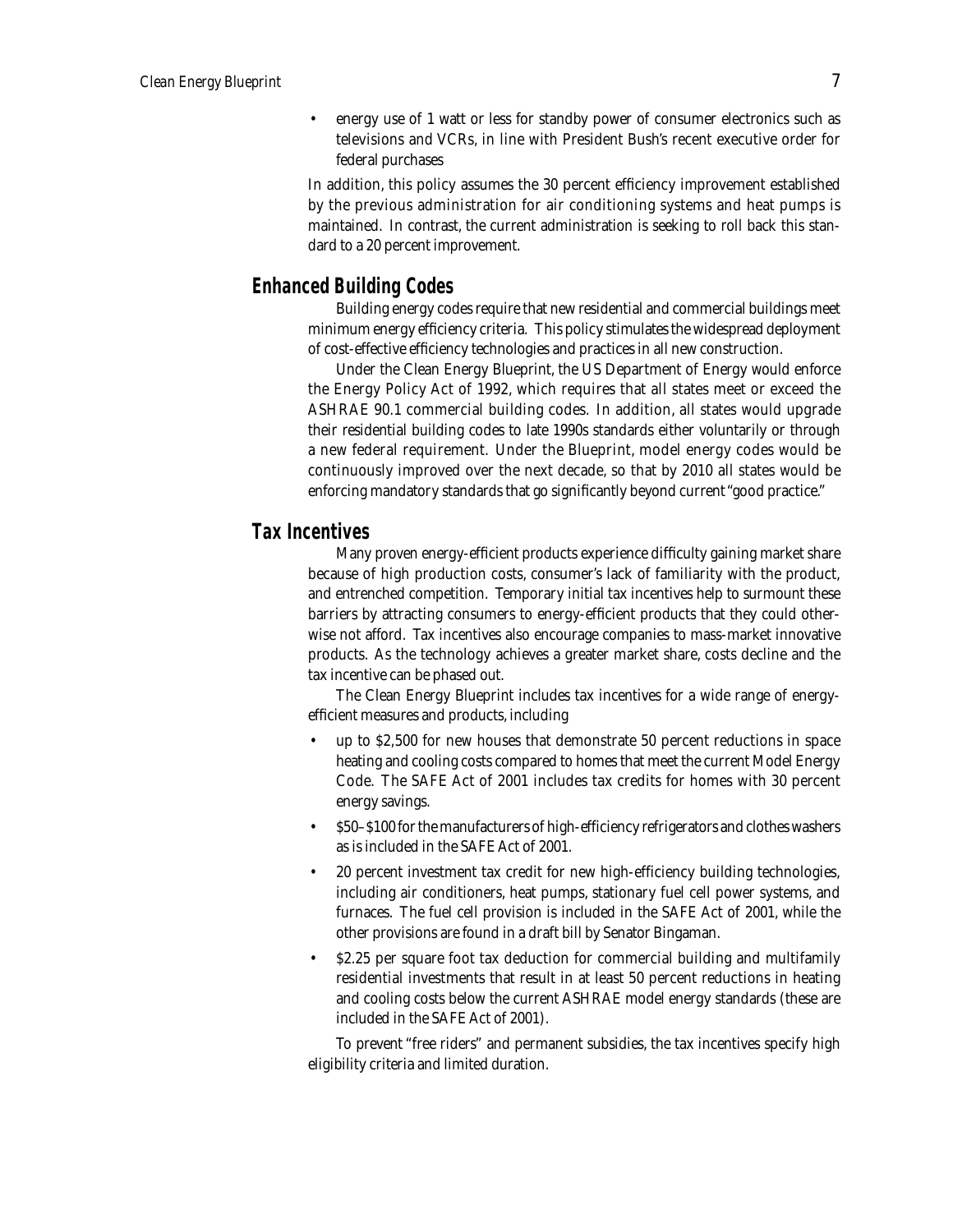## **Industrial Energy Efficiency Measures**

The industrial sector can also benefit from many cost-effective opportunities to improve energy efficiency. For example, an analysis of 49 energy efficiency technologies for the iron and steel industry found a total cost-effective energy savings potential of 18 percent (Worrell, Martin, and Price, 1999). Voluntary agreements between the government and industry may be an effective means to achieve this potential (e.g., Kauffman, 1999, and Romm, 1999).

Under the Clean Energy Blueprint companies or industry sectors would identify opportunities for improving energy efficiency and pledge to reduce energy use by a meaningful percentage (1 to 2 percent annually) over a multiyear period. The federal government would encourage broad participation by offering to postpone new regulatory and tax proposals, provide technical and financial assistance, and increase federal R&D and demonstration programs. Should industries not adequately respond to federal initiatives to establish and meet energy efficiency goals, a mandatory energy-intensity standard could be implemented to ensure that those targets are met.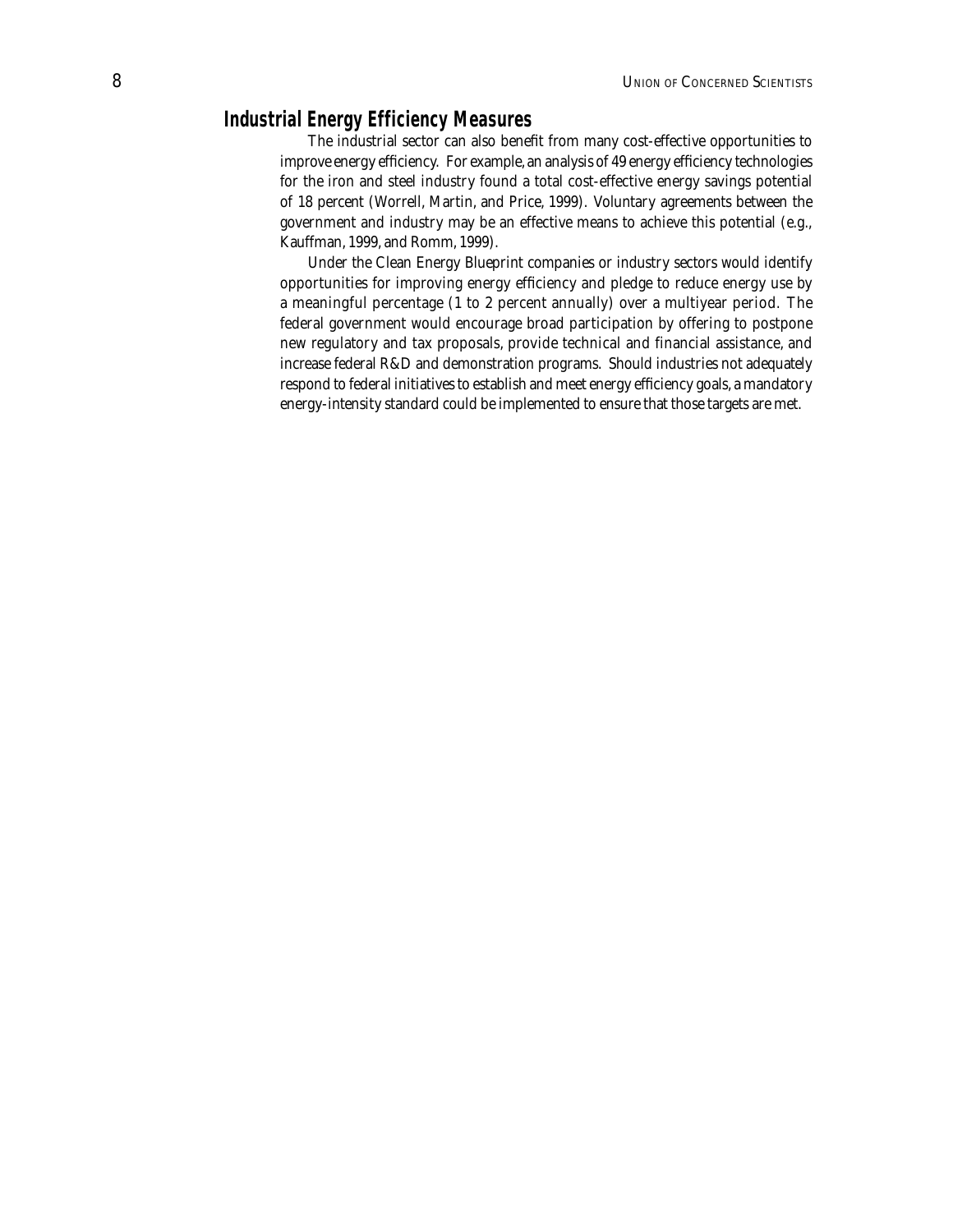#### C H A P T E R 3 di 1 **Our Methods**

UCS used the National Energy Modeling System (NEMS), a computer model maintained by the US Energy Information Administration, to compare the costs and benefits of the Clean Energy Blueprint described in Chapter 2 with business as usual.<sup>2</sup> The business-as-usual scenario is based on *Annual Energy Outlook 2001* (EIA, 2000a), the EIA's most recent long-term forecast of US energy supply, demand, and prices. The year 1999 is the last year of history in the model, which makes projections through 2020.

UCS modified several NEMS assumptions for renewable energy in order to

*UCS used the National Energy Modeling System computer model to compare the costs and benefits of the Clean Energy Blueprint with business as usual.*

model these technologies more accurately and applied these modifications to both the business-as-usual scenario and the Clean Energy Blueprint. We used the changes to NEMS made by the Interlaboratory Working Group of the five national energy laboratories in *Scenarios for a Clean Energy Future* as the starting point for our analysis (IWG, 2000). The IWG removed or modified several NEMS assumptions that artificially constrain the growth and raise the cost of renewable energy technologies. These modifications are described in Appendix C-4 of the IWG document (IWG, 2000). Like the IWG study, UCS's analysis assumes that

implementing the Clean Energy Blueprint will help remove market barriers and lower the cost of developing renewable energy over time.

We diverged from some of the IWG study's renewable energy assumptions in several respects:

- For wind energy, we conservatively assumed somewhat higher initial capital costs to conform to recent data and reduced the land area potentially available for development to account for additional siting restrictions.
- For geothermal energy, we assumed lower capital costs, based on recent experience. We also assumed a technical potential for geothermal energy that is over 40 percent lower than in the IWG study, based on recent EIA revisions to NEMS.
- For solar energy, we estimated that over 4,000 megawatts (MW) of grid-connected rooftop photovoltaic systems would be installed on homes and businesses throughout the United States by 2020 through a combination of net metering, R&D funding, public benefits funding, and the DOE Million Solar Roofs Program. We based this estimate on the 25 percent annual average growth scenario in the US Photovoltaics Industry Roadmap report (DOE, 2001).

<sup>2</sup> Tellus Institute performed the NEMS modeling for UCS.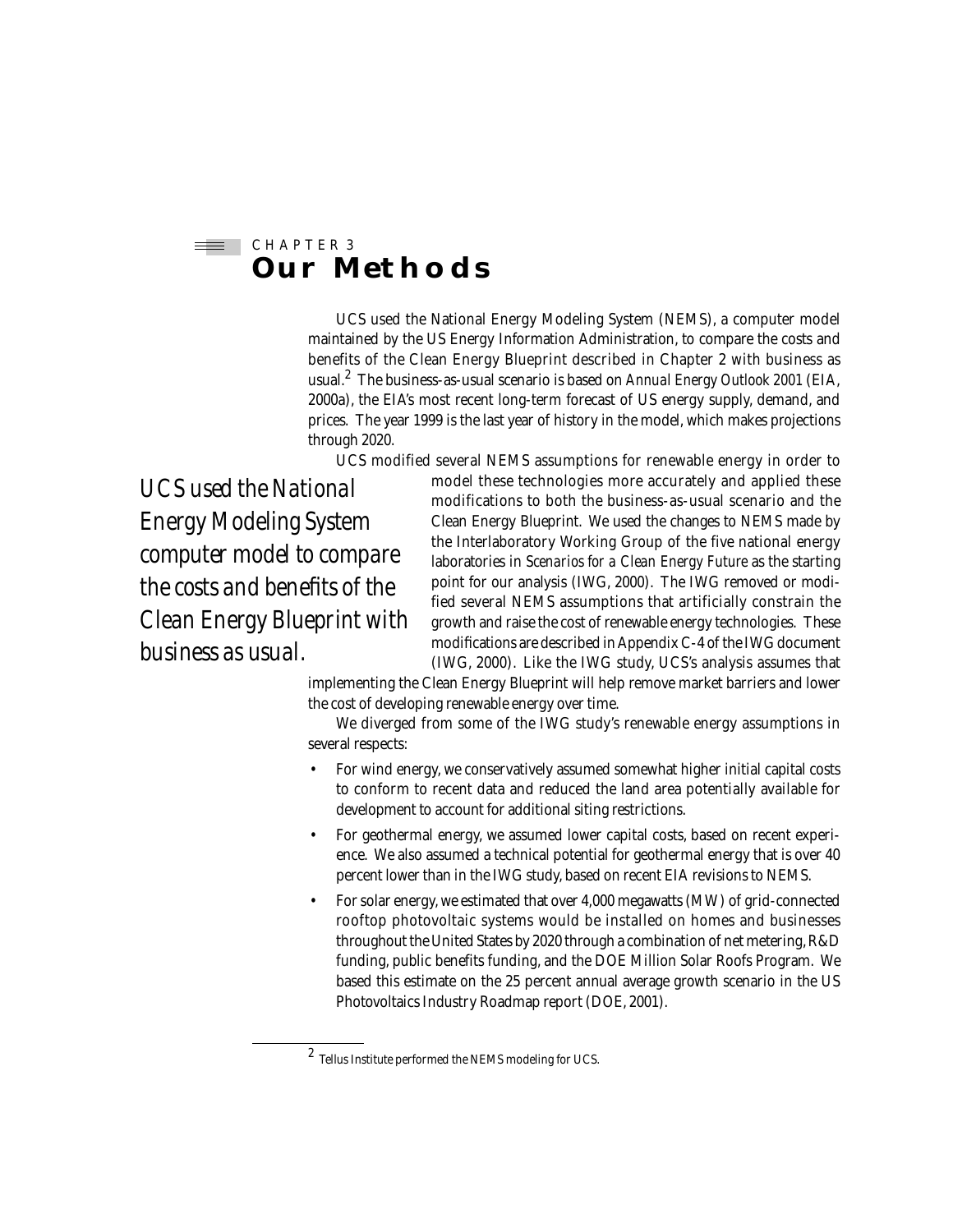• For biomass energy, we assumed that a maximum of 10 percent of the heat input of existing coal plants can be cofired with biomass, rather than up to 5 percent as in NEMS and the IWG study, based on recent experience with that technology. While the EIA estimate of available forest residues already excluded roadless areas, steep slopes, and more than half the remaining residues, we reduced the amount of potential forestry residues included in the NEMS model by half again to provide an extra margin against using unsustainable sources. We also excluded an additional 5 percent of construction and demolition debris, on top of the EIA's 75 percent exclusion, to provide an extra margin against using contaminated materials.

Perhaps most importantly, the IWG examined a set of policies in the electricity, buildings, and industrial sectors that were less extensive than the Clean Energy Blueprint policies. For example, the IWG study included a renewable portfolio standard (RPS) of 7.5 percent by 2010, with no subsequent renewable energy support. The Clean Energy Blueprint expands the RPS to 10 percent by 2010 and 20 percent by 2020. On the other hand, under the Blueprint, neither municipal solid waste nor black liquor (a biomass waste from the pulp and paper industry) are eligible for the RPS. The IWG assumed that all black liquor and over 60 percent of municipal solid waste would be eligible for the RPS.

Rooftop photovoltaic systems were the only technology included in NEMS that would be eligible for net metering. This limitation means that our analysis underestimates the potential renewable energy development that could occur through net metering of such technologies as small wind turbines, biomass methane digesters and gasifiers, and fuel cells using renewable fuels.

Our assumptions for the costs and energy savings resulting from policies to increase energy efficiency and use of combined heat and power systems in the residential, commercial and industrial sectors were based on a recent study by the American Council for an Energy-Efficient Economy (Nadel and Geller, 2001). The energy savings resulting from these policies are summarized in Table 1. We used this information to reduce electricity and fossil fuel use in NEMS. Then we ran the NEMS model to calculate reductions in electricity generation, fossil fuels, emissions, energy prices, and energy bills resulting from these policies. Overall, fossil fuel use by consumers would be 3.5 quadrillion Btu or 9 percent lower in 2020 than under business as usual.

Combined heat and power was modeled as an electricity demand reduction in the commercial and industrial sectors. This reduces fossil fuel use from central station power plants, but results in an increase in natural gas use in the commercial and industrial sectors, as shown in Table  $1.^3\,$  When fossil fuel savings from central station power plants are included, the new CHP capacity would result in a net energy savings of approximately 3 quadrillion Btu in 2020. This is because CHP is considerably more efficient than producing electricity and heat separately.

Forecasting natural gas prices under today's market conditions is a difficult task. Despite the recent drop from record levels this past year, the large increase in natural gas use for electricity generation projected by the EIA over the next 18 years is likely to put upward pressure on gas prices. The natural gas price forecast used in this analysis from the *Annual Energy Outlook 2001* version of NEMS did not predict the

<sup>3</sup> The reduction in fossil fuel use from central station power plants is not included in Table 1.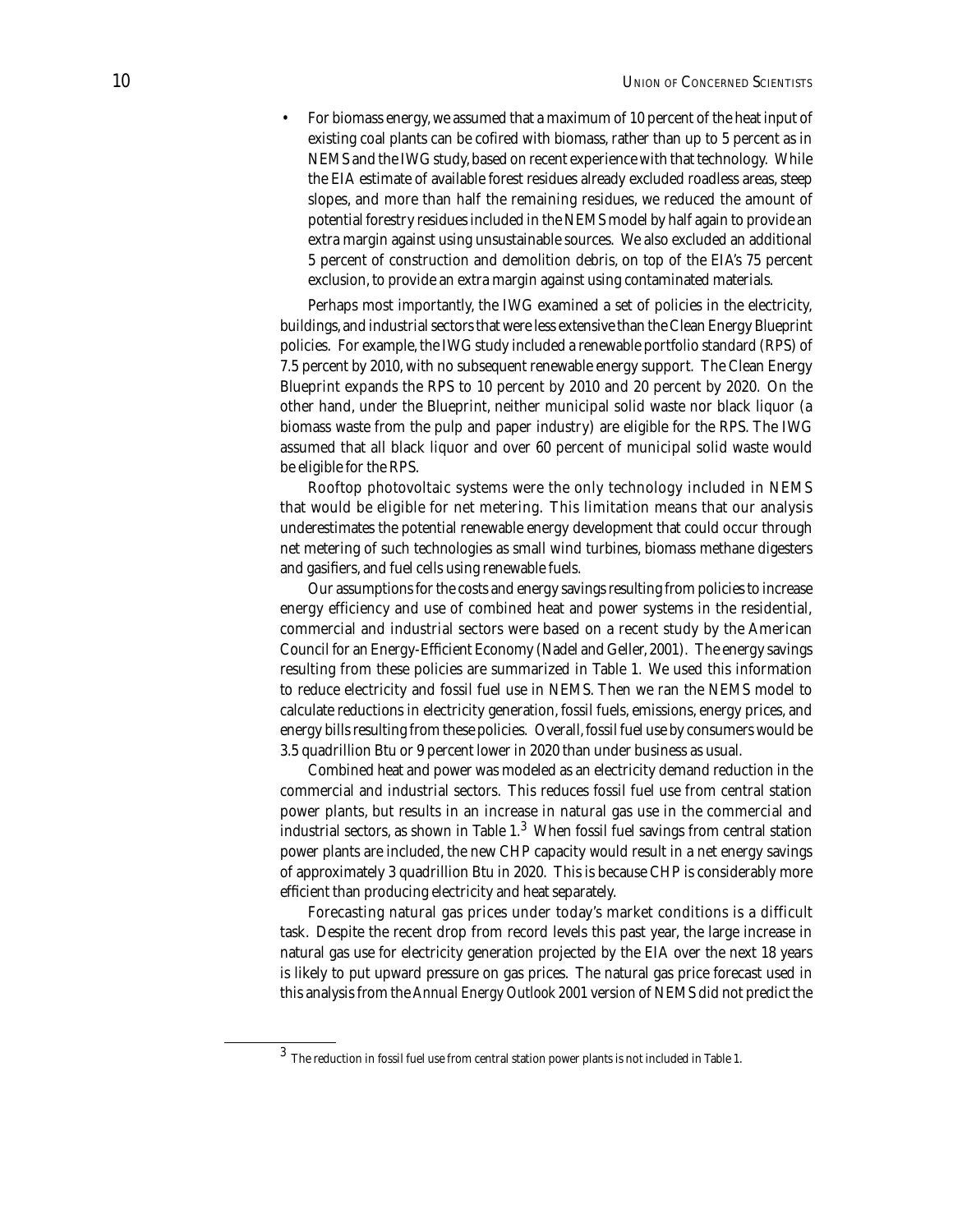spike in natural gas prices that occurred over the past year. The forecast shows a smooth trajectory that does not correspond to the historic volatility in gas prices.

For this analysis, in addition to using EIA's gas price forecast, we also modeled the impact of higher gas prices on both the business-as-usual scenario and the Clean Energy Blueprint policies using assumptions from the EIA's Slow Technology Progress case in *Annual Energy Outlook 2001* (EIA, 2000a, p. 86). This case assumes a 25 percent reduction in the annual rates of technological progress and a 25 percent increase in costs of oil and natural gas supply technologies relative to business as usual. While we do not believe that technical progress in extracting oil and natural gas is necessarily likely to be slow, we believe this approach is a reasonable proxy for simulating the effects of higher gas prices that could result from increased gas supply constraints due to the projected increase in demand for gas to generate electricity.

Additional details of our methods and assumptions will be included in a technical appendix to this report released separately.

#### Table 1. Consumer Energy Savings from the Energy Efficiency **and Combined Heat and Power Policies**

| <b>LIEGHIGHT</b> Savings (Diffion Knowall-Hours) |      |            |  |  |  |
|--------------------------------------------------|------|------------|--|--|--|
| Policy                                           | 2010 | 2020       |  |  |  |
| Appliance Standards                              | 119  | 317        |  |  |  |
| <b>Building Codes</b>                            | 22   | 100        |  |  |  |
| Public Repetite Funds                            | 291  | <b>202</b> |  |  |  |

| Appliance Standards               | 119 | 317   |
|-----------------------------------|-----|-------|
| <b>Building Codes</b>             | 22  | 100   |
| Public Benefits Fund <sup>®</sup> | 291 | 803   |
| <b>Industrial Measures</b>        | 129 | 275   |
| R&D Funding                       | 59  | 187   |
| <b>Tax Incentives</b>             | 25  | 52    |
| Subtotal                          | 645 | 1,734 |
| Combined Heat and                 |     |       |
| Power <sup>b</sup>                | 270 | 778   |
| Total                             | 915 | 2.512 |

a. Savings due to federal public benefits fund.

b. CHP was treated as a demand reduction in the electricity sector.

## **Electricity Savings** (billion kilowatt-hours) **Fossil Fuel Savings**<sup>a</sup> (quadrillion Btu)

| Policy                                  | 2010    | 2020    |
|-----------------------------------------|---------|---------|
| Appliance Standards                     | 0.13    | 0,47    |
| <b>Building Codes</b>                   | 0.10    | 0.47    |
| <b>Industrial Measures</b>              | 2.33    | 4.13    |
| R&D Funding                             | 0.40    | 1.20    |
| <b>Tax Incentives</b>                   | 0.08    | 0.20    |
| Subtotal                                | 3.04    | 6.47    |
| Combined Heat and<br>Power <sup>®</sup> | $-1.08$ | $-3.00$ |
| Total                                   | 1.96    | 3.47    |

a. Includes direct consumer natural gas, oil, and coal savings from efficiency measures and CHP. Does not include additional coal and natural gas savings from central station power plants.

b. Represents the increase in natural gas use in the commercial and industrial sectors for CHP.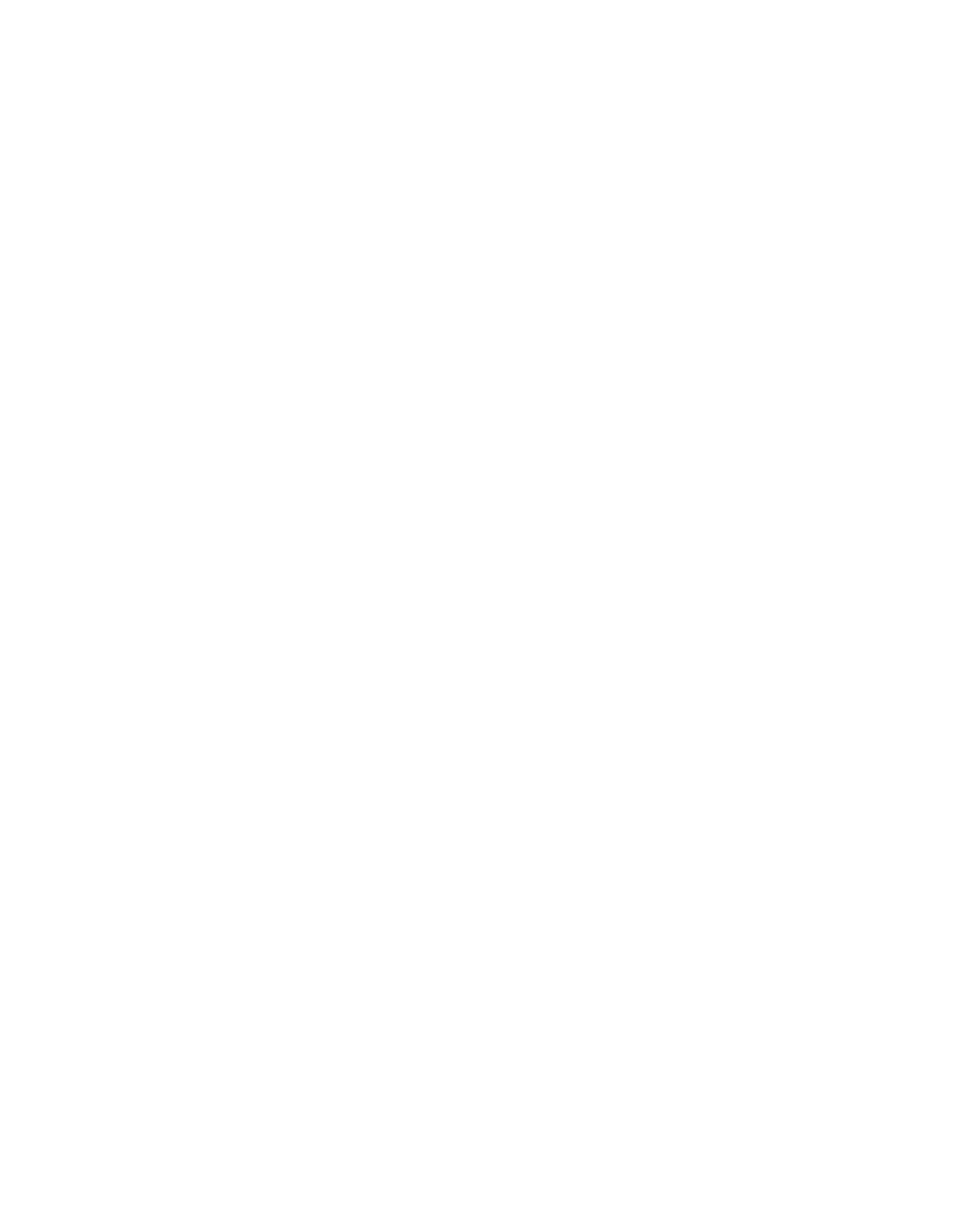#### C H A P T E R 4 start (1889) **What We Found**

Below we present the results for two policy scenarios compared to the businessas-usual scenario. The first scenario illustrates the impacts of the full package of Clean Energy Blueprint policies. The second identifies the impacts of the subset of the Blueprint policies included in the Renewable Energy and Energy Efficiency Investment Act of 2001 (S. 1333)—the renewable portfolio standard, public benefits fund, and net metering—plus increased R&D funding for renewable energy.

The findings of our analysis fall into five categories. First, we identify the impacts of the policy scenarios on total energy use. Second, we present the impacts of the policy scenarios on the generation and use of electricity. Third, we show the economic benefits of these policies. Fourth, we illustrate how those changes reduce power plant emissions. Last, we highlight the impact that higher natural gas prices would have on the policy and business-as-usual scenarios.

## **The Clean Energy Blueprint**

#### **Total Energy Use**

*Business as Usual.* Under the business-as-usual scenario, the United States primarily increases its reliance on fossil fuels to meet the nation's growing appetite for energy (Table 2). Between 2000 and 2020, total US energy use grows over 30 percent, an average increase of 1.3 percent per year. Most of the 57 percent increase in natural gas use and 18 percent increase in coal use over the period is for generating electricity in new and existing power plants and to make up for the 24 percent decline in nuclear power. Almost all of the 33 percent increase in petroleum use over the period is for transportation. Hydropower remains relatively flat over time.

Other renewable energy sources, such as wind, biomass, geothermal and solar energy increase 57 percent between 2000 and 2020 (includes primary energy for electric and nonelectric use, see note a in Table 2), largely due to existing state policies. However, their share of total energy use increases only from 3.2 percent in 2000 to 3.8 percent in 2020, due to the increase in overall energy demand over this period.

*Clean Energy Blueprint.* Under the Clean Energy Blueprint, energy efficiency, combined heat and power, and renewable energy provide a much greater share of U.S. energy needs. By 2020, total energy use is 19 percent lower than business as usual and only 5 percent higher than 2000 levels. Wind, biomass, geothermal and solar energy use is more than twice as high as business as usual in 2020 and 3.4 times higher than 2000 levels (includes primary energy for electric and nonelectric use, see note a in Table 2), as these resources provide 20 percent of the nation's electricity by 2020.

The Clean Energy Blueprint policies result in a significant reduction in coal and natural gas use compared to business as usual. Total coal use is 58 percent lower than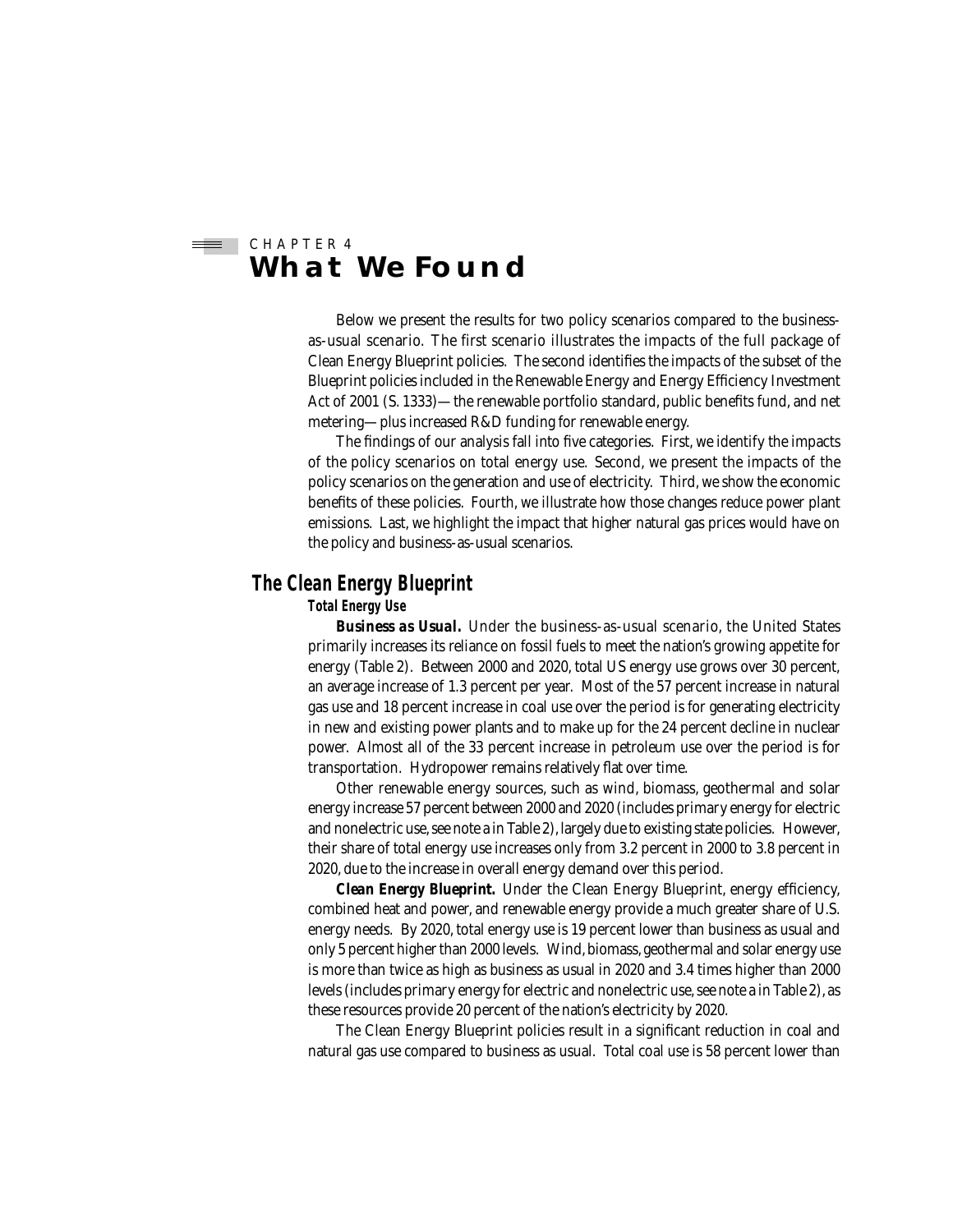|                                  | 2000 |                                | 2010                                | 2020                           |                                     |  |
|----------------------------------|------|--------------------------------|-------------------------------------|--------------------------------|-------------------------------------|--|
| Fuel                             |      | <b>Business</b><br>as<br>Usual | Clean<br>Energy<br><b>Blueprint</b> | <b>Business</b><br>as<br>Usual | Clean<br>Energy<br><b>Blueprint</b> |  |
| Petroleum                        | 38.1 | 44.4                           | 43.4                                | 50.6                           | 48.3                                |  |
| Natural Gas                      | 22.6 | 28.7                           | 23.2                                | 35.5                           | 24.4                                |  |
| Coal                             | 22.2 | 25.1                           | 19.1                                | 26.2                           | 11.0                                |  |
| Nuclear Power                    | 8.0  | 7.7                            | 7.7                                 | 6.1                            | 4.9                                 |  |
| Hydropower                       | 2.9  | 3.1                            | 3.1                                 | 3.1                            | 3.1                                 |  |
| Other<br>Renewables <sup>®</sup> | 3.1  | 4.4                            | 8.4                                 | 4.9                            | 10.6                                |  |
| Other <sup>b</sup>               | 0.5  | 0.5                            | 0.4                                 | 0.4                            | 0.2                                 |  |
| Total                            | 97.4 | 114.0                          | 105.3                               | 126.8                          | 102.5                               |  |

**Table 2. Total US Energy Use** (quadrillion Btu)

a. Includes grid-connected electricity from wind, solar, geothermal, biomass, and landfill gas energy sources; and nonelectric energy from solar, wood, and ethanol included in ethanol/gasoline blends of 85 percent or more. Excludes electricity imports using renewable sources and nonmarketed renewable energy.

b. Includes liquid hydrogen, methanol, supplemental natural gas, some domestic inputs to refineries, and municipal solid waste.

business as usual in 2020 and 50 percent lower than 2000 levels, as less coal is used to generate electricity and to a lesser extent for industrial energy needs. By 2020, the Clean Energy Blueprint would eliminate the need for mining, transporting, and burning 750 million tons of coal per year. It would take the equivalent of approximately 7.8 million train cars to transport this much coal across the country.

Total natural gas use is reduced by 11 quads (quadrillion Btu), or 31 percent, compared to business as usual in 2020, although it is still 8 percent higher than 2000 levels. Most of the reduction comes from eliminating the need for over 900 new conventional gas-fired power plants, due to investments in energy efficiency, renewable energy, and combined heat and power. Gas efficiency measures in homes and businesses also make an important contribution to the reduction. The Clean Energy Blueprint would eliminate the need for much of the 301,000 miles of new natural gas transmission and distribution pipelines projected under the administration's National Energy Policy (NEPDG, 2001).

Total US petroleum use would be 5 percent lower than business as usual in 2020, due to energy efficiency improvements in factories and buildings, and 27 percent higher than 2000 levels. By 2020, the Clean Energy Blueprint would save 410 million barrels of oil per year, or nearly 3 times more oil than the Arctic National Wildlife Refuge would be producing at \$22 per barrel and if development were begun there today (Figure 1).<sup>4</sup> Cumulative oil savings under the Blueprint would reach over 4 billion

<sup>4</sup> Arctic Refuge production schedule is based on UCS estimates from *Drilling in Detroit* (UCS, 2001), using economically recoverable volume at projected world oil prices (USGS, 1998) and projected development rates (EIA, 2000b).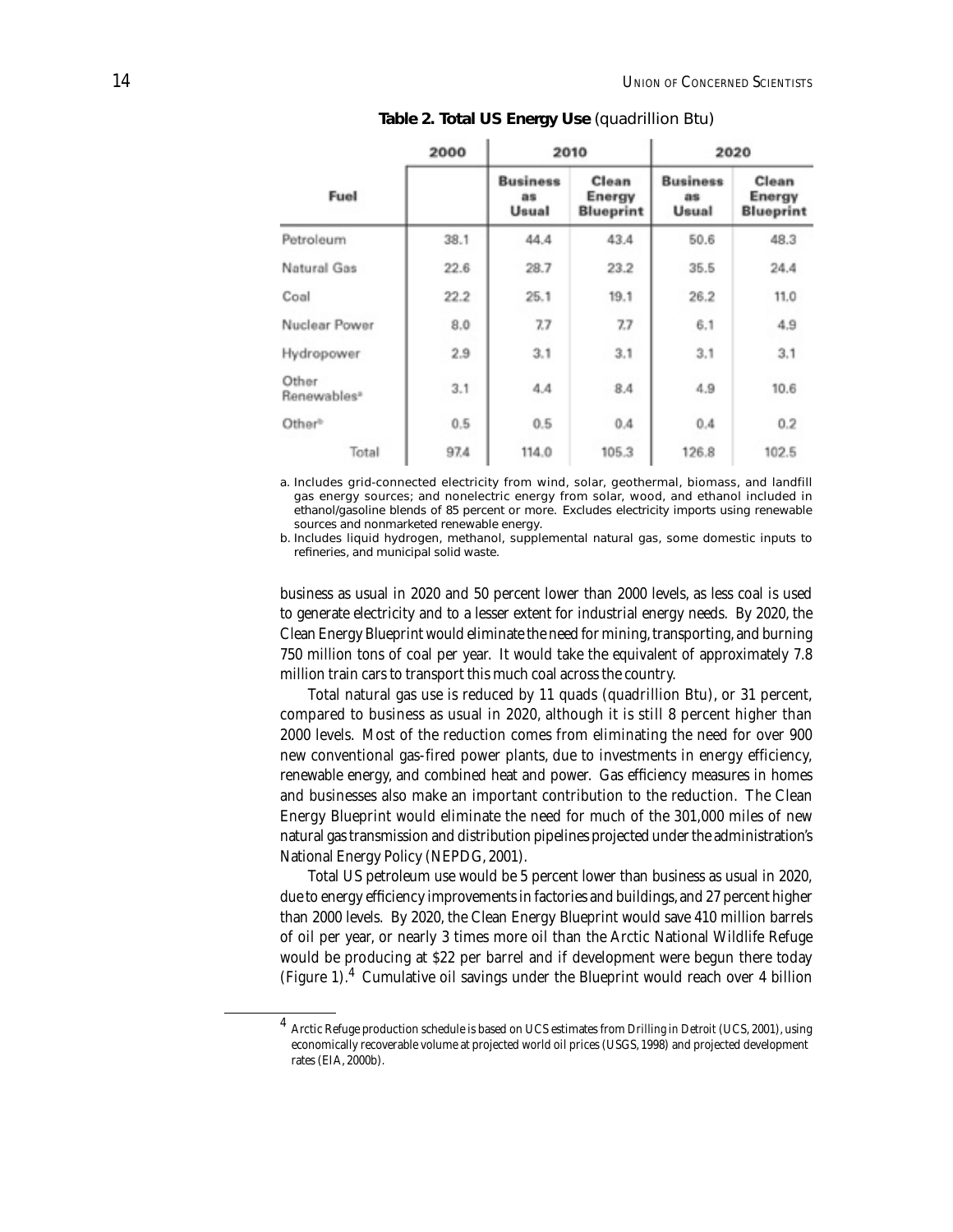

**Figure 1. Oil Savings from Clean Energy Blueprint and Fuel Economy Standards vs. Potential Arctic Refuge Supply**

barrels by 2020, which is 25 percent more oil than the US Geological Survey projects is economically recoverable from the Wildlife Refuge at this price (USGS, 1998). However, even if refuge oil began flowing in 2010, it could take up to 60 years to extract all of the oil at historic production rates.

 The Clean Energy Blueprint does not include any oil savings from increased energy efficiency and renewable energy use in the transportation sector. Another recent UCS study has shown that fuel economy improvements in cars and light trucks would provide significant oil savings (UCS, 2001). If these savings were combined with the savings from the Clean Energy Blueprint, the United States would save more than 15 times the oil available in the Arctic Refuge at today's oil prices and total oil use would be 9 percent lower in 2010 and 23 percent lower in 2020 than under business as usual (Figure 1).

#### **Electricity Generation and Use**

*Business as Usual.* Under the business-as-usual scenario, the nation increases its reliance on coal and natural gas to meet strong growth in electricity use (Figure 2). As in the administration's National Energy Plan, electricity use increases by 42 percent between 2000 and 2020 due to significant under-utilization of energy-efficient technologies and practices. Meeting this increase in electricity use and replacing existing plants that retire would require the construction of nearly 1,300 power plants of average size (300 megawatts).

Under business as usual, natural gas fuels most of the new electricity generation, rising from 16 percent of today's total electricity generation (including combined heat and power) to 36 percent in 2020. Electricity generated from coal-fired power plants increases 21 percent between 2000 and 2020. Nuclear power generation declines by 23 percent over the same period, as the EIA's NEMS model predicts that some existing plants will be retired and no new plants will be built because they are not economically viable to operate relative to other new power plants. Electricity from hydropower plants remains unchanged from today's levels.

Electricity generated by renewable resources, including wind, solar, geothermal, biomass, and landfill gas (i.e., nonhydro renewable resources) more than doubles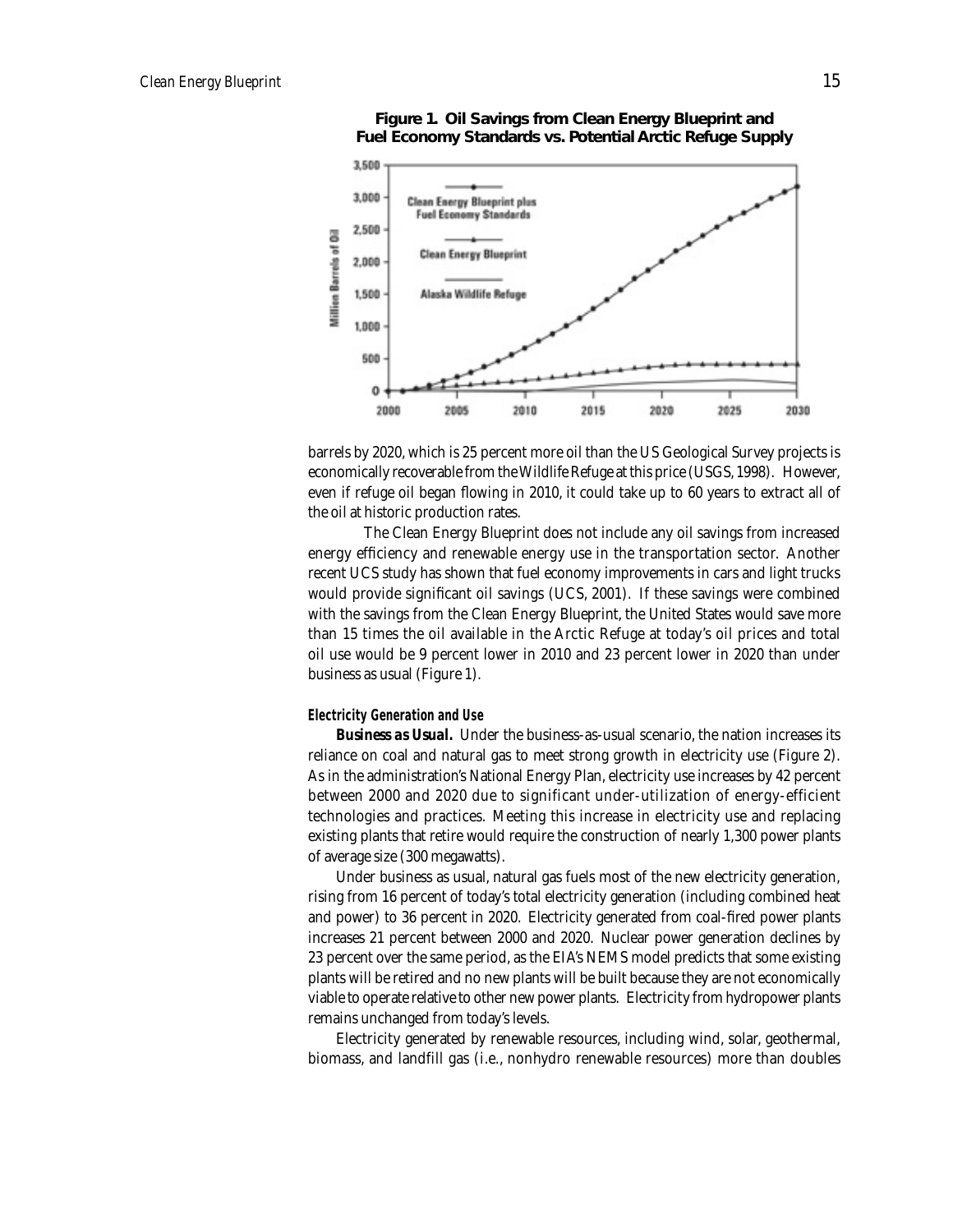

**Figure 2. Electricity Generation under Business as Usual**

d. Includes major stand-alone plants only.

between 2000 and 2020, largely due to state policies currently in place. However, because of increasing demand for electricity, the overall contribution of nonhydro renewable resources rises from today's 2.0 percent to only 2.4 percent of total generation in 2020.

*Clean Energy Blueprint.* Under the Clean Energy Blueprint, energy efficiency, combined heat and power (CHP), and renewable energy meet a much larger share of future electricity needs (Figure 3, Table 3). By 2020, energy efficiency measures, such as advanced industrial processes, and high efficiency motors, lighting, and appliances offset all of the growth in electricity use projected under business as usual. CHP provides 39 percent of commercial and industrial electricity needs by 2020. Largely because of the renewable portfolio standard (RPS), wind, biomass, geothermal, solar,



**Figure 3. Electricity Generation and Efficiency under the Clean Energy Blueprint**

a. Over 91% of CHP generation comes from natural gas in 2020.

b. Includes wind, biomass, geothermal, solar, and landfill gas.

c. Includes oil, municipal solid waste, and other wastes.

d. Includes major stand-alone plants only.

a. Over 71% of CHP generation comes from natural gas in 2020. b. Includes wind, biomass, geothermal, solar, and landfill gas. c. Includes oil, municipal solid waste, and other wastes.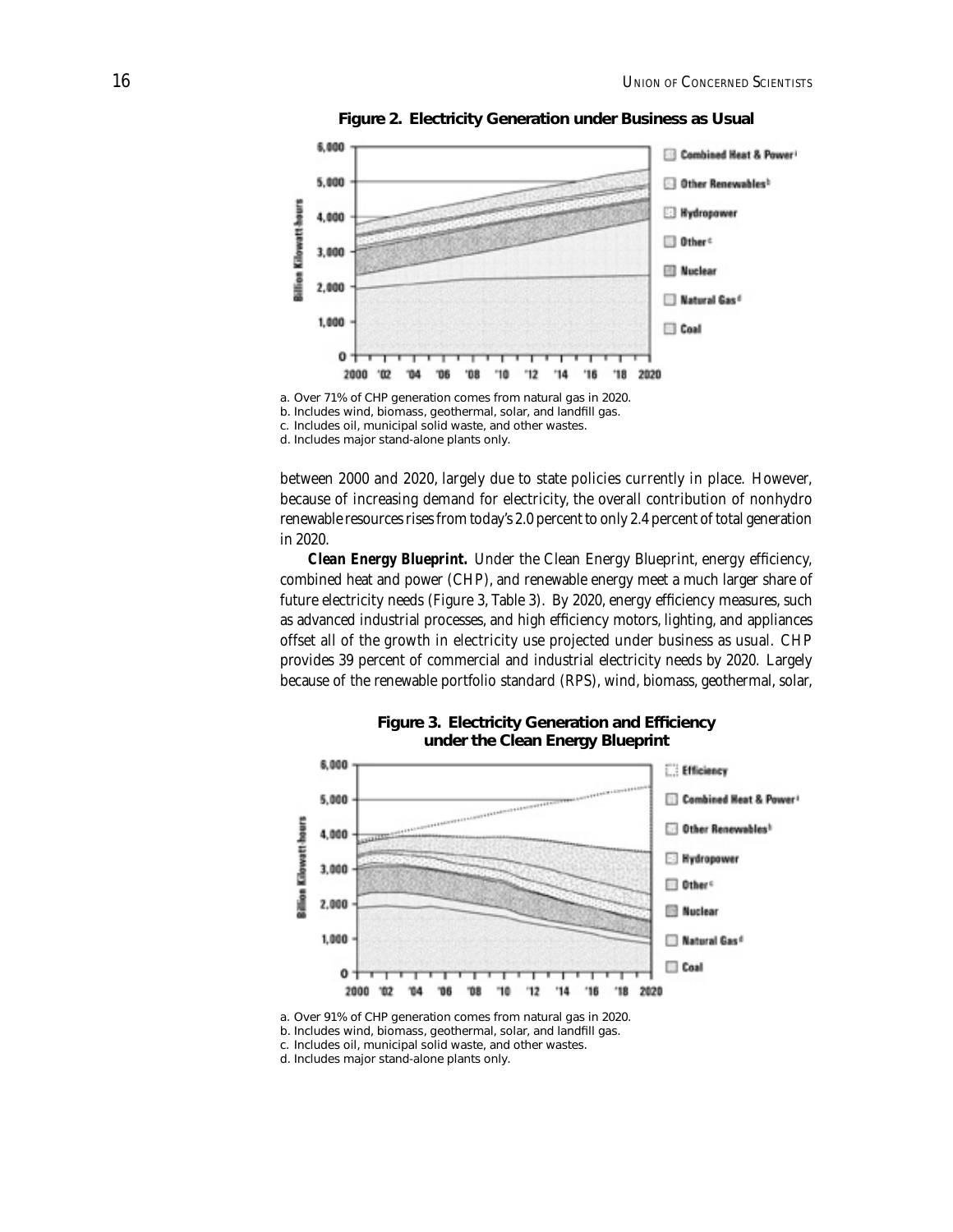|                                         | 2000  | 2010                           |                                     | 2020                            |                                     |  |
|-----------------------------------------|-------|--------------------------------|-------------------------------------|---------------------------------|-------------------------------------|--|
| Source                                  |       | <b>Business</b><br>as<br>Usual | Clean<br>Energy<br><b>Blueprint</b> | <b>Business</b><br>as.<br>Usual | Clean<br>Energy<br><b>Blueprint</b> |  |
| Coal                                    | 1,894 | 2,195                          | 1,655                               | 2,295                           | 891                                 |  |
| Natural Gas                             | 388   | 888                            | 250                                 | 1,569                           | 177                                 |  |
| Nuclear                                 | 748   | 720                            | 718                                 | 574                             | 459                                 |  |
| Other <sup>®</sup>                      | 90    | 44                             | 36                                  | 48                              | 31                                  |  |
| Hydropower                              | 286   | 299                            | 299                                 | 298                             | 297                                 |  |
| Other Renewables                        |       |                                |                                     |                                 |                                     |  |
| Wind                                    | 5     | 12                             | 92                                  | 13                              | 176                                 |  |
| Biomass <sup>b</sup>                    | 19    | 33                             | 141                                 | 36                              | 147                                 |  |
| Geothermal                              | 13    | 27                             | 75                                  | 28                              | 87                                  |  |
| Landfill Gas                            | 6     | 13                             | 18                                  | 17                              | 29                                  |  |
| Solar                                   | 1     | 2                              | $\overline{2}$                      | 3                               | 13                                  |  |
| Subtotal                                | 46    | 88                             | 328                                 | 97                              | 451                                 |  |
| Combined Heat<br>and Power <sup>c</sup> | 298   | 363                            | 630                                 | 419                             | 1,180                               |  |
| Efficiency                              | n.a.  | n.a.                           | 644                                 | n.a.                            | 1,735                               |  |
| Total                                   | 3,748 | 4,597                          | 4,562                               | 5,300                           | 5,220                               |  |

Table 3. Electricity Generation and Efficiency (billion kWh)

a. Includes oil, municipal solid waste, and other wastes.

b. Includes a small amount of combined heat and power from biomass sources that are assumed to be eligible for the RPS.

c. In 2020, natural gas constitutes over 91% of CHP generation under the Blueprint and over 71% under business as usual.

and landfill gas resources provide 10 percent of the nation's electricity by 2010 and 20 percent by 2020.

Energy efficiency, CHP, and renewable energy eliminate the need for 975 average (300 megawatt) new major gas and coal-fired power plants built under the businessas-usual scenario. However, nearly 225 new average-sized gas plants are still needed between 2000 and 2020, primarily to generate electricity for periods of high demand.

Energy efficiency, CHP, and renewable energy also displace the need for over 120,000 MW of existing power plant capacity, three-quarters of which are dirty coalfired plants. This would lead to the retirement of approximately 180 average-sized coal plants (500 MW each). Coal-fired electricity generation is 61 percent below business as usual in 2020 and 53 percent lower than today's levels.

By 2020, natural gas consumption at major power plants is 89 percent lower than business as usual. However, when CHP plants are included, natural gas still fuels 36 percent of total electricity generation in 2020 under the Clean Energy Blueprint. Because of lower electricity demand and because natural gas is used both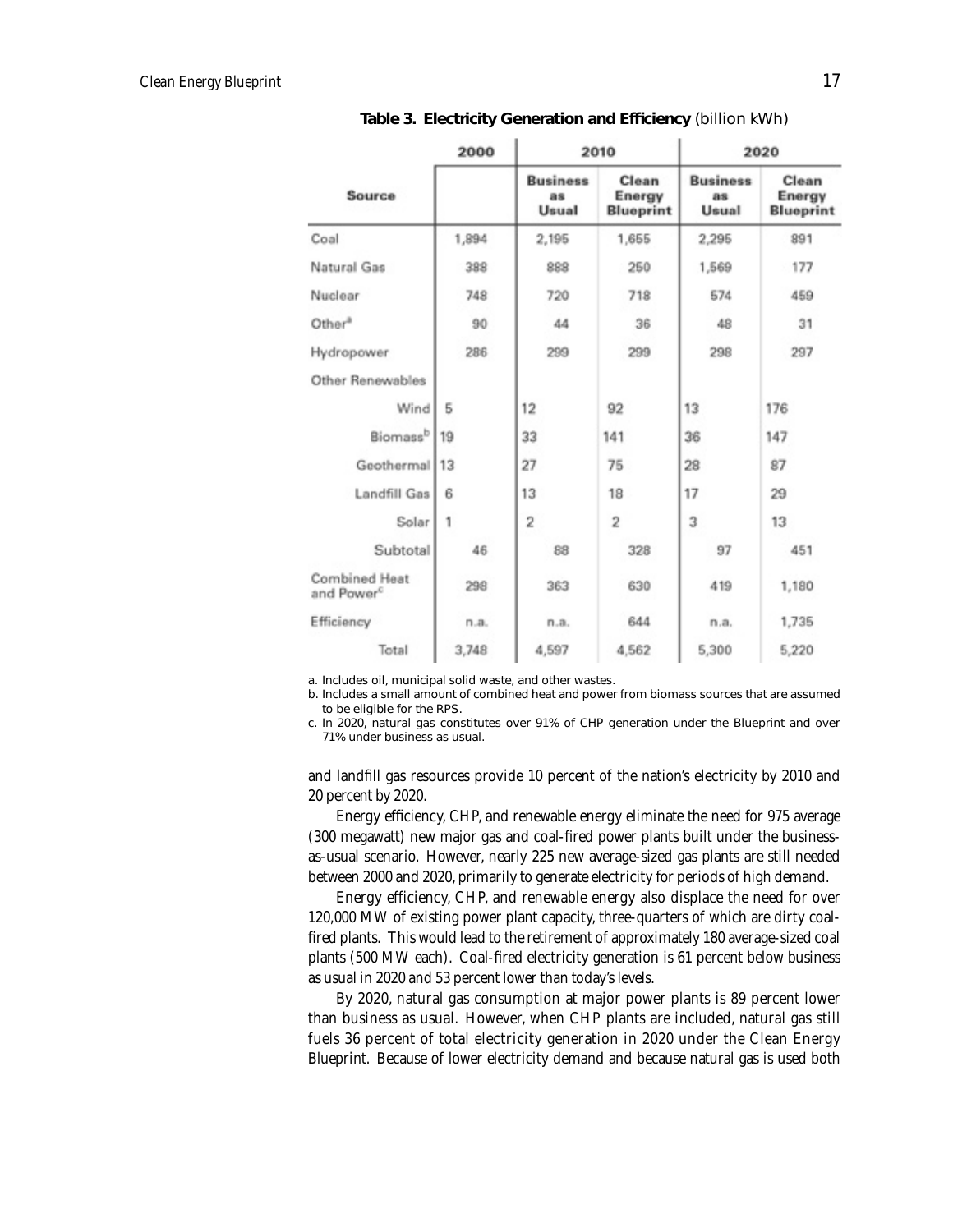to generate electricity and to produce useful heat, overall natural gas generation is 33 percent lower than business as usual in 2020.

As in the business-as-usual case, hydroelectric generation continues at current levels. Nuclear generation declines by 39 percent between 2000 and 2020, compared to a 23 percent decline under business as usual, as 14 more average-sized nuclear power plants are retired (1,000 MW each).

Wind, biomass, and geothermal energy sources provide most of the nonhydro renewable energy generation under the Clean Energy Blueprint (Figure 4).



#### **Figure 4. Renewable Energy Generation under the Clean Energy Blueprint**

#### **Economic Benefits**

The Clean Energy Blueprint saves consumers money in two important ways. First, energy efficiency measures decrease energy use in homes, businesses, and industry. Second, using less energy overall and using more renewable energy sources puts downward pressure on the prices of fuels like natural gas used to generate electricity and for heating and industrial needs. Lower natural gas prices bring down the direct cost of gas to consumers, and bring down electricity prices as well.

The annual savings exceed the costs of the Clean Energy Blueprint in every year, growing to over \$105 billion per year by 2020 (Figure 5). Over the entire period, between 2002 and 2020, cumulative energy-bill savings exceed the incremental costs of the Blueprint by nearly \$440 billion.<sup>5</sup> The total savings would actually be greater than reported here, because the figures do not include additional net savings that would continue beyond 2020 from efficiency and renewable energy measures installed through that year. Another recent UCS study showed that fuel economy improvements in cars and light trucks could provide significant net economic benefits to consumers (UCS, 2001). If these savings were combined with the savings from the Clean Energy

 $^5\,$  Net savings between 2002 and 2020 are in 1999 dollars using a 5 percent real discount rate.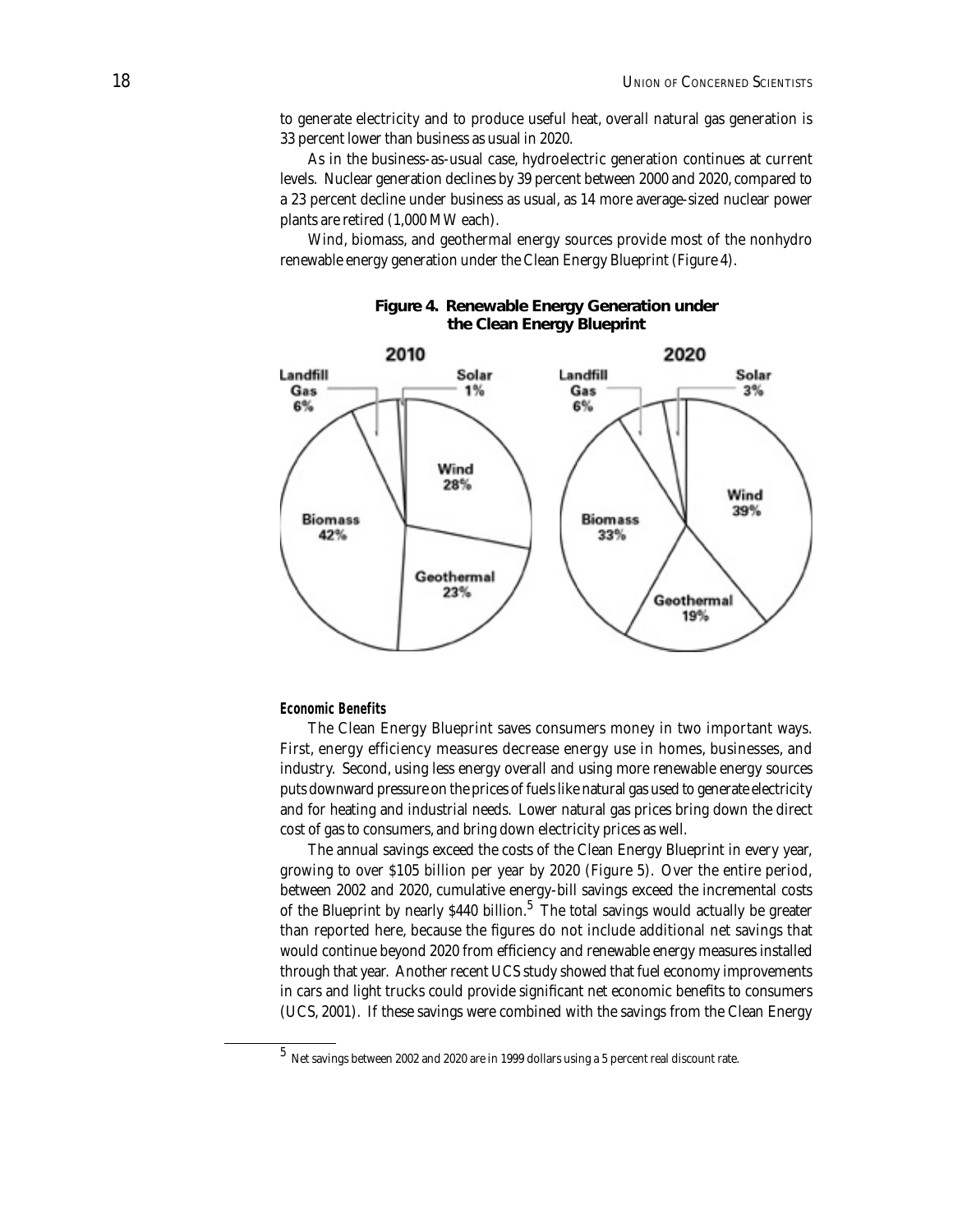

**Figure 5. Net Savings under the Clean Energy Blueprint<sup>a</sup>**

a. Net savings equal energy bill savings minus incremental costs. Energy bill savings include energy savings to consumers due to installing energy-efficient technologies and lower prices for certain fuels (mainly natural gas), minus the costs of Blueprint policies included in electricity prices. Incremental costs include the direct costs of purchasing energy-efficient technologies by consumers annualized over the life of the equipment and the costs of administering and implementing Blueprint policies not directly reflected in consumer energy bills.

Blueprint, net savings to consumers would increase to over \$150 billion per year by 2020 and \$645 billion between 2002 and 2020.

#### **Natural Gas Prices**

Lower natural gas prices contribute to the economic benefits of the Clean Energy Blueprint. The energy efficiency measures and renewable energy policies in the Clean Energy Blueprint reduce the demand for fossil fuels and thereby lower their prices. In particular, the large reduction in natural gas use for electricity generation, relative to business as usual, results in a significant reduction in projected natural gas prices for both consumers and electric generators. Total US natural gas use under the Clean Energy Blueprint is 11 quadrillion Btu or 31 percent lower than business as usual in 2020. This significant reduction in natural gas use produces average natural gas prices that are 27 percent lower in 2020 than business as usual (Figure 6).

These lower prices, combined with natural gas efficiency measures, would allow households and businesses that use natural gas for heating and industrial processes to save money on their gas bills starting in 2002. We project that savings grow to nearly \$30 billion annually by 2020 under the Clean Energy Blueprint. Annual savings for a typical household that heats with natural gas (using 850 therms per year) would be \$90 in 2010 and \$200 in 2020. This would be welcome relief to consumers in many parts of the country whose natural gas bills more than doubled in the last year.

#### **Household Electricity Bills**

The energy efficiency measures in the Clean Energy Blueprint reduce electricity use, contributing to the plan's economic benefits (Figure 3). Total electricity bills to consumers are lower under the Blueprint than they are both today and under the business-as-usual scenario (Figure 7). Monthly bills for a typical household decline from about \$40 per month in 2000 to about \$25 per month in 2020 in the Clean Energy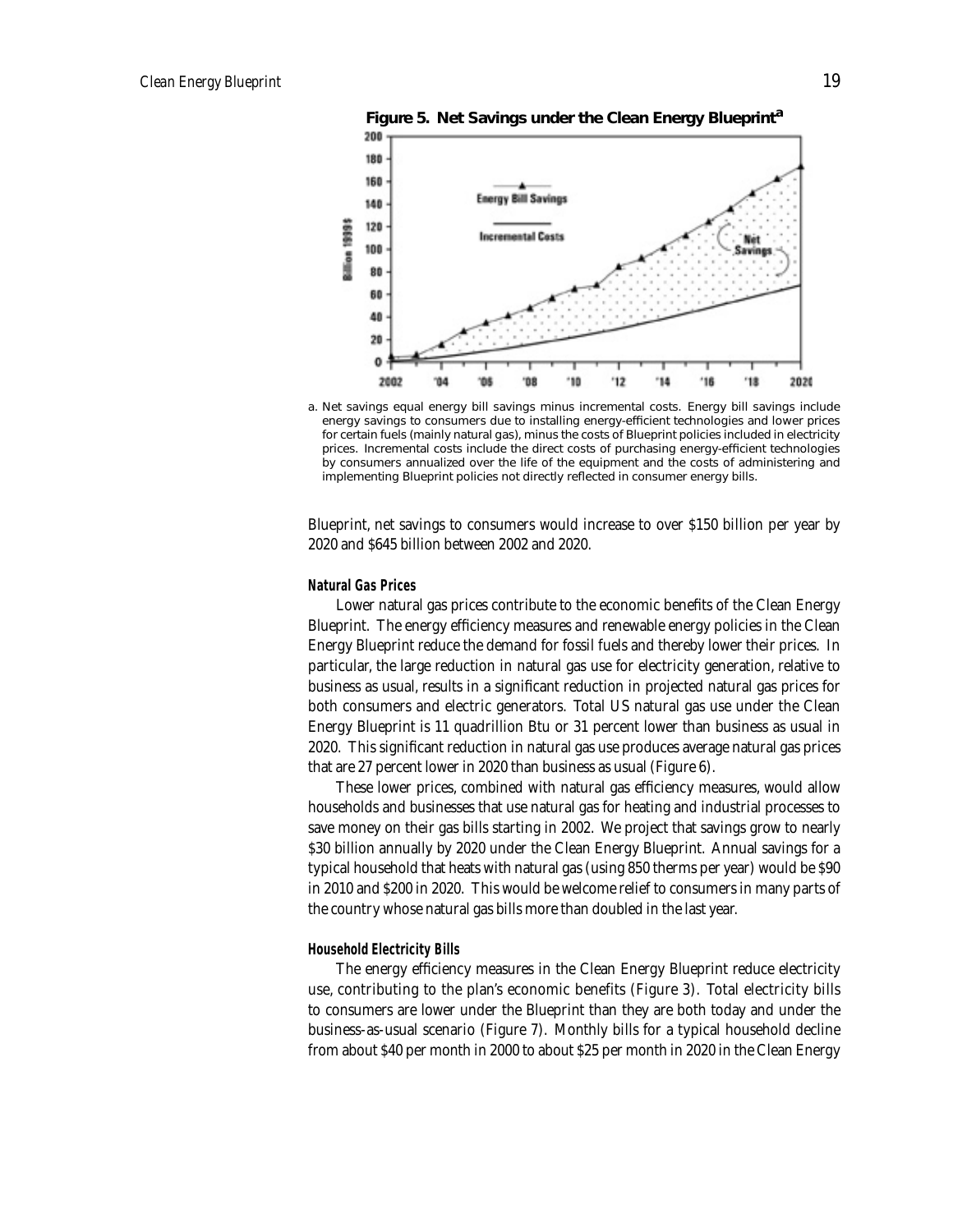

**Figure 6. Natural Gas Prices<sup>a</sup>** (national average)

Blueprint scenario and \$38 per month under business as usual. Annual savings to consumers from lower electricity bills range from nearly \$58 in 2010 to over \$150 in 2020 compared to business as usual. When combined with savings on natural gas bills, a typical household would save \$150 per year in 2010 and \$350 per year in 2020 on their overall energy bill (not including transportation).

#### **Electricity Prices**

Consumers' electric bills are a function of how much they use and the price per unit of electricity (cents/kWh). In both scenarios, electricity prices decline over time, although they decline slightly more under business as usual. Between 2000 and 2020, average consumer electricity prices fall almost 4 percent under the Clean Energy Blueprint and nearly 11 percent under business as usual (Figure 8).  $6$  However, the savings from reduced electricity use and lower natural gas prices under the Clean Energy Blueprint more than offset this price difference, resulting in lower total electricity bills (Figure 7).

#### **Power Plant Emissions**

The Clean Energy Blueprint significantly reduces air pollution from power plants. By 2020, carbon dioxide emissions from power plants are over two-thirds lower than under business as usual. Carbon dioxide emissions, primarily from power plants, are the number one contributor to global warming. Under proposals from Senator James Jeffords (I-VT) and Representative Henry Waxman (D-CA) for reducing multiple

a. In the *Annual Energy Outlook 2001* version of the National Energy Modeling System used for this analysis, the first year of the forecast is 2000. Actual natural gas prices in 2000 were significantly higher than shown in the figure.

 $^6\,$  Actual model input showed an unusual increase in coal prices in 2014 relative to the long-term projection of declining coal prices. This temporary increase in coal prices resulted in a fairly significant shift in electricity generation from coal to natural gas in 2015, which in turn resulted in a small spike in electricity and natural gas prices in that year. Over the next two years, there was a shift from natural gas back to coal due to a decline in coal prices. We believe this result is a modeling artifact, unconnected to any change in policy or technology inputs in that year. We have therefore assumed a linear extrapolation of prices and coal and natural gas generation between 2013 and 2016.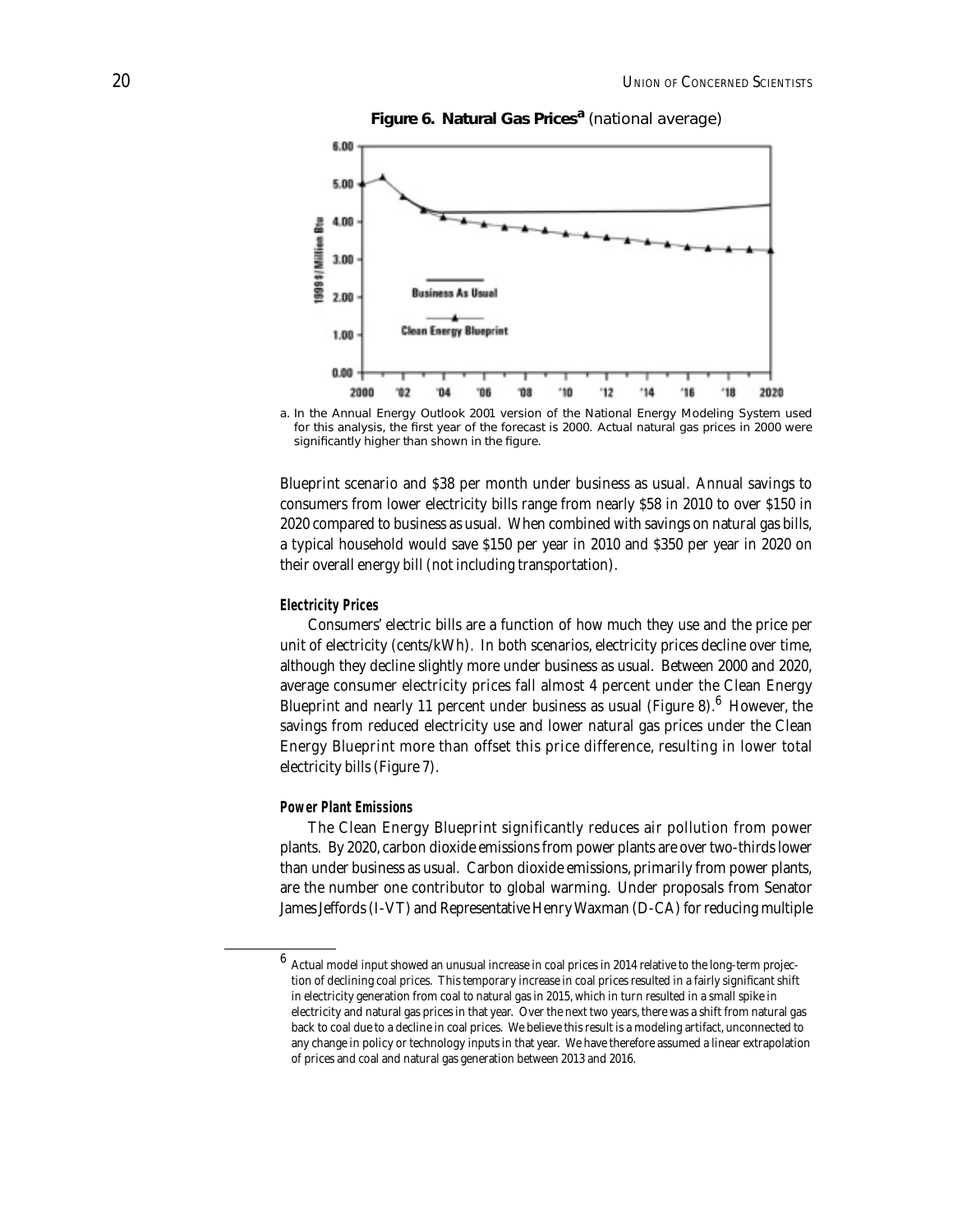**Figure 7. Typical Household Electricity Billa**



a. The business-as-usual scenario assumes a typical household uses 500 kWh/month on average. Residential electricity use is 39 percent lower in 2020 under the Clean Energy Blueprint than business as usual due to energy efficiency measures. Savings presented do not include the cost of implementing the efficiency measures (which are included in Figure 5 above), but do reflect the impacts of slightly higher electricity prices than business as usual.



pollutants (carbon dioxide, sulfur dioxide, nitrogen oxides, and mercury), power plants would be required to reduce carbon dioxide emissions to 1990 levels by 2007 (Figure 9).<sup>7</sup> The results show that the Clean Energy Blueprint makes a significant contribution to reaching this requirement. Under the Clean Energy Blueprint power plants reach that target in 2009, indicating that a small additional amount of switching from coal to gas, or other measures, would be needed to meet the 2007 target. By 2020, carbon dioxide emissions from power plants are 47 percent lower than 1990 levels under the Clean Energy Blueprint.

The Blueprint policies also reduce sulfur dioxide  $(SO_2)$  and nitrogen oxide  $(NO_x)$ emissions from fossil fuel power plants.  $SO_2$  is the primary cause of acid rain, which

 $^7$  The Senate bill is S. 556. The House bill is H. 1256.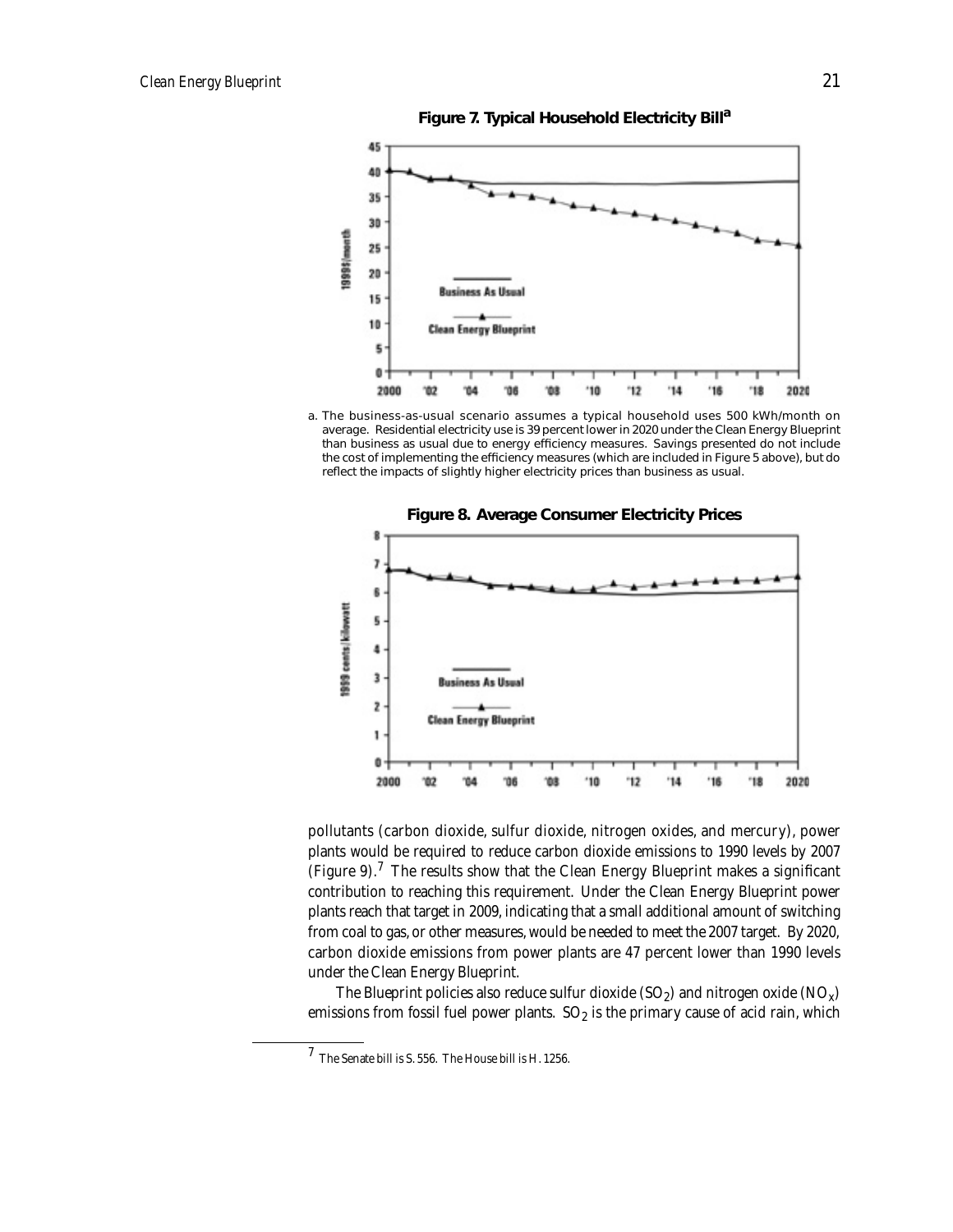

**Figure 9. Power Plant Carbon Dioxide Emissions**

damages ecosystems and buildings, and of regional haze. It also forms fine particles in the air, which are associated with lung damage, cardiopulmonary disease, and premature death.  $NO_x$  is a primary contributor to the formation of smog, which is associated with asthma attacks, emergency room visits, and hospitalizations.

The business-as-usual scenario assumes  $SO_2$  and  $NO_x$  emissions decline to the levels required by the 1990 Clean Air Act Amendments. By 2020, the Clean Energy Blueprint achieves  $SO_2$  emission levels that are 59 percent below business as usual and  $NO<sub>x</sub>$  emission levels 57 percent below business as usual.

S. 556 calls for  $NO_x$  reductions of 75 percent from 1997 levels and SO2 reductions of 75 percent below the full implementation mark of the CAA's acid rain program by 2007. The Clean Energy Blueprint reduces  $SO_2$  and  $NO_x$  emissions only slightly by 2007. While the Blueprint policies would come close to meeting the targeted emission reductions by 2020, significant additional measures would be needed to meet the S. 556 targets by 2007 (Figure 10).

A recent EIA study showed that just meeting the  $NO_x$  target in S. 556 and a slightly higher  $SO<sub>2</sub>$  target in 2008 could be achieved with little impact on electricity prices, i.e., within 1 percent of business as usual (EIA, 2001). They projected that electric generators would install pollution-control equipment and switch to lower sulfur coal to meet the targets. Thus, we do not believe that meeting the  $SO<sub>2</sub>$  and  $NO<sub>x</sub>$  targets would add much cost to the Blueprint.

The emission reductions produced by the Blueprint policies reduce the cost of complying with the Clean Air Act. For example, in  $2020$ ,  $SO<sub>2</sub>$  allowance prices (which represent compliance costs) are 91 percent (\$260 per ton) less under the Clean Energy Blueprint than under business as usual.

#### **Impact of Higher Natural Gas Prices**

Projecting natural gas prices is highly uncertain. The smooth trajectory projected by the National Energy Modeling System in Figure 6 above does not reflect the recent and historic volatility in natural gas prices. Natural gas prices are likely to be more volatile in the future than shown in the figure, given the large increase in gas use for electricity production projected under the business-as-usual scenario. In this section, we analyze the impact of higher gas prices using the EIA's assumptions for the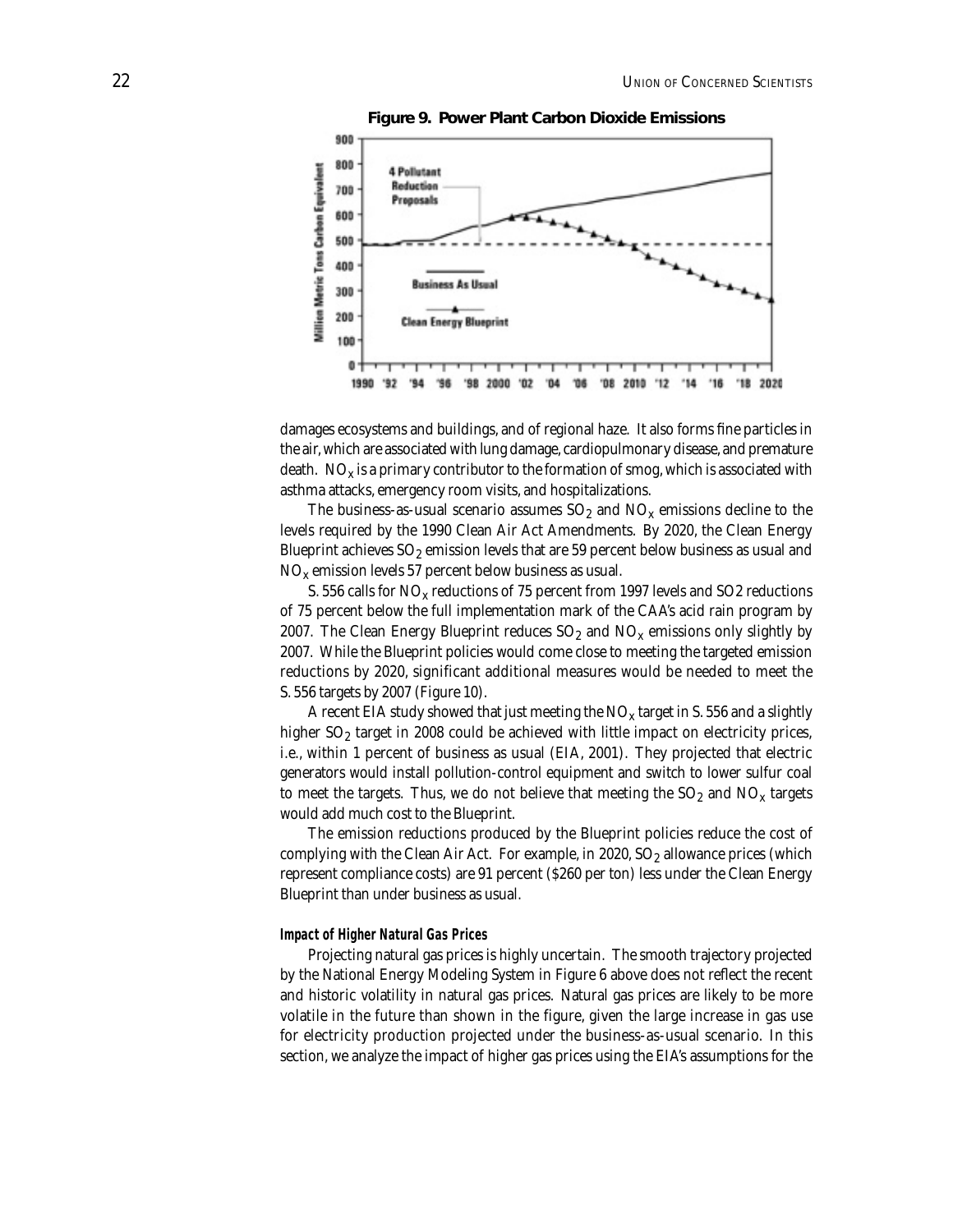"slow-technological-progress" case from the *Annual Energy Outlook 2001.* This case assumes that costs will be higher and the rates of progress in exploring, drilling, and finding gas and oil will be lower than the EIA's reference-case projections. This results in lower gas supplies, which in turn leads to higher prices.

Using these assumptions, average natural gas prices are 20 percent higher in 2020 under the business-as-usual higher gas price scenario and 13 percent higher under the Clean Energy Blueprint higher gas price scenario (Figure 11).

The higher gas prices do not have much effect on the generation mix (Figures 2 and 3) and air emissions (Figures 9 and 10) shown above. However, they do have a significant impact on electricity prices and the overall costs of implementing the Blueprint policies. Under the business-as-usual higher gas price scenario, average consumer electricity prices are 7 percent higher in 2020 than under the business-as-usual scenario (Figure 12). Under the Clean Energy Blueprint higher gas price scenario,





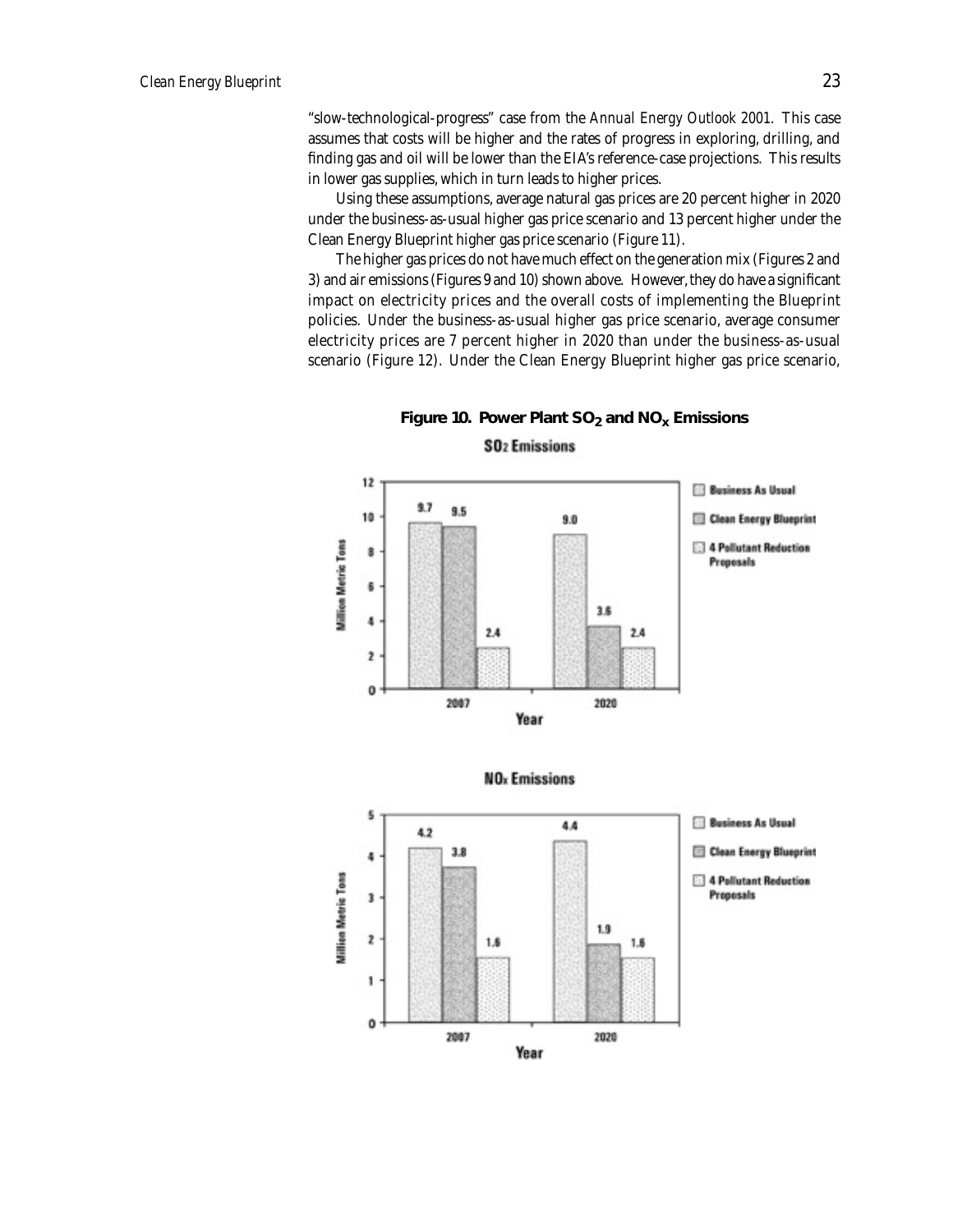

**Figure 11. Natural Gas Prices—Higher Gas Prices<sup>a</sup>** (national average)

a. In the *Annual Energy Outlook 2001* version of the National Energy Modeling System used for this analysis, the first year of the forecast is 2000. Actual natural gas prices in 2000 were significantly higher than shown in the figure.



**Figure 12. Average Consumer Electricity Prices—Higher Gas Prices**

average consumer electricity prices are roughly the same as under the Clean Energy Blueprint scenario.

Annual savings from the Blueprint higher gas price scenario are nearly \$132 billion per year by 2020. This is nearly \$27 billion higher than the Blueprint scenario with lower gas prices. Over the entire period, between 2002 and 2020, cumulative energy bill savings exceed the incremental costs of the Blueprint higher gas price scenario by nearly \$500 billion, which is \$60 billion more than the Blueprint scenario with lower gas prices.<sup>8</sup> The total savings would actually be greater than reported here, because the figures do not include additional net benefits that would continue beyond 2020.

<sup>8</sup> Net savings between 2002 and 2020 are in 1999 dollars using a 5 percent real discount rate.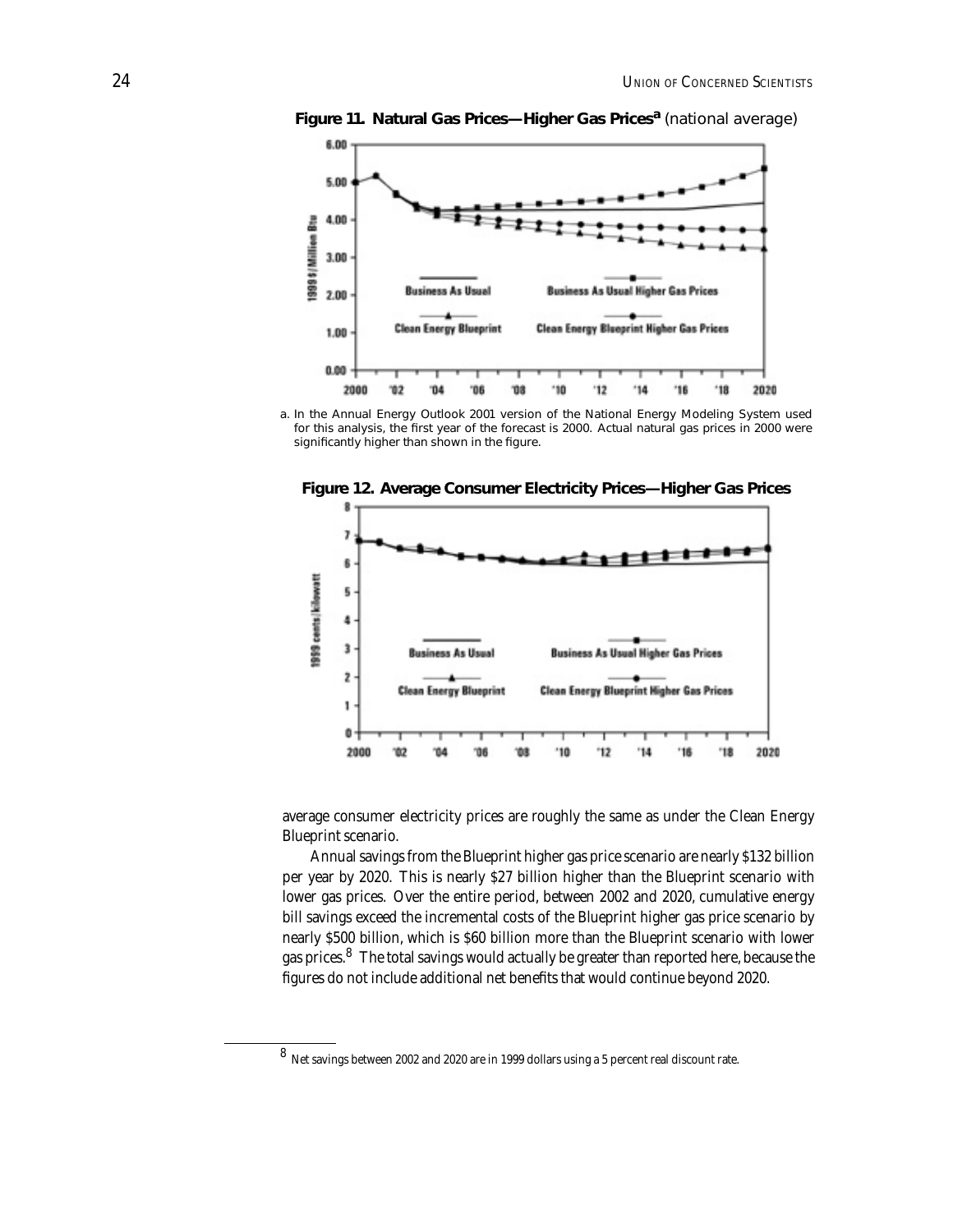## **The Renewable Energy and Energy Efficiency Investment Act of 2001 (S. 1333)**

**Electricity Generation and Use under S. 1333**

We have chosen to analyze S. 1333 separately because it is the single most comprehensive energy efficiency and renewable energy bill currently being considered in Congress. S. 1333 includes the renewable portfolio standard, public benefits fund, and net metering—plus increased R&D funding for renewable energy. It does not, however, include all of the energy efficiency, renewable energy, or CHP policies that are included in the Clean Energy Blueprint.

By 2020, increased investment in energy efficiency measures due to the public benefits fund results in electricity sales that are 17 percent lower than under business as usual (Figure 13, Table 4). With higher electricity demand than under the full set of Blueprint policies, and without an increase in CHP, S. 1333 requires 75 percent more wind, biomass, geothermal, and solar generation to meet the renewable portfolio standard in 2020 than the Blueprint does. Coal generation under S. 1333 is 24 percent lower in 2020 than under business as usual, but nearly double the amount of generation under the Blueprint. Total natural gas generation from major power plants and CHP plants is 52 percent lower under S. 1333 in 2020 than under business as usual, compared to 33 percent lower than business as usual under the Blueprint.

#### **Economic Benefits under S. 1333**

Beginning in 2008, the annual savings exceed the costs of S. 1333, growing to \$35 billion per year by 2020 (Figure 14). Over the entire period, between 2002 and 2020, cumulative energy bill savings exceed the incremental costs of S. 1333 by nearly \$70 billion. $^{9}$  The total savings would actually be greater than reported here, because the figures do not include additional savings that would continue beyond 2020.



**Figure 13. Electricity Generation and Efficiency under S. 1333** 

 $^9\,$  Net savings between 2002 and 2020 are in 1999 dollars using a 5 percent real discount rate.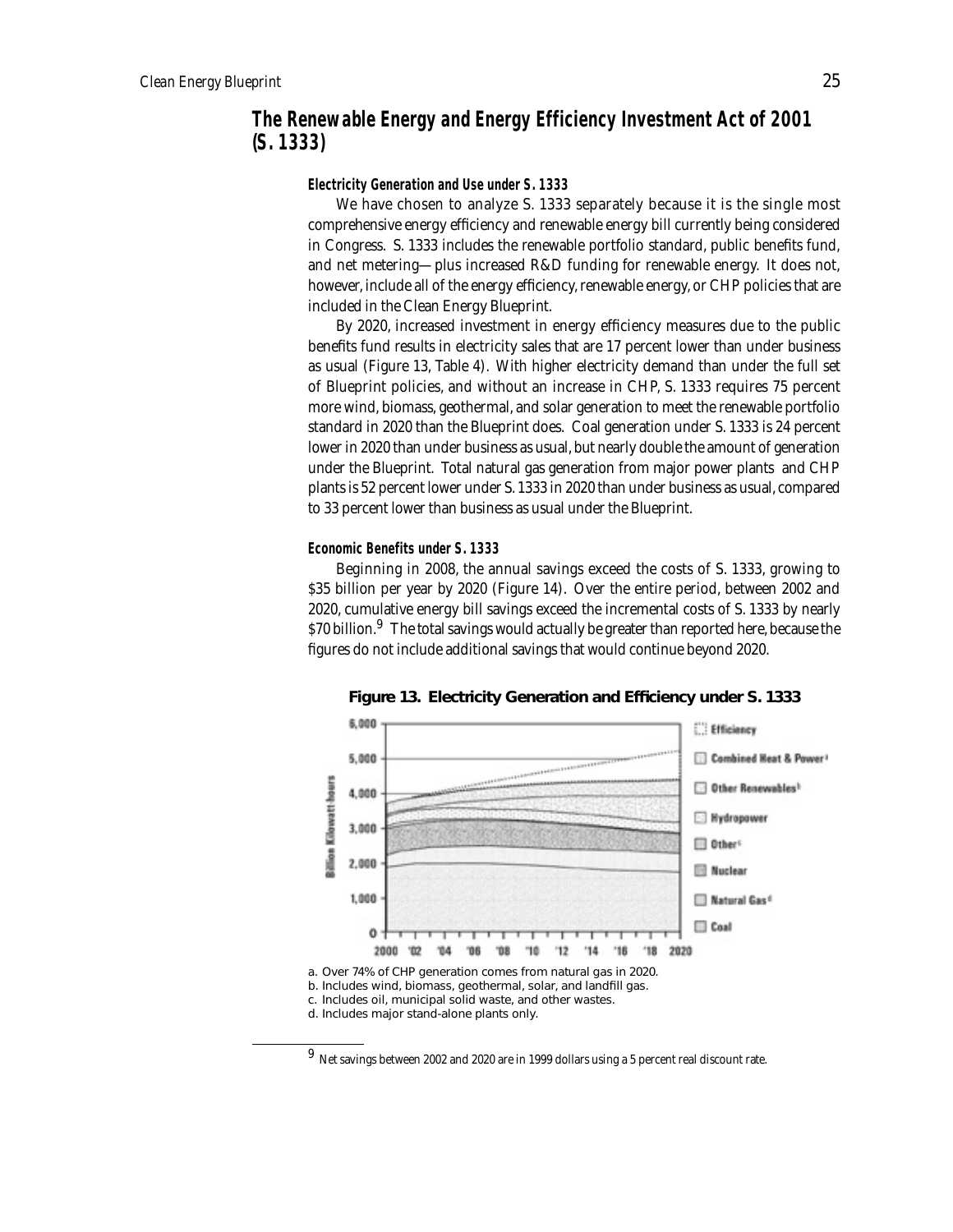|                                                | 2000  | 2010                            |                                     |                | 2020                           |                                     |         |  |
|------------------------------------------------|-------|---------------------------------|-------------------------------------|----------------|--------------------------------|-------------------------------------|---------|--|
| Source                                         |       | <b>Business</b><br>as.<br>Usual | Clean<br>Energy<br><b>Blueprint</b> | S. 1333        | <b>Business</b><br>as<br>Usual | Clean<br>Energy<br><b>Blueprint</b> | S. 1333 |  |
| Coal                                           | 1,894 | 2,195                           | 1,655                               | 1,928          | 2,295                          | 891                                 | 1,748   |  |
| Natural Gas                                    | 388   | 888                             | 250                                 | 543            | 1,569                          | 177                                 | 546     |  |
| Nuclear                                        | 748   | 720                             | 718                                 | 720            | 574                            | 459                                 | 552     |  |
| Other <sup>a</sup>                             | 90    | 44                              | 36                                  | 40             | 48                             | 31                                  | 39      |  |
| Hydropower                                     | 286   | 299                             | 299                                 | 299            | 298                            | 297                                 | 298     |  |
| Other Renewables                               |       |                                 |                                     |                |                                |                                     |         |  |
| Wind                                           | 5     | 12                              | 92                                  | 98             | 13                             | 176                                 | 345     |  |
| Biomassb                                       | 19    | 33                              | 141                                 | 176            | 36                             | 147                                 | 301     |  |
| Geothermal 13                                  |       | 27                              | 75                                  | 91             | 28                             | 87                                  | 95      |  |
| Landfill Gas                                   | 6     | 13                              | 18                                  | 19             | 17                             | 29                                  | 36      |  |
| Solar                                          | 1     | $\overline{2}$                  | $\overline{2}$                      | $\overline{2}$ | 3                              | 13                                  | 15      |  |
| Subtotal                                       | 46    | 88                              | 328                                 | 386            | 97                             | 451                                 | 791     |  |
| <b>Combined Heat</b><br>and Power <sup>c</sup> | 298   | 363                             | 630                                 | 365            | 419                            | 1,180                               | 458     |  |
| Efficiency                                     | n.a.  | n.a.                            | 644                                 | 291            | n.a.                           | 1,735                               | 803     |  |
| Total                                          | 3,748 | 4,597                           | 4,562                               | 4,573          | 5,300                          | 5,220                               | 5,236   |  |

Table 4. Electricity Generation and Efficiency under S. 1333 (billion kWh)

a. Includes oil, municipal solid waste, and other wastes.

b. Includes a small amount of combined heat and power from biomass sources that are assumed to be eligible for the RPS.

c. In 2020, natural gas constitutes over 74% of CHP generation under S. 1333, 91% under the Clean Energy Blueprint, and 71% under business as usual.



**Figure 14. Net Savings under S. 1333<sup>a</sup>**

a. Net savings equal energy bill savings minus incremental costs. Energy bill savings include energy savings to consumers due to installing energy-efficient technologies and lower prices for certain fuels (mainly natural gas), minus the costs of S. 1333 policies included in electricity prices. Incremental costs include the direct costs of purchasing energy-efficient technologies by consumers annualized over the life of the equipment and the costs of administering and implementing the policies not directly reflected in consumer energy bills.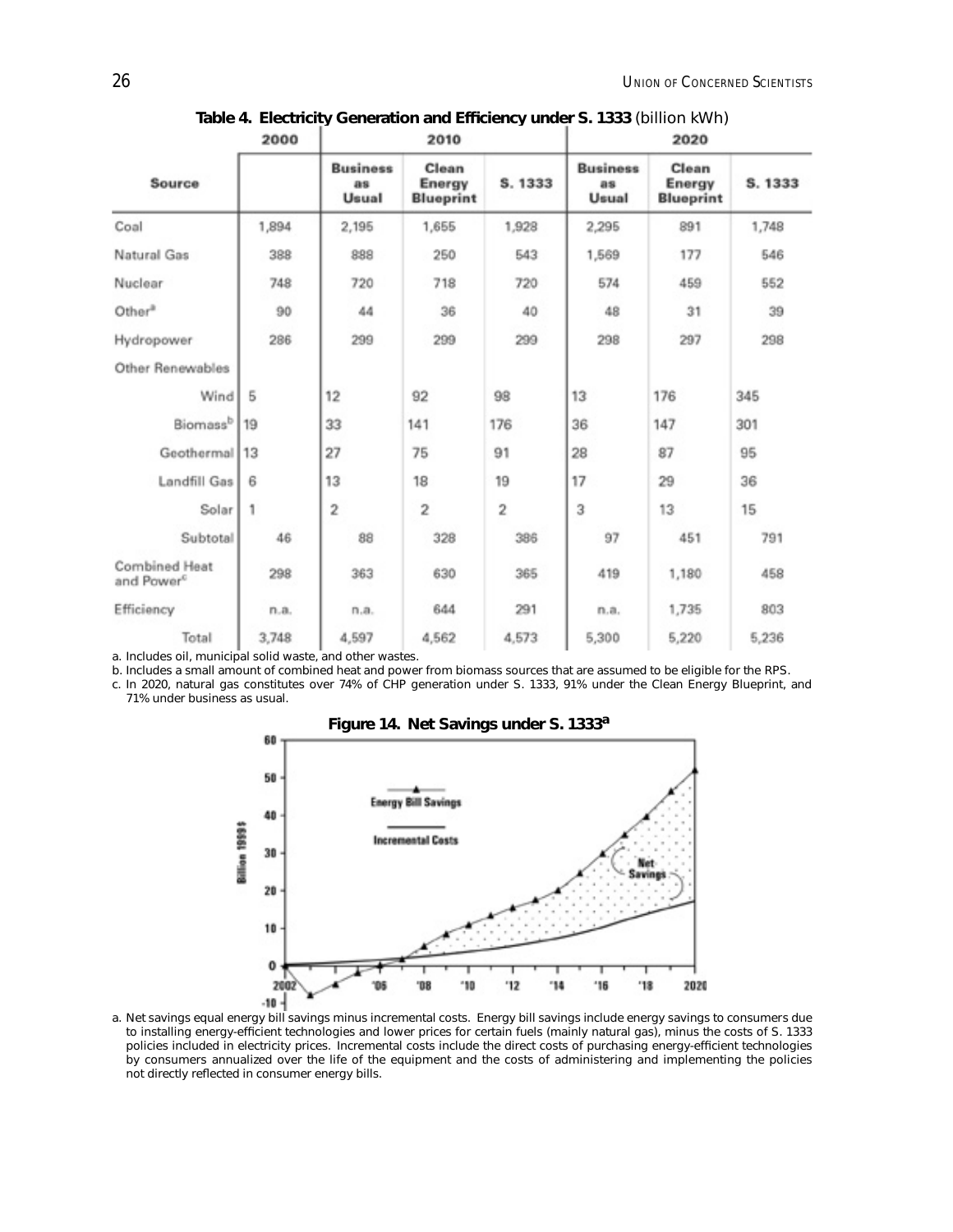#### **Natural Gas Prices under S. 1333**

Like the Clean Energy Blueprint, the policies in S. 1333 reduce the demand for fossil fuels, resulting in lower fossil fuel prices for both consumers and electric generators. Total US natural gas use under S. 1333 is 6 quadrillion Btu or 17 percent lower in 2020 than under business as usual. As a result, average natural gas prices are 13 percent lower in 2020 than under business as usual, whereas under the Clean Energy Blueprint natural gas prices are 27 percent lower than under business as usual (Figure 15). Savings are projected to grow to over \$14.5 billion annually by 2020 under S. 1333.



**Figure 15. Natural Gas Prices under S. 1333<sup>a</sup>** (national average)

a. In the *Annual Energy Outlook 2001* version of the National Energy Modeling System used for this analysis, the first year of the forecast is 2000. Actual natural gas prices in 2000 were significantly higher than shown in the figure.



**Figure 16. Typical Household Electricity Bill under S. 1333<sup>a</sup>**

a. The business-as-usual scenario assumes a typical household uses 500 kWh/month, on average. In 2020, residential electricity use is 17 percent lower than business as usual under S. 1333 and 39 percent lower under the Clean Energy Blueprint, due to energy efficiency measures. Savings presented do not include the cost of implementing the efficiency measures (which are included in Figures 5 and 14 above), but do reflect the impacts of slightly higher electricity prices than under business as usual.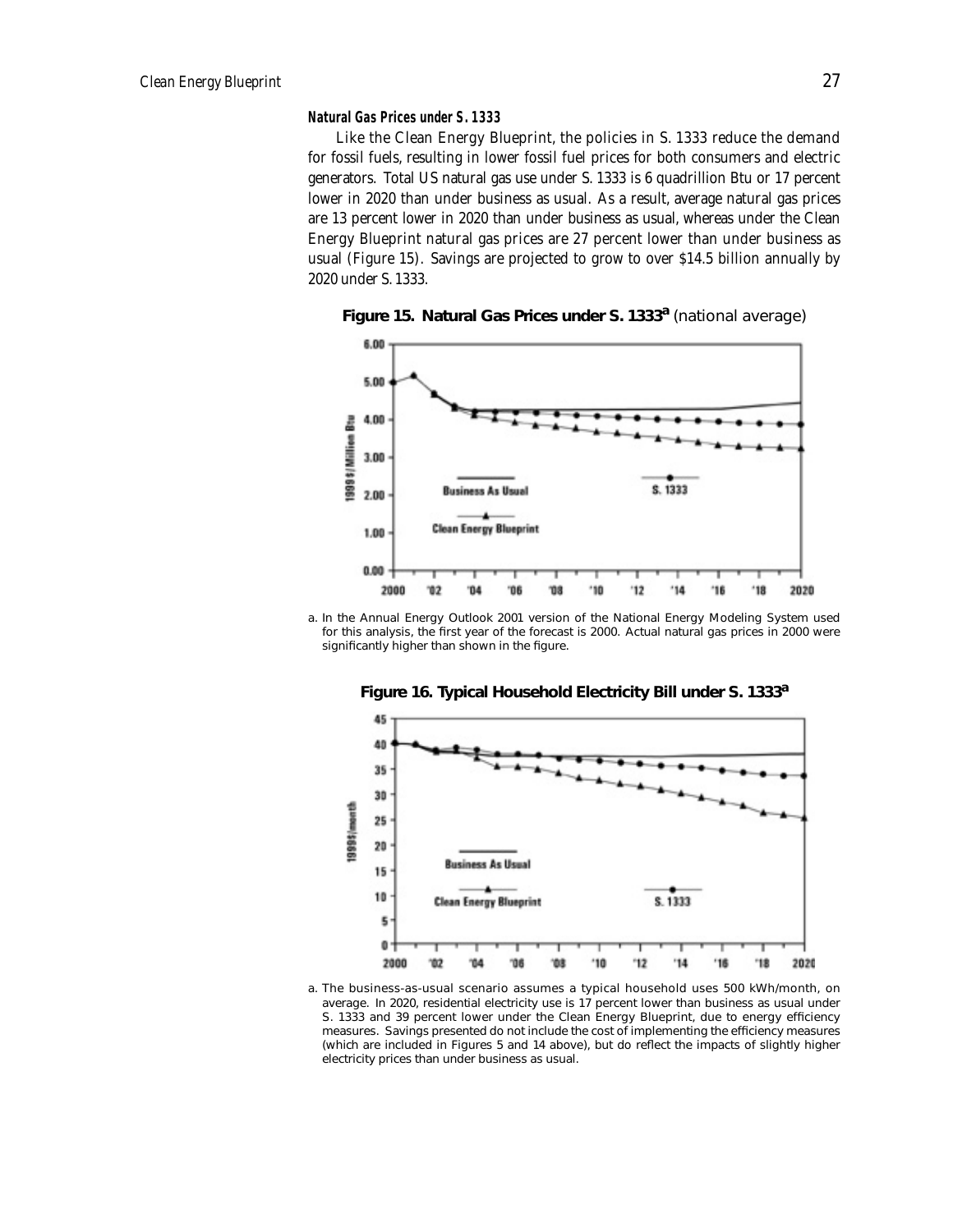#### **Household Electricity Bills under S. 1333**

The energy efficiency measures in S. 1333 reduce electricity use (Figure 13). As a result, S. 1333 lowers total electricity bills to consumers compared to both today's levels and business as usual levels (Figure 16). Monthly bills for a typical household decline from about \$40 per month in 2000 to \$34 per month in 2020 under S. 1333, \$38 per month under business as usual, and \$25 per month under the Clean Energy Blueprint. Annual savings to consumers from lower electricity bills are nearly \$11 in 2010 and over \$50 in 2020.

#### **Electricity Prices under S. 1333**

Between 2000 and 2020, average consumer electricity prices fall by over 5 percent under S. 1333, 11 percent under business as usual, and 4 percent under the Clean Energy Blueprint (Figure 17). The savings associated with reduced electricity use and lower natural gas prices from the energy efficiency measures in S. 1333 more than offset this price difference, resulting in lower total electricity bills (Figure 16).



**Figure 17. Average Consumer Electricity Prices under S. 1333**

#### **Power Plant Emissions under S. 1333**

Under S. 1333, power plant  $CO<sub>2</sub>$  emissions in 2020 are nearly one-third lower than under business as usual, and 10 percent higher than 1990 levels (Figure 18). As discussed above, proposals from Senator Jeffords (S. 556) and Representative Waxman (H. 1256) would require reductions in carbon dioxide emissions to 1990 levels by 2007. The RPS and public benefit fund thus can make a significant contribution to meeting carbon dioxide reduction goals in four-pollutant reduction proposals, but additional measures would be needed.

By 2020, S. 1333 achieves  $SO_2$  emission levels that are 8 percent below business as usual and  $NO_x$  emissions levels 15 percent below business as usual.  $SO_2$  allowance prices (which represent compliance costs) are 77 percent (\$220 per ton) less under S. 1333 than under business as usual.

S. 556 also requires reductions in  $NO<sub>x</sub>$  emissions of 75 percent from 1997 levels, and  $SO_2$  emissions of 75 percent below the full implementation mark of the CAA's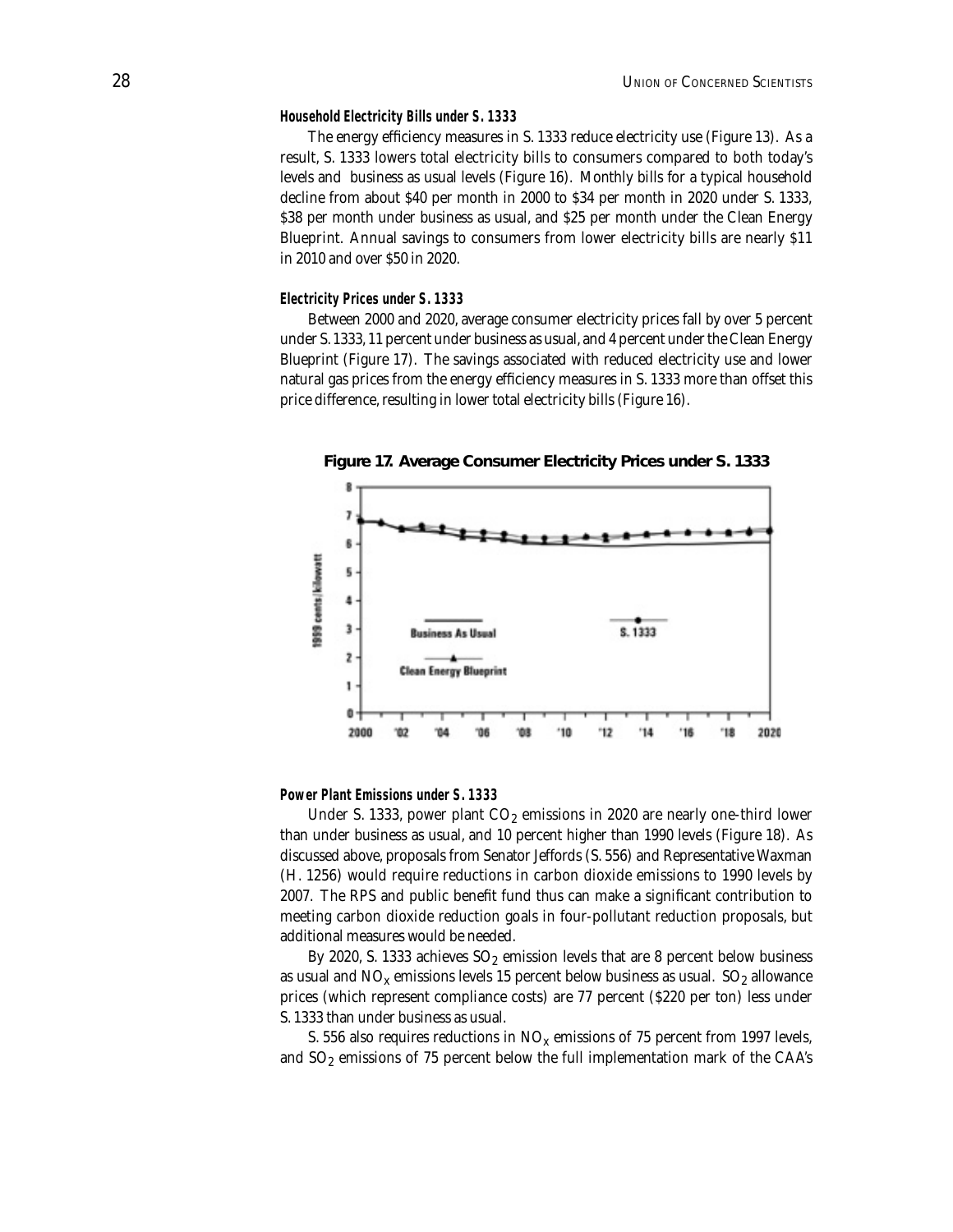

**Figure 18. Power Plant Carbon Dioxide Emissions under S. 1333**

acid rain program by 2007. In 2007, S. 1333 achieves  $SO_2$  emissions reductions of 2 percent and  $NO<sub>x</sub>$  emissions reductions of 3 percent, making a small contribution toward the goals of S. 556.

#### **Impact of Higher Natural Gas Prices under S. 1333**

Using the EIA's assumptions for slow technological progress described above, average natural gas prices are 20 percent higher in 2020 under business as usual and 6 percent higher under S. 1333 (Figure 19). Under the S. 1333 higher gas price scenario, average consumer electricity prices are almost the same as under the S. 1333 scenario (Figure 20).

Under the S. 1333 higher gas price scenario, annual savings grow to nearly \$60 billion per year by 2020, which is nearly \$25 billion higher than under the S. 1333 scenario. Over the entire period, between 2002 and 2020, cumulative energy bill savings



**Figure 19. Natural Gas Prices under S. 1333a** (national average)

a. In the *Annual Energy Outlook 2001* version of the National Energy Modeling System used for this analysis, the first year of the forecast is 2000. Actual natural gas prices in 2000 were significantly higher than shown in the figure.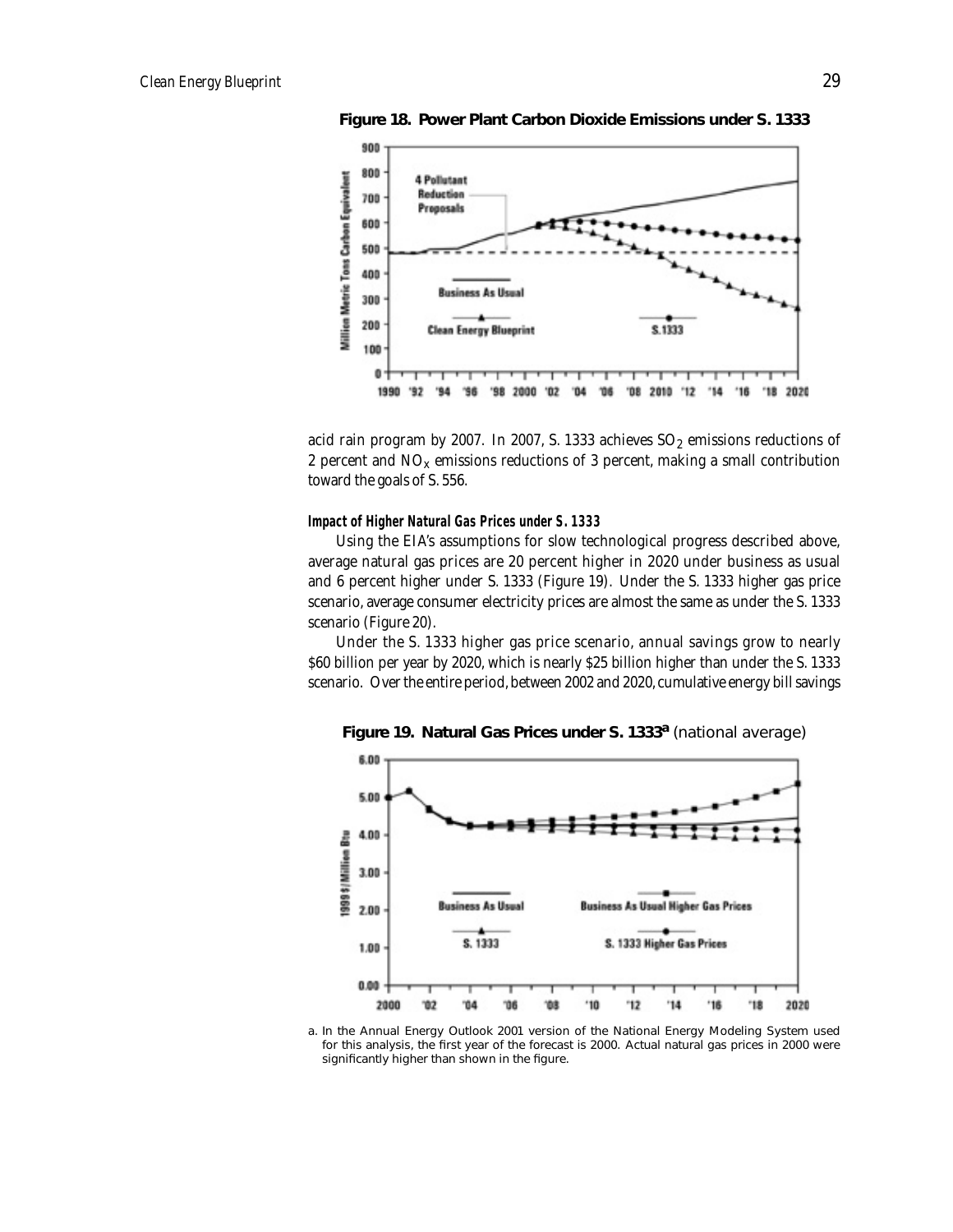

**Figure 20. Average Consumer Electricity Prices under S. 1333**

exceed the incremental costs of the S. 1333 higher gas price scenario by \$132 billion, which is over \$60 billion more than under the S. 1333 scenario.<sup>10</sup> The total savings would actually be greater than reported here, since the figures do not include additional benefits beyond 2020.

 $\overline{{}^{10}$  Net savings between 2002 and 2020 are in 1999 dollars using a 5 percent real discount rate.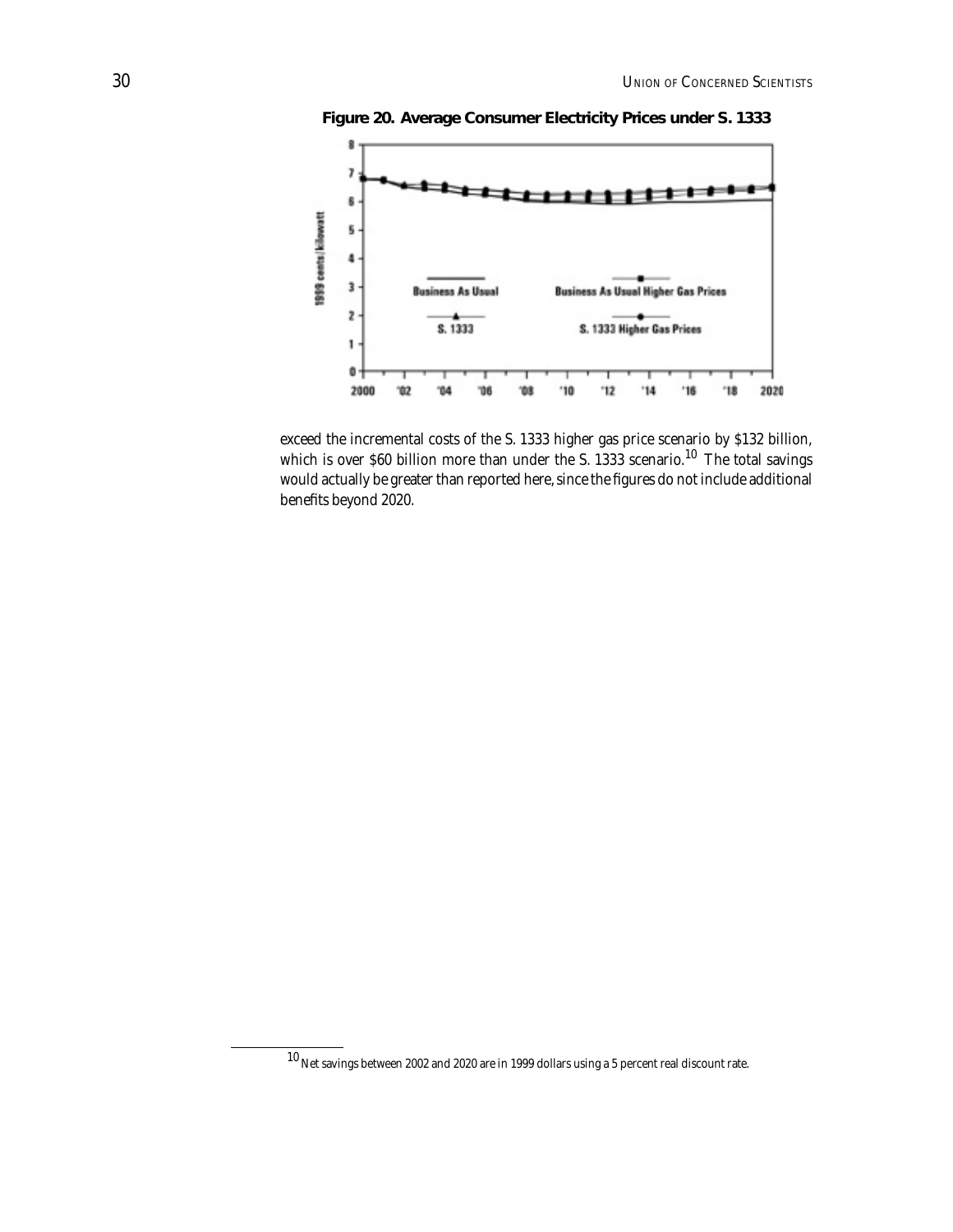## $\equiv$  CHAPTER 5 **ADDITIONAL BENEFITS OF THE Clean Energy Blueprint**

While they are not explicitly quantified in this study, the Clean Energy Blueprint would also provide many additional environmental, economic, and national security benefits.

## **Environmental Benefits**

By reducing the use of natural gas and coal, the Clean Energy Blueprint decreases the need to expand natural gas drilling and coal mining, creating less pressure to open public lands and sensitive areas to fossil fuel exploration. Less gas must be transported, lessening pressure for the 301,000 miles in natural gas transmission and distribution pipelines that the National Energy Plan says must be built (NEPDG, 2001). Less coal mining means less damage to land and water. And with consumers using less electricity, fewer new transmission lines would be needed, reducing pressure for extreme measures like federal seizure of private land for power lines under eminent domain.

*More efficient use of electricity increases the efficiency of the economy as a whole.* 

The NEMS computer model does not calculate emissions of toxic chemicals. But with coal use dropping by nearly 60 percent under the Clean Energy Blueprint, emissions of mercury, arsenic, and other toxic metals would also drop, reducing damage to ecosystems and threats to human health.

## **Economic Benefits**

More efficient use of electricity increases the efficiency of the economy as a whole, making the United States more competitive around the globe. Overall, the nation's energy system will be more stable and reliable, which has numerous economic benefits. By lowering electricity demand, the Clean Energy Blueprint will reduce the threat of electricity shortages, helping to avoid price spikes as well as blackouts or brownouts. Adding renewable energy supplies will protect the consumer by diversifying the energy mix with resources that are not imported and that are less subject to supply and price manipulation.

Energy efficiency and renewable energy can also create more jobs and income than investments in fossil fuels and nuclear power. A 1997 study by UCS and others—*Energy Innovations*—found that implementing a more comprehensive package of clean energy policies and technologies than considered in this study would create nearly 800,000 more jobs, \$14 billion in additional income, and nearly \$3 billion in higher gross domestic product than business as usual (in 1993 dollars) (Alliance to Save Energy et al., 1997).

The increase in renewable energy would especially benefit rural economies and provide a new cash crop for farmers. For example, generating 5 percent of the country's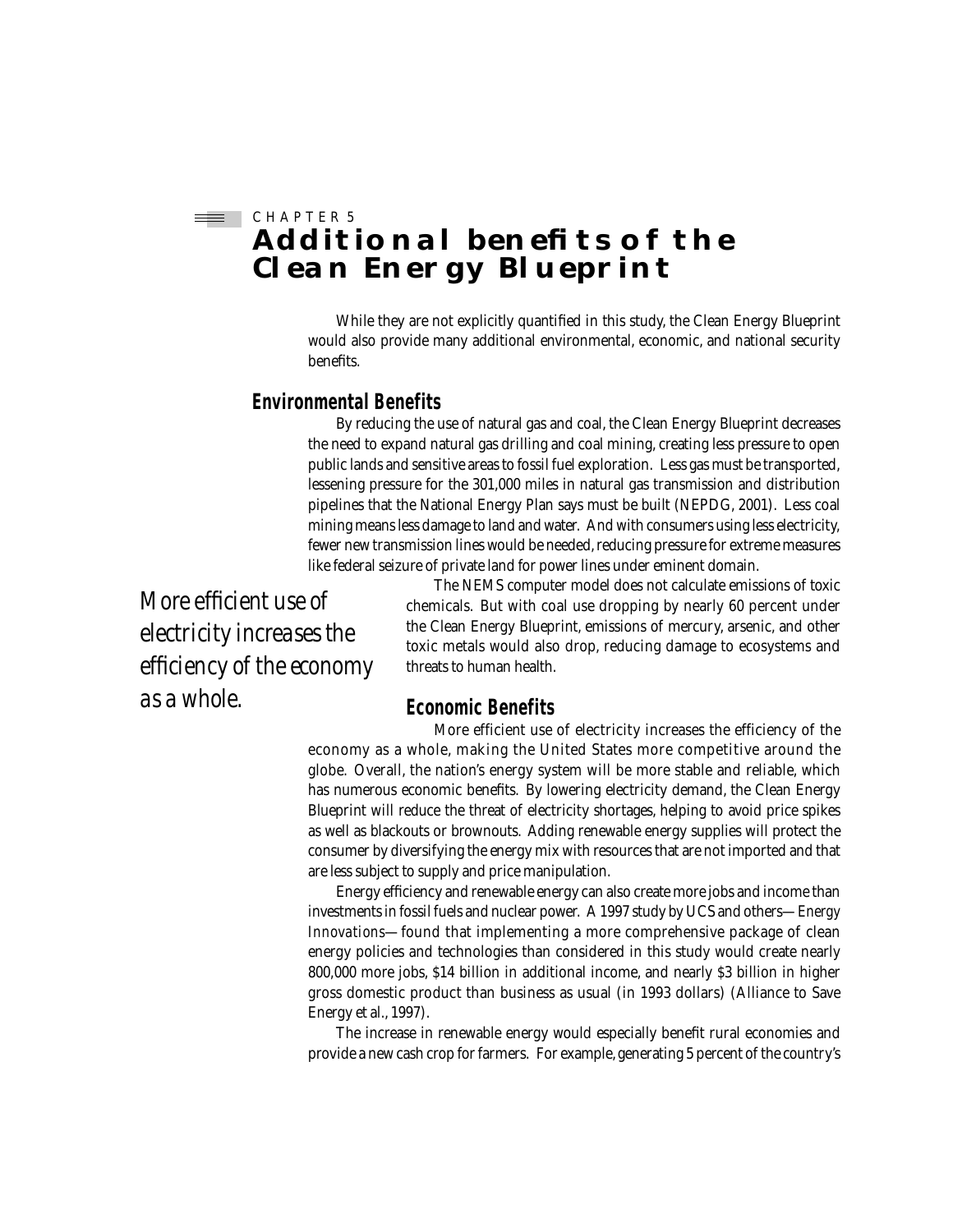electricity with wind power by 2020, would add \$60 billion in capital investment in rural America, provide \$1.2 billion in new income for farmers and rural landowners, and create 80,000 new jobs according to the US Department of Energy (DOE, 2000a). In the Midwest, wind developers are paying farmers \$2,000 or more per year for each wind turbine installed on their land. Each turbine uses only about a quarter acre, so farmers can plant crops and graze livestock right to the turbine's base. The DOE also estimates that tripling US use of biomass energy could provide as much as \$20 billion in new income for farmers and rural communities (DOE, 2000b). Under the Clean Energy Blueprint, biomass energy use doubles and wind power provides nearly 8 percent of the country's electricity by 2020. Thus, the Blueprint would capture many of these rural economic benefits.

Reducing air pollution through the Clean Energy Blueprint will also benefit the economy. With less acid rain damaging lakes, forests, and wildlife, revenues from tourism and fishing will increase. Decreasing smog and soot emissions will lower the number of asthma attacks, emergency room visits, premature deaths, and other illnesses, thereby lowering health care and insurance costs and increasing worker productivity.

### **National Security Benefits**

Improving energy efficiency, increasing the diversity of supply, and developing small, distributed generation sources will all contribute to increasing national security (Lovins and Lovins, 1982). The Clean Energy Blueprint will reduce our use of oil and will reduce the vulnerability of our energy infrastructure.

Neither of these benefits are achievable quickly. We do not suggest that they are appropriate as emergency security measures or that they are substitutes for direct improvements in security at existing energy facilities. Over time, however, our energy choices will determine whether we face increased security risks, or decreasing vulnerability and risks.

As discussed on page 14 above, the Clean Energy Blueprint will reduce oil use by 410 million barrels of oil per year, or 5 percent less than business as usual, by 2020. While this reduction is modest, it is larger than the amount of oil that is economically recoverable over 60 years by drilling in the Arctic National Wildlife Refuge, which some have advocated as a security measure. When combined with transportation efficiency measures, the potential oil savings vastly outweigh the potential from drilling in the Wildlife Refuge. Moreover, oil savings through efficiency do not rely on a long pipeline through remote areas, which is itself highly vulnerable to disruption.

The Clean Energy Blueprint will decrease the number and size of vulnerable energy processing, storage, and distribution facilities, such as refineries, pipelines, gas storage facilities, and liquefied natural gas tankers. It will avoid the need for more than 900 new natural gas-fired power plants and allow for the earlier retirement of 14 large nuclear plants.

Renewable generators, such as solar and wind, are geographically dispersed and contain no volatile fuel stocks or radioactive materials. Distributed generation, including combined heat and power systems and small renewable energy systems, is also less vulnerable to disruption and can help the nation create a more secure and resilient energy system. James Woolsey, former head of the Central Intelligence Agency,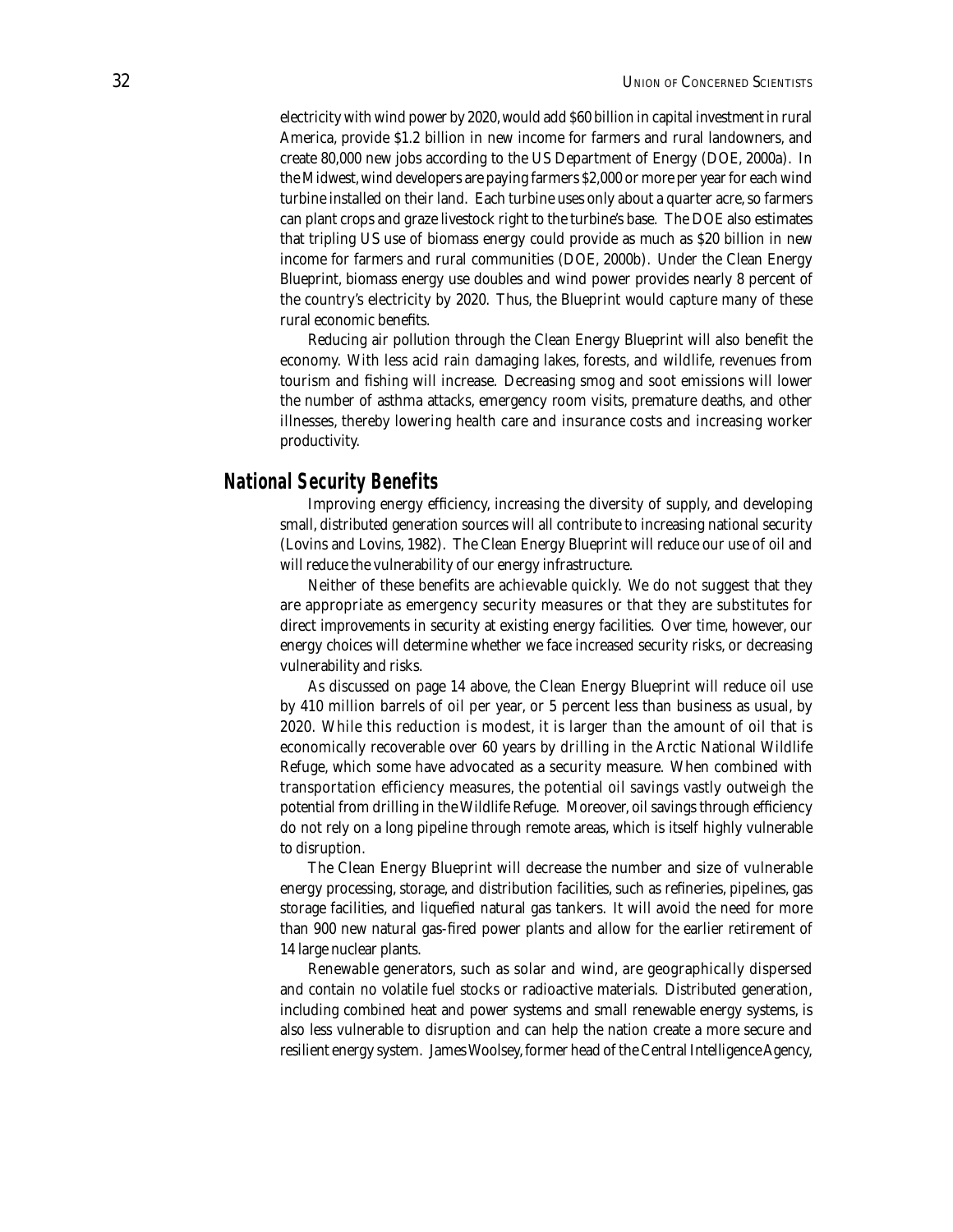Robert McFarlane, former national security advisor, and Admiral Thomas Moorer, former chair of the Joint Chiefs of Staff, recently urged Congress to enact a federal renewable portfolio standard, public benefit fund, and other measures, in order to help increase national security (Air Daily, 2001).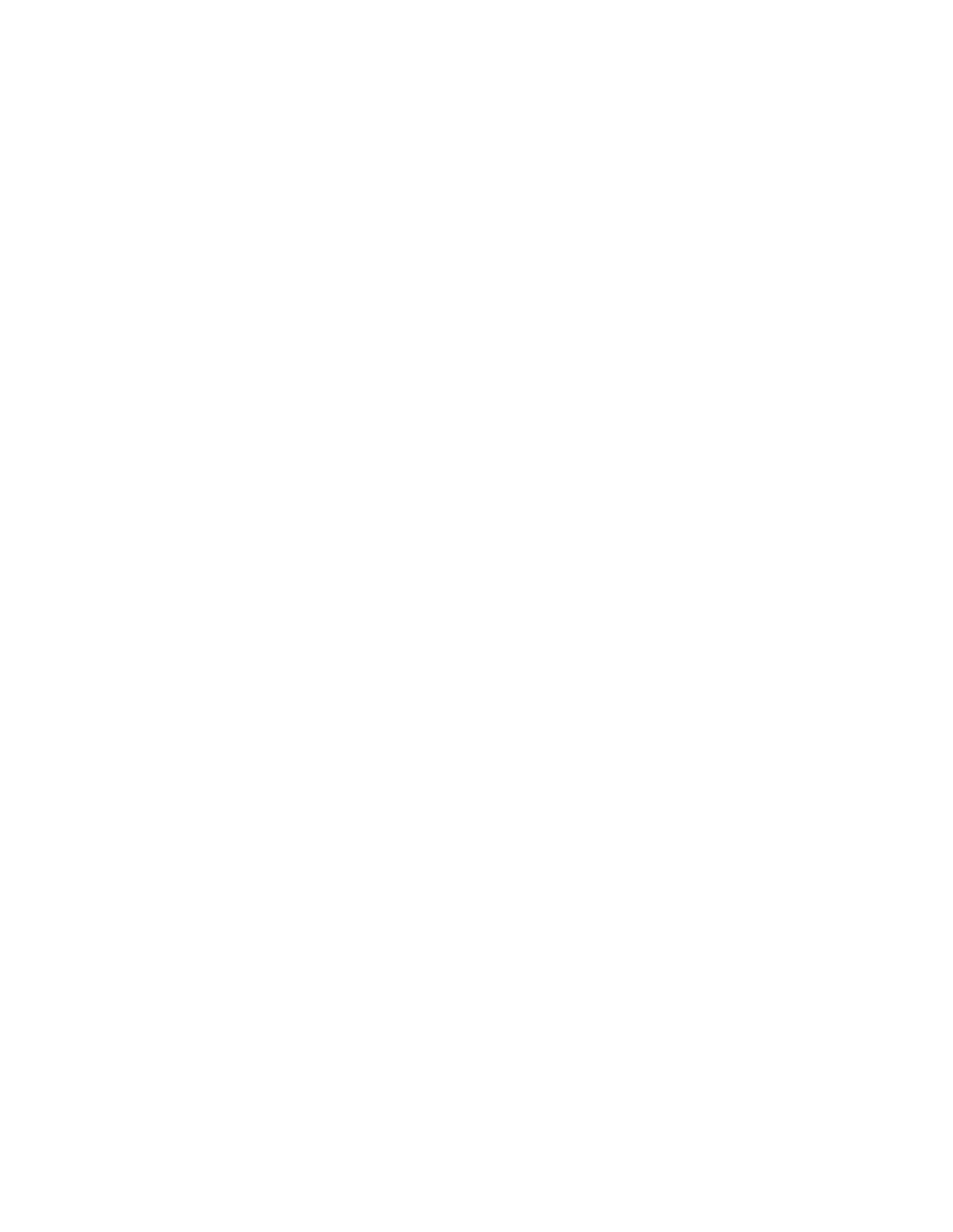#### C H A P T E R 6 丰山 **a pROMISING eNERGY fUTURE**

The nation needs a balanced approach to meeting future energy demands—one that invests in clean and efficient technologies both to reduce energy demands and to increase energy supplies. This analysis by UCS and its co-authors shows that energy efficiency and renewable energy sources can meet a large share of the country's energy needs both today and in the future, including replacing some of the most polluting power plants that operate today. Moreover, they do so while providing health and environmental benefits, lower energy bills, and net savings to consumers.

The policies in the Clean Energy Blueprint are practical and achievable. In fact, many of the policies proposed here have already proven successful and cost-effective at the national or the state level. Many states have been leaders in developing and

*Many of the policies proposed here have already proven successful and cost-effective at the national or the state level.* 

demonstrating new approaches for improving energy efficiency and deploying renewable energy. Texas has been one such leader. Then-Governor Bush signed a law in 1999 that included a renewable portfolio standard—a policy completely ignored in the administration's National Energy Plan. The Texas law created the largest market for new renewable energy development in the country, requiring electricity companies to supply 2,000 megawatts of new renewable resources by 2009. The state may actually meet the goal for 2009 by the end of 2002, seven years early (AWEA, 2000).

One of the greatest advantages that energy efficiency and renewable energy sources offer over new power plants, transmission lines, and pipelines is the ability deploy these technologies with almost no delay. Energy-efficient technologies can be deployed much faster than any alternative. It takes only six months to add new wind turbines to existing wind farms. We can implement the policies of the Clean Energy Blueprint now and begin seeing benefits right away.

Over 18 years, the policies of the Clean Energy Blueprint can save consumers nearly \$440 billion, with annual savings to consumers from lower total energy bills reaching \$350 by 2020. The Clean Energy Blueprint can also eliminate the need for nearly 1,200 fossil fuel and nuclear power plants, cut coal use for electricity generation by nearly 60 percent of what it would have been, and affordably reduce over two thirds of the carbon dioxide emissions from power plants.

Energy efficiency and renewable energy technologies are ready to serve us. Now we need vision, leadership, and determination to provide a clean, affordable energy future.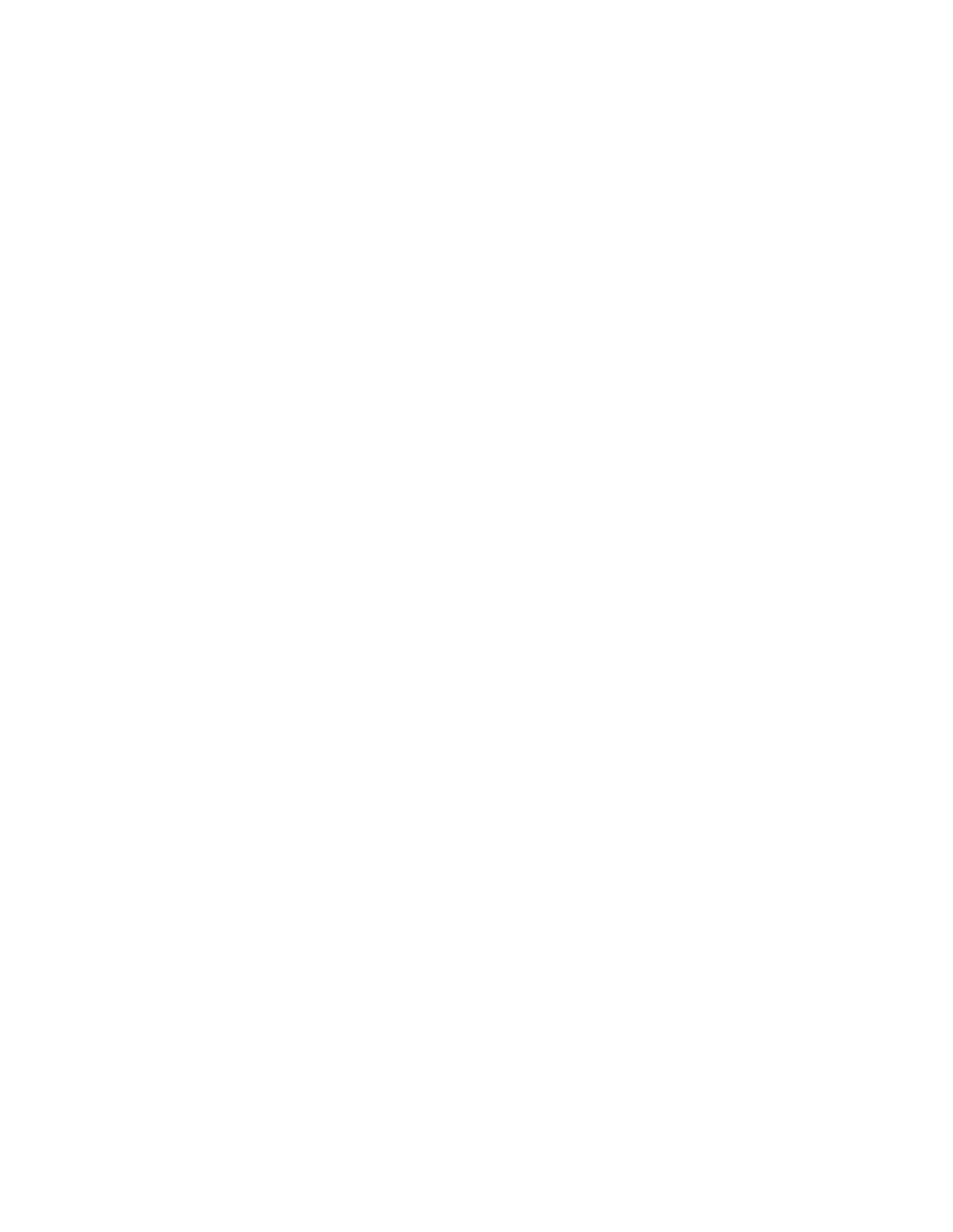## **References**

Air Daily. 2001. "Terrorism Fallout Fuels Renewable Energy Debate." *Air Daily*  8(190):1.

Alliance to Save Energy, American Council for an Energy-Efficient Economy, Natural Resource Defense Council, Tellus Institute, and Union of Concerned Scientists. 1997. *Energy Innovations: A Prosperous Path to a Clean Environment.* Washington, D.C.: Alliance to Save Energy.

American Wind Energy Association (AWEA). 2000. "Texas Utilities Power Ahead on Meeting Renewable Energy Goal." On the American Wind Energy Association website at *www.awea.org/news/news000831txu.html,* accessed on August 31, 2000.

Energy Information Administration (EIA). 2001. *Analysis of Strategies for Reducing Multiple Emissions from Electric Power Plants: Sulfur Dioxide, Nitrogen Oxides, Carbon Dioxide, and Mercury and a Renewable Portfolio Standard.* Washington, D.C.: Energy Information Administration.

Energy Information Administration (EIA). 2000a. *Annual Energy Outlook 2001.* Washington, D.C.: US Department of Energy. For more information on the National Energy Modeling System, see the EIA website at *www.eia.doe.gov/oiaf/aeo.html.*

Energy Information Administration (EIA). 2000b. *Potential Oil Production from the Coastal Plain of the Arctic National Wildlife Refuge: Updated Assessment.* SR/O&G/ 2000-02. Washington, D.C.: US Department of Energy. May.

Geller, H., T. Kubo, and S. Nadel, 2001. *Overall Savings from Federal Appliance and Equipment Efficiency Standards.* Washington, D.C.: American Council for an Energy-Efficient Economy.

Geller, H., S. Bernow, and W. Dougherty. 1999. *Meeting America's Kyoto Protocol Target: Policies and Impacts.* Washington, D.C.: American Council for an Energy-Efficient Economy.

Goldberg, M. 2000. *Federal Energy Subsidies: Not all Technologies are Created Equal.* Washington, D.C.: Renewable Energy Policy Project.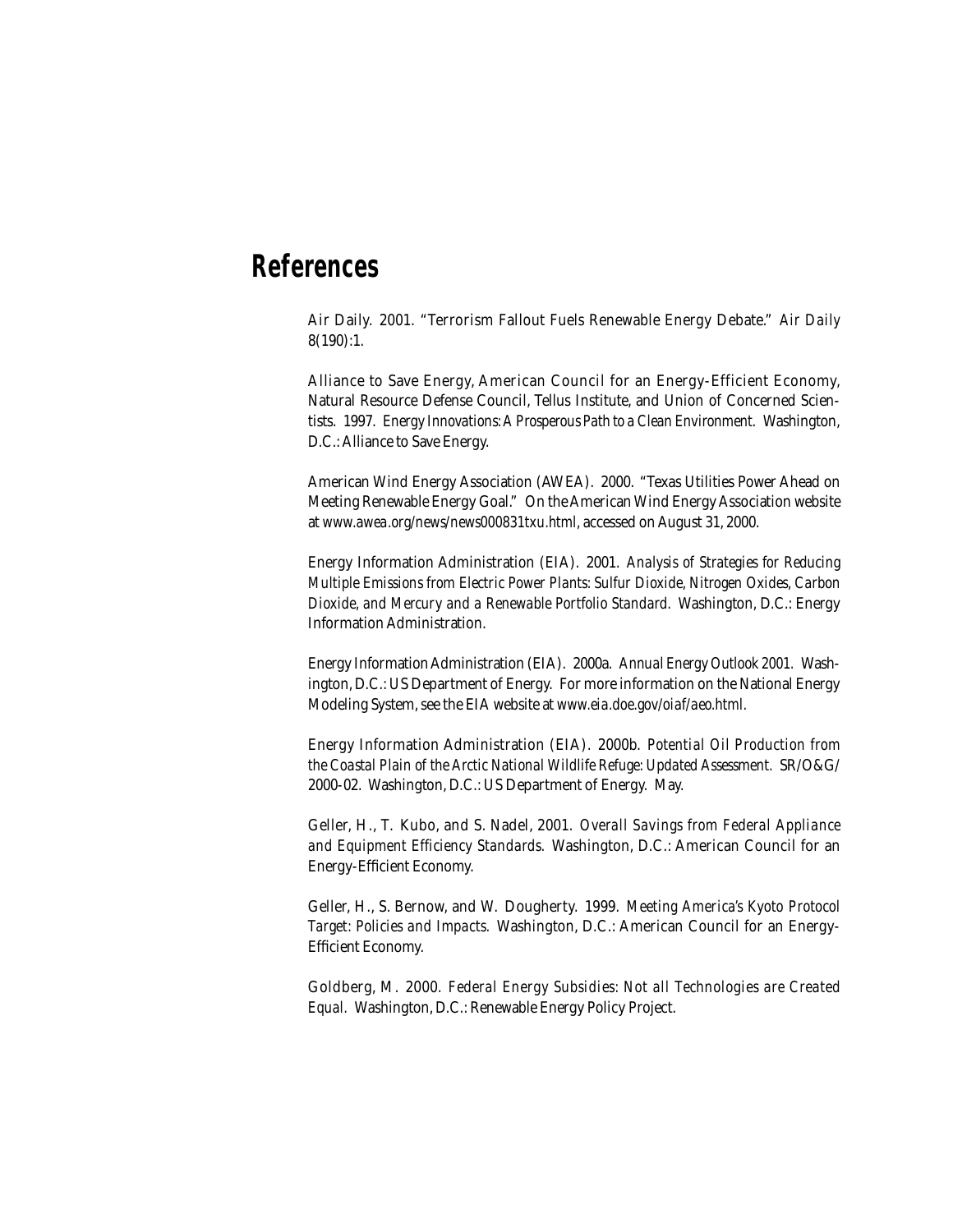Hadley, S., L. Hill, and R. Perlack. (1993). Report on the Study of the Tax and Rate Treatment of Renewable Energy Projects. ORNL-6772. Oak Ridge, Tenn.: Oak Ridge National Laboratory.

Interlaboratory Working Group (IWG). 2000. *Scenarios for a Clean Energy Future.* ORNL/CON-476. Oak Ridge, Tenn.: Oak Ridge National Laboratory. Available on the ORNL website at *www.ornl.gov/ORNL/Energy\_Eff/CEF.htm.*

Joint Committee on Taxation (JCT). 2001. "Estimated Revenue Effects of a Chairman's Amendment in the Nature of a Substitute to the Energy Tax Policy Act of 2001," on the US House of Representatives website at *www.house.gov/jct/x-62-01.pdf,* accessed on July 18, 2001.

Kauffman, H. 1999. "Johnson & Johnson Strives to Implement Best Practices by 2000," In *Proceedings of the ACEEE 1999 Summer Study on Energy Efficiency in Industry,*  Washington, D.C.: American Council for an Energy-Efficient Economy.

Lobsenz, G. 2001. "Abraham: 'Dangerous Dependency' Looms for Nation on Natural Gas," *Energy Daily* 29(143):4.

Lovins, A., and L. Lovins. 1982. *Brittle Power: Energy Strategy for National Security.* Andover, Mass.: Brick House. For more information from A. Lovins on this topic, see also "Real Security: Exposing vulnerabilities in our energy system so that we might overcome them," *In Context* 4(August 1983):13, on the *In Context* website at *www.context.org/ICLIB/IC04/Lovins.htm*.

Nadel, S., and H. Geller. 2001. *Smart Energy Policies: Saving Money and Reducing Pollutant Emissions through Greater Energy Efficiency.* Washington, D.C.: American Council for an Energy-Efficient Economy.

National Energy Policy Development Group (NEPDG). 2001. National Energy Policy. Washington, D.C.: National Energy Policy Development Group.

Nogee, A., S. Clemmer, B. Paulos, and B. Haddad. 1999. *Powerful Solutions: 7 Ways to Switch to Renewable Electricity.* Cambridge, Mass.: Union of Concerned Scientists.

President's Committee of Advisors on Science and Technology (PCAST). 1997. Federal Energy Research and Development for the Challenges of the Twenty-First Century. Washington, D.C.: Office of the President.

Romm, J. 1999. *Cool Companies: How the Best Businesses Boost Profits and Productivity by Cutting Greenhouse Gas Emissions.* Washington, D.C.: Island Press.

Sissine, F. 1994. *Renewable Energy: A National Commitment?* Washington, D.C.: Science Policy Research Division, Congressional Research Service.